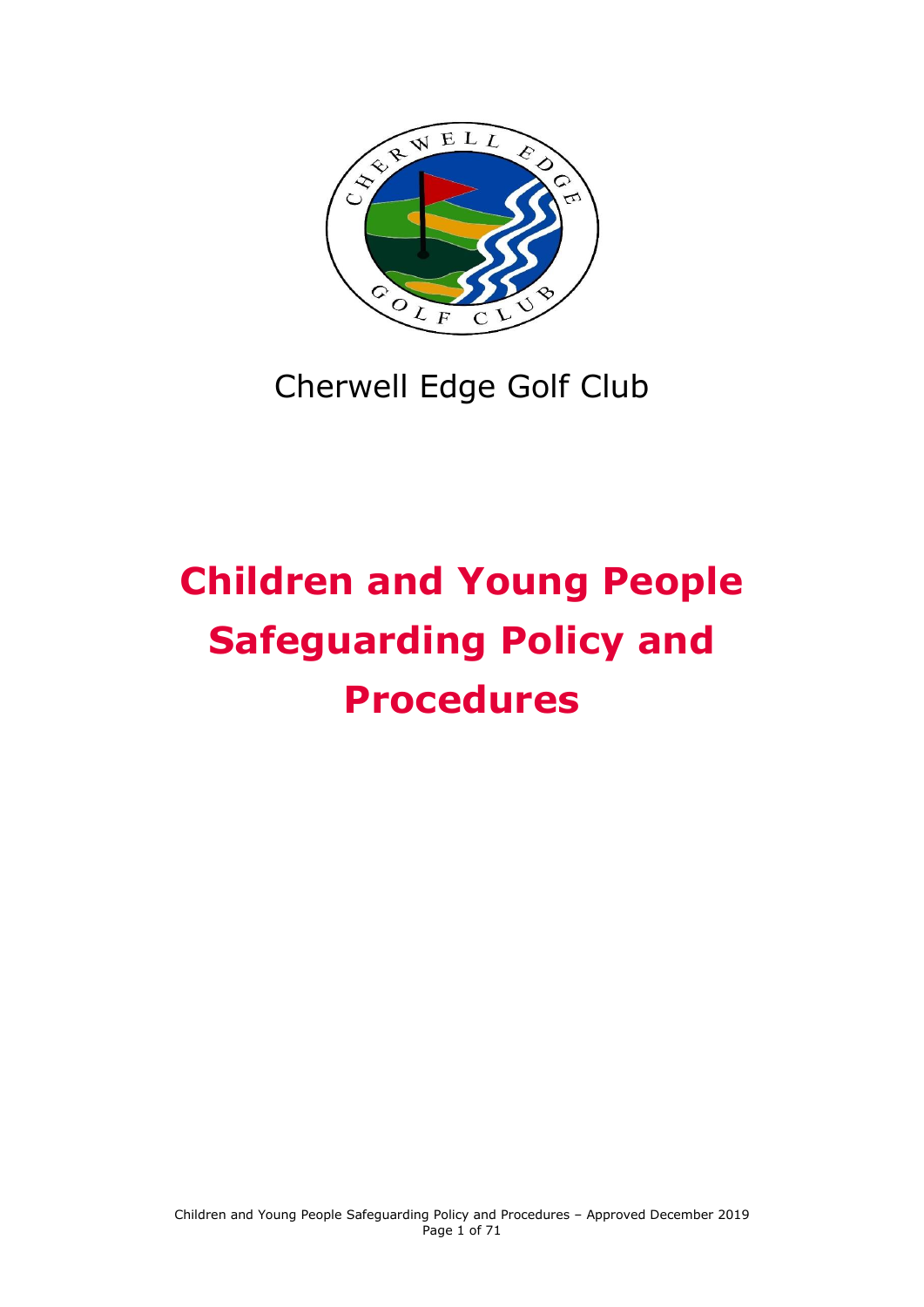## **Contents**

| Safeguarding Policy Statement                 |                |
|-----------------------------------------------|----------------|
| Procedures:                                   |                |
| 1. Recruitment and training                   | $\overline{5}$ |
| 2. Complaints, concerns and allegations       | <u>6</u>       |
| 3. Flow Charts                                | $\overline{9}$ |
| 4. Emergencies and incidents                  | 11             |
| 5. Supervision                                | 12             |
| 6. Good Practice Guidelines                   | 12             |
| 7. Useful Contacts                            | 16             |
| <b>Supporting Documents</b>                   |                |
| 1. Volunteer/Staff Job Application form       | <b>View</b>    |
| 2. Self-disclosure                            | <b>View</b>    |
| 3. References                                 | <b>View</b>    |
| 4. Code of Conduct for coaches and volunteers | <b>View</b>    |
| 5. Code of Conduct for Young Golfers          | <b>View</b>    |
| 6. Code of Conduct for Parents/Carers         | <b>View</b>    |
| 7. Managing Challenging Behaviour             | <b>View</b>    |
| 8. Incident Report Form                       | <b>View</b>    |
| 9. Accident Report Form                       | <b>View</b>    |
| 10. Junior Profile and Parental Consent Forms | <b>View</b>    |
| 11. Photography Consent                       | <b>View</b>    |
| 12. Parental Guidance                         | <b>View</b>    |
| 13. Managing Young People on Away Trips       | <b>View</b>    |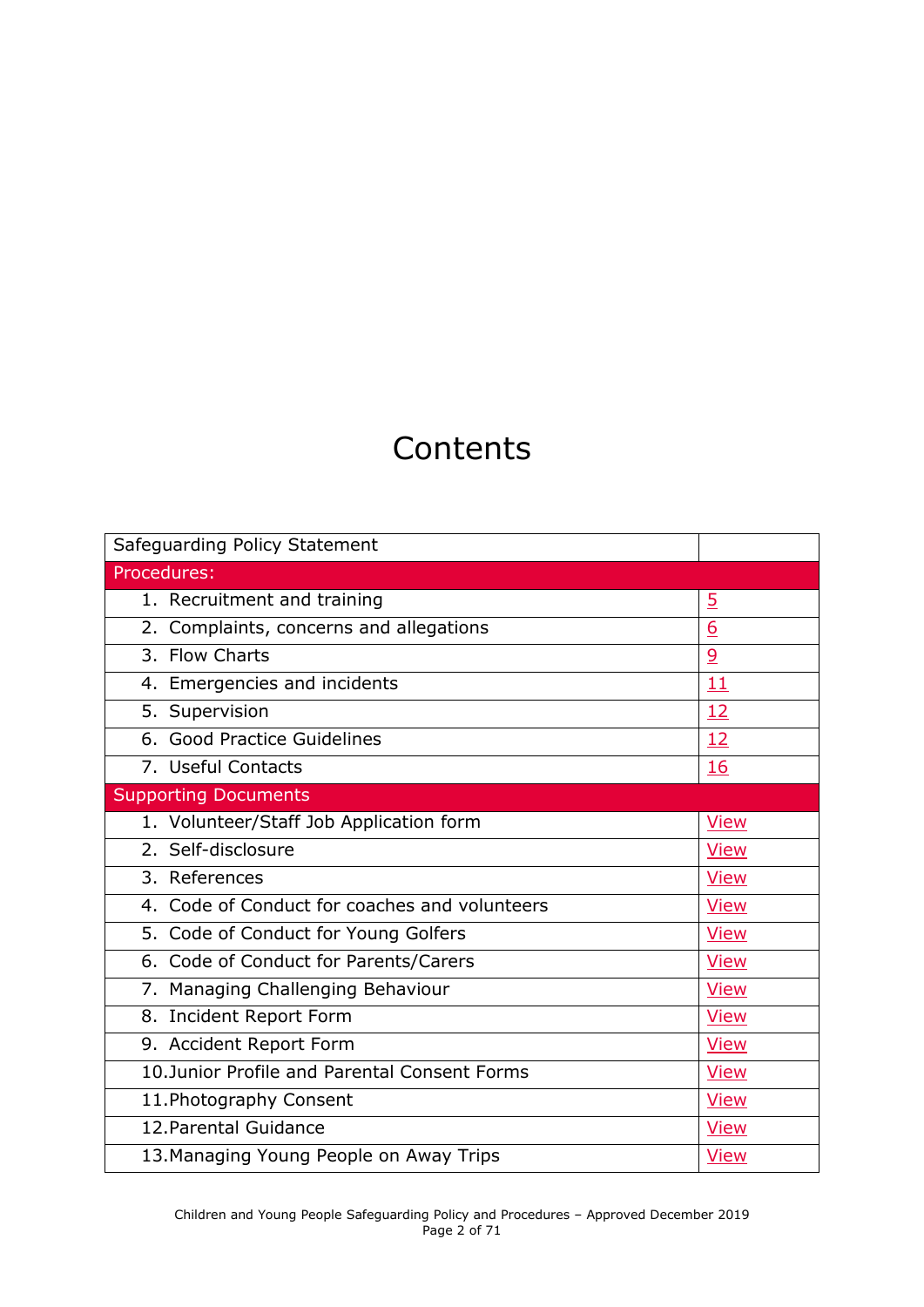| 14. Social Media Guidance                                      | <b>View</b> |
|----------------------------------------------------------------|-------------|
| 15. Whistleblowing Policy                                      | <b>View</b> |
| 16. England Golf DBS Flowchart                                 | <b>View</b> |
| 17. Categories of Child Abuse                                  | <b>View</b> |
| 18. Club Welfare Officer Poster                                | <b>View</b> |
| 19. Safeguarding Children and Young People - a short guide for | <b>View</b> |
| club members                                                   |             |
| 20. Photography Policy                                         | <b>View</b> |
| 21.Anti-Bullying Policy                                        | <b>View</b> |

### Children and Young People Safeguarding Policy

### **Introduction**

Everyone working with children and young people has a responsibility for keeping them safe, irrespective of their role, whether they are paid members of staff or volunteers.

England Golf is committed to ensure that the sport of golf is one within which all participants can thrive in a safe environment and that all children and young people have an enjoyable and positive experience when playing golf.

### Key principles

- The welfare of children is paramount.
- A child is defined by law in England and Wales as a person under the age of 18 years.
- All children, regardless of their Age, Race, Religion or Belief, Disability, Gender identity or Sexual Orientation, have the right to protection from abuse.
- All concerns and allegations of abuse and poor practice will be taken seriously and responded to swiftly and appropriately.
- All children have the right to be safe.
- All children have the right to be treated with dignity and respect.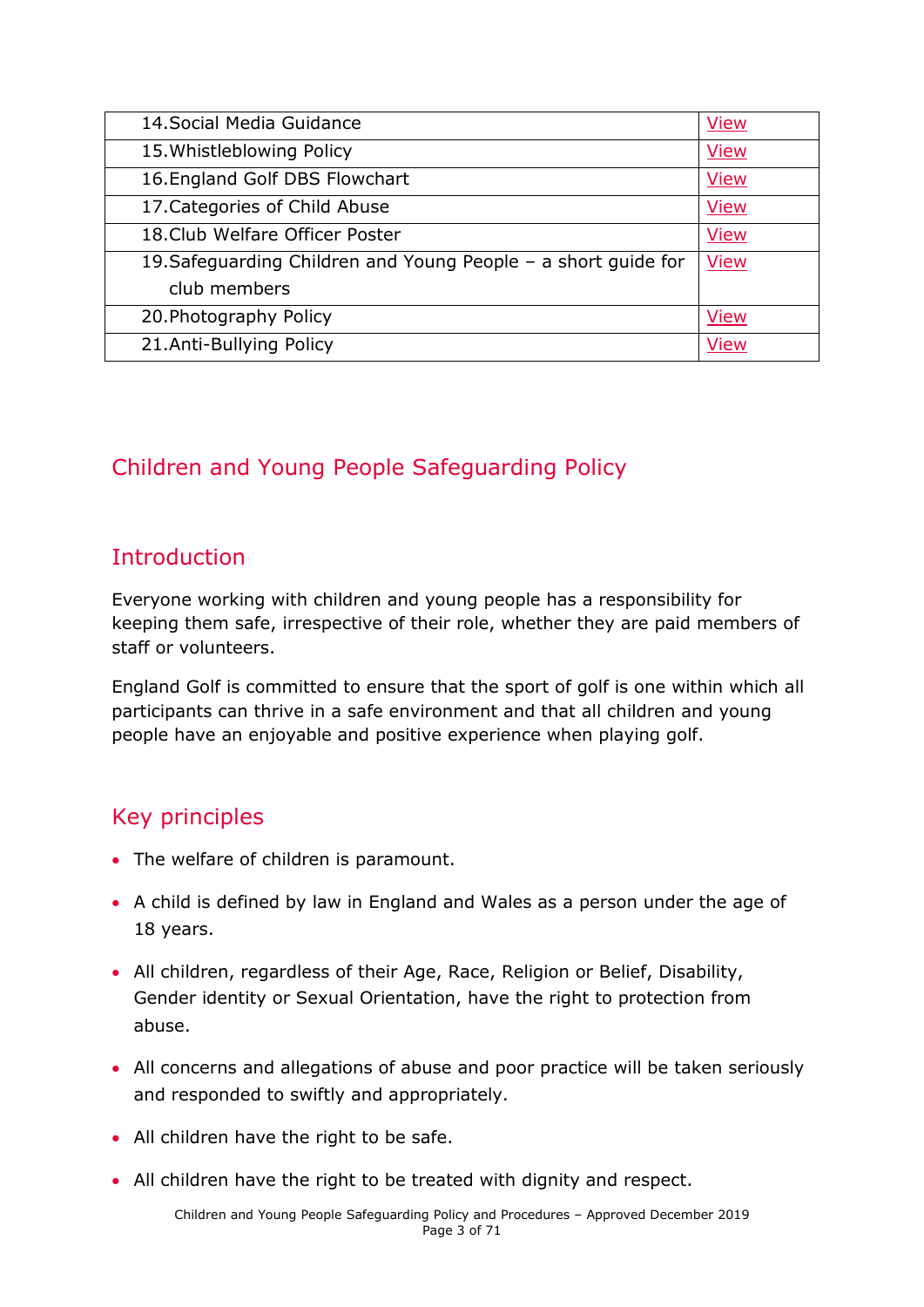- The Cherwell Edge golf Club will work with children, their parents/carers and external organisations to safeguard the welfare of children participating in golf.
- We recognise the authority of the statutory agencies and are committed to complying with Local Safeguarding Children Board Guidelines (LSCB), Working Together under the Children Act 2004, and any legislation and statutory guidance that supersedes these.
- The Cherwell Edge Golf Club is committed to working in partnership with other key UK Golf Bodies to continually improve and to promote safeguarding initiatives across the sport.
- The Cherwell Edge Golf Club owes a legal duty of care to children on their premises or engaged in their activities. That duty is to take reasonable care to ensure their reasonable safety and the duty is higher than it would be for adults.

### **Objectives**

The Cherwell Edge Golf Club aims to:

- Provide a safe environment for children and young people participating in golfing activities and try to ensure that they enjoy the experience.
- Ensure robust systems are in place to manage any concerns or allegations.
- Support adults (staff, volunteers, PGA Professionals, coaches, members and visitors) to understand their roles and responsibilities with regard to their duty of care and protection of children.
- Provide appropriate level training, support and resources for staff, volunteers & coaches to make informed and confident responses to specific safeguarding issues and fulfill their role effectively.
- Ensure that children and their parents/carers are informed and consulted and, where appropriate, fully involved in decisions that affect them.
- Reassure parents and carers that all children and young people will receive the best care possible whilst participating in club activities and communicate Policy and Procedure to them through website/letter/consents.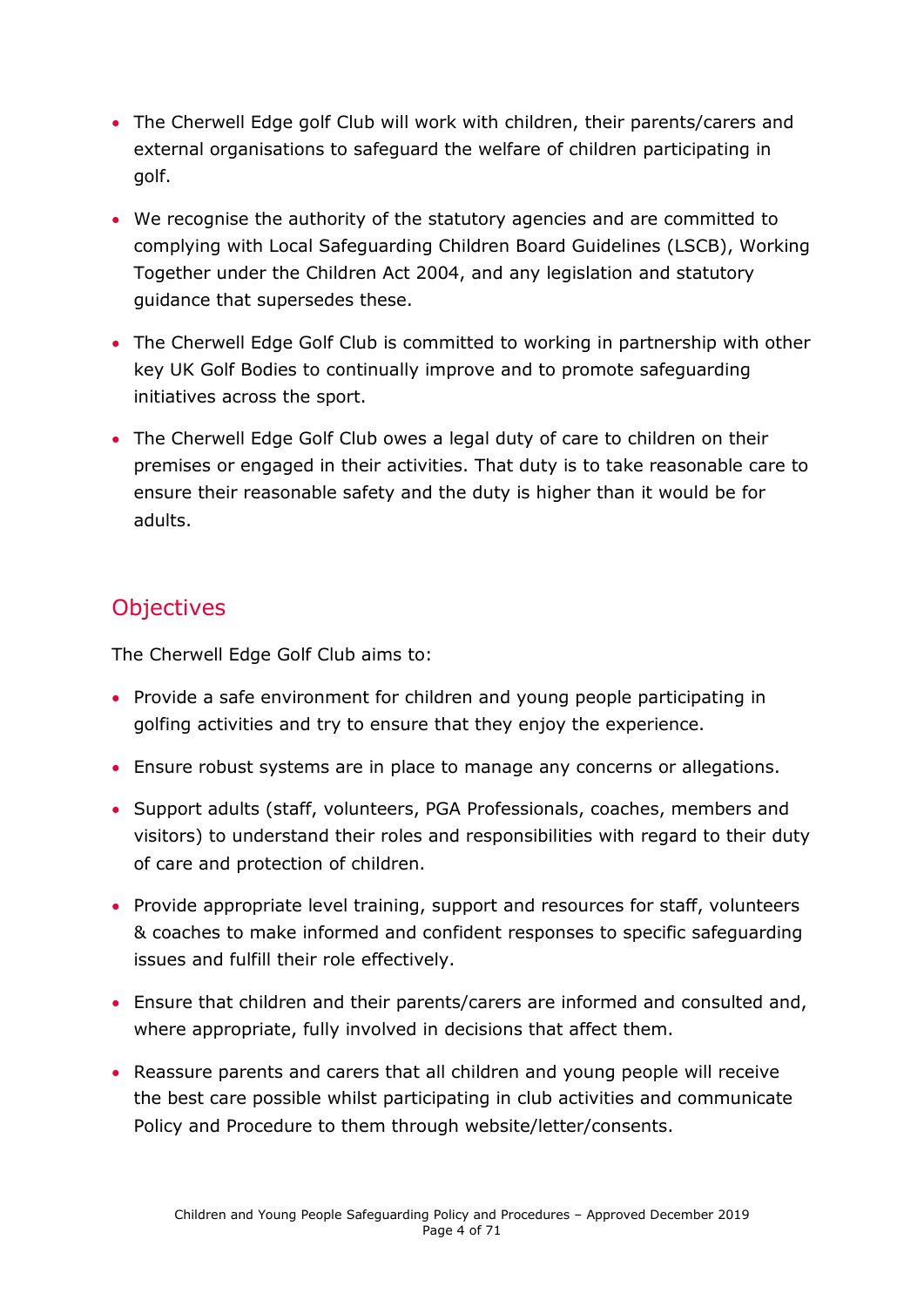### Responsibilities and implementation

The Cherwell Edge GC will seek to promote the principles of safeguarding children by:

- Reviewing their policy and procedures every three years or whenever there is a major change in legislation. Guidance from England Golf will be sought as part of the review process.
- Conducting a risk assessment of club activities with regard to safeguarding and take appropriate action to address the identified issues within suitable timescales.
- Using appropriate recruitment procedures to assess the suitability of volunteers and staff working with children and young people in line with guidance from England Golf.
- Following National Governing Body (NGB) procedures to report concerns and allegations about the behaviour of adults and ensuring that all staff, volunteers, parents and children are aware of these procedures.
- Directing staff, volunteers & coaches to appropriate safeguarding training and learning opportunities, where this is appropriate to their role.

### <span id="page-4-0"></span>1. Recruitment and training

The Cherwell Edge GC will endeavour to ensure that all volunteers and staff working with children and young people are appropriate and suitable to do so, and that they have all the information they require to undertake their job effectively and appropriately.

Each role which involves an element of responsibility with regard to children, particularly those involving the regular supervision of children, whether voluntary or paid, should be assessed by the recruiting body to establish which qualifications, checks and other requirements are necessary. These will include the following:

- An application form **(Appendix 1)**
- A self-disclosure form **(Appendix 2)**
- References from 2 people **(Appendix 3)**
- A signed Code of Conduct **(Appendix 4)**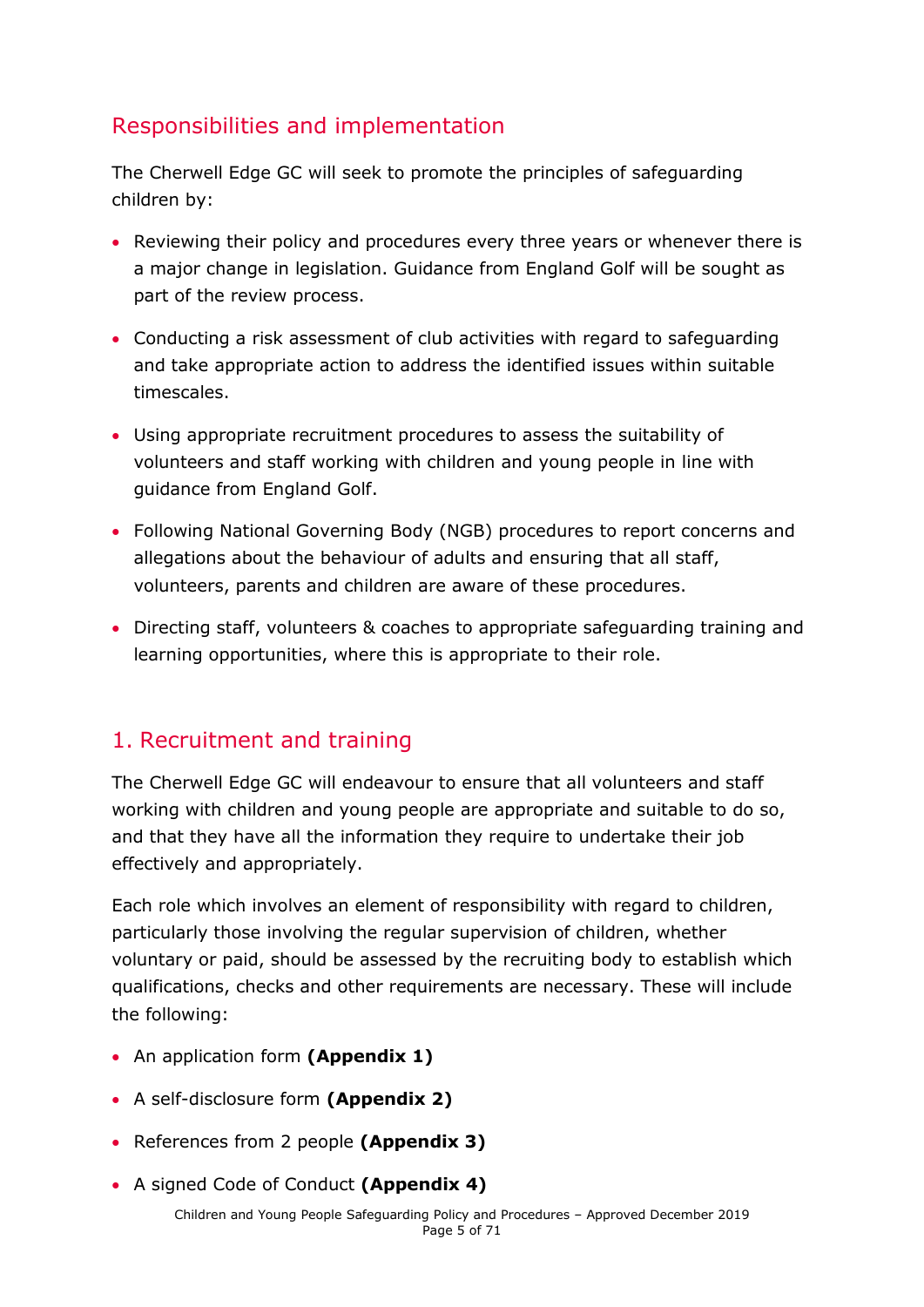A Disclosure & Barring Service (DBS) check on people involved in 'regulated activity' with children **(Guidance on Regulated Activity & DBS- Appendix 16)**

Details of the requirements and the qualifications and checks of individuals will be recorded by the Club Welfare Officer/Secretary/Manager who will also hold copies of the necessary Safeguarding and Protecting Children (SPC) certificates. The nominated person will possess all relevant and appropriate contact details of all staff / volunteers and other relevant bodies.

All staff, volunteers & coaches will be offered access to appropriate child protection training. Cherwell Edge Golf Club recommends attendance at the UK Coaching Safeguarding and Protecting Children (SPC) workshop and will ensure that all volunteers and staff who have significant contact with children attend. An online UK Coaching refresher course should be completed and repeated every three years for those involved in "Regulated Activity."

All staff, volunteers & coaches working with children and young people will be asked to read and become familiar with the Cherwell Edge GC Safeguarding Policy and Procedures.

All staff, volunteers & coaches involved with children and young people will be asked to read the Cherwell Edge GC Code of Conduct relevant to their role, and sign to indicate their understanding and agreement to act in accordance with the code. The code is linked to the Cherwell Edge GC's Disciplinary Procedures.

### **(Codes of Conduct-Appendix 4,5,6)**

The Cherwell Edge GC are committed to the fact that every child and participant in golf should be afforded the right to thrive through being involved in sporting activity for life, in an enjoyable, safe environment, and be protected from harm. The Cherwell Edge GC acknowledge the additional vulnerability of some groups of children (e.g. disabled, looked after children, those with communication differences). The Cherwell Edge GC will ensure that the environment is appropriate for the child, and tailored to their needs so that they have a positive experience of their sport without risk of harm.

### <span id="page-5-0"></span>2. Complaints, concerns and allegations

**2.1** If a player, parent/carer, member of staff or volunteer has a concern about the welfare of a child, or the conduct of another child/young person or an adult (whether they are a parent, coach, member, or otherwise),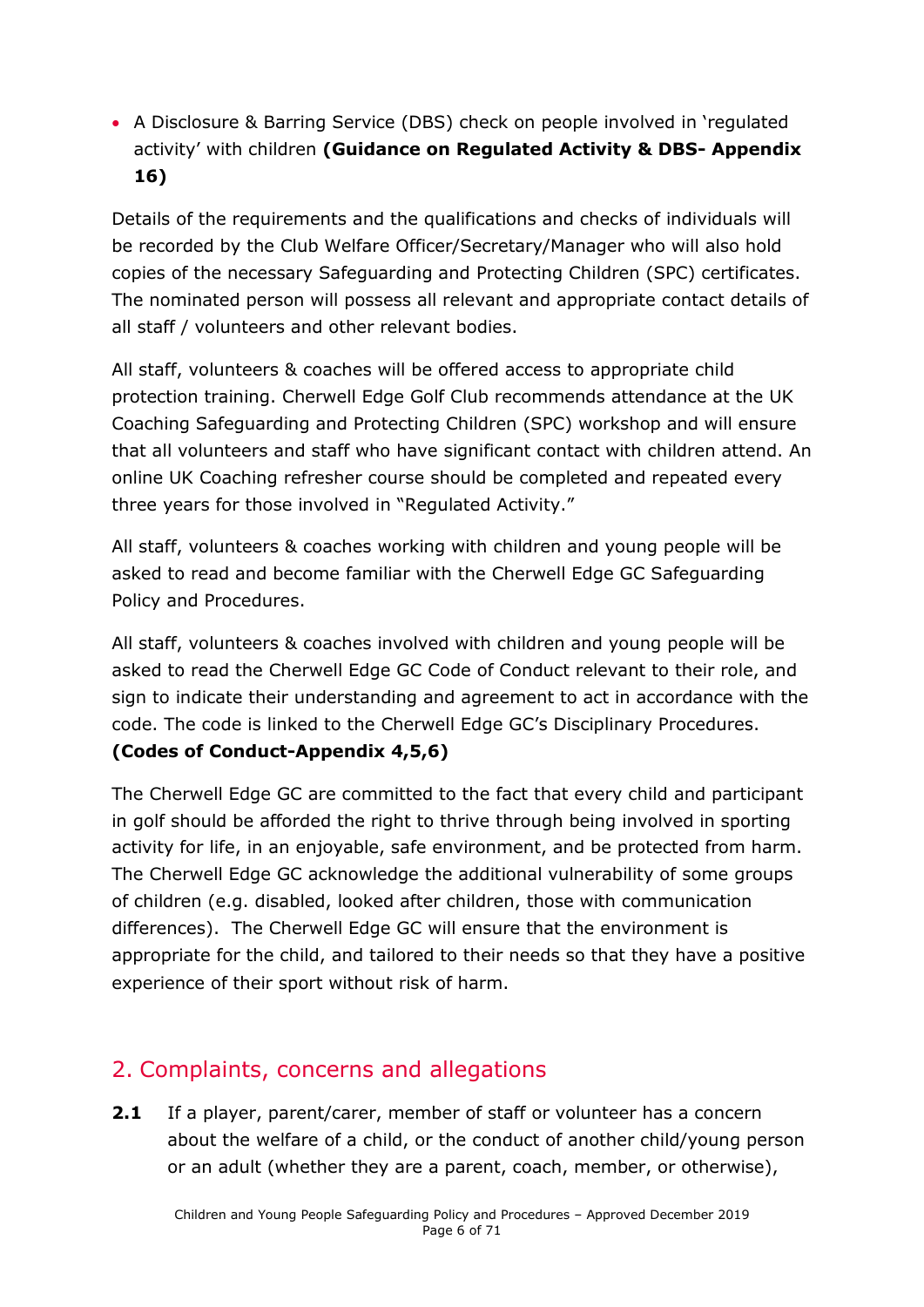these concerns should be brought to the attention of the Club Welfare Officer without delay. The person reporting the concern is not required to decide whether abuse has occurred, but simply has a duty to pass their concerns and any relevant information to the Welfare Officer. Please refer to Flowcharts 1 & 2 for further details (see below).

- **2.2** All concerns will be treated in confidence. Details should only be shared on a "need to know" basis with those who can help with the management of the concern.
- **2.3** Concerns will be recorded on an Incident Report Form and sent to the England Golf Lead Safeguarding Officer and retained confidentially within the club. The England Golf Lead Safeguarding Officer can assist with completion of this form if required, tel: 01526 351824. **(Incident Report Form-Appendix 8)**
- **2.4** The Cherwell Edge GC will work with England Golf and other external agencies to take appropriate action where concerns relate to potential abuse or serious poor practice. The Cherwell Edge GC disciplinary procedures will be applied and followed where possible.
- **2.5** In the event of a child making a disclosure of any type of abuse, the following guidance is given:
	- Reassure them that they have done the right thing to share the information
	- Listen carefully
	- Do not make promises that cannot be kept, such as promising not to tell anyone else
	- Do not seek to actively question the child or lead them in any way to disclose more information than they are comfortably able to: this may compromise any future action. Only ask questions to clarify your understanding where needed e.g. can you tell me what you mean by the word Cherwell Edge GC ?
	- Record what the child has said as soon as possible on an incident report form.
	- You should explain to children, young people and families at the outset, openly and honestly, what and how information will, or could be shared and why, and seek their agreement.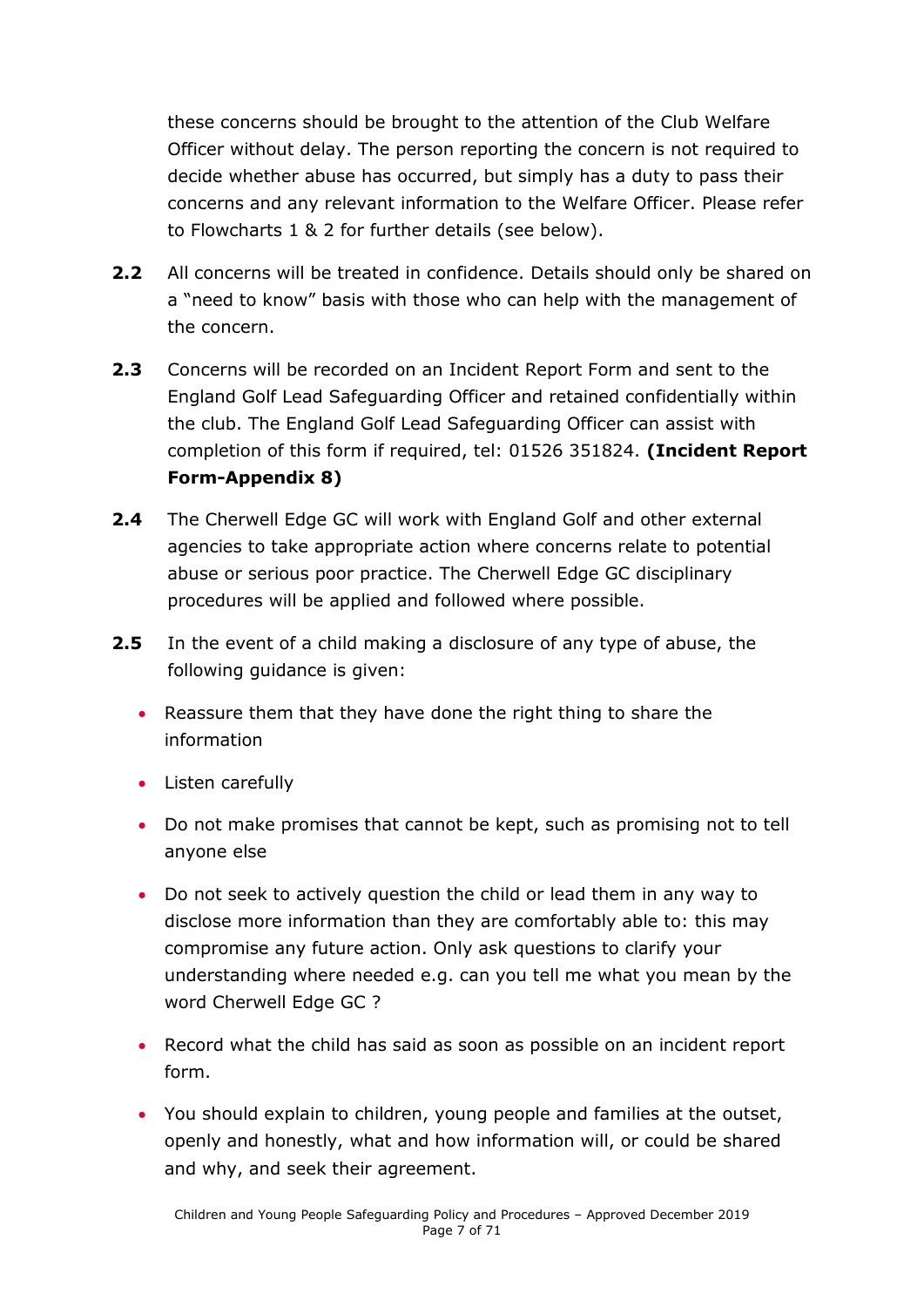- Parents or Carers should be informed if the allegation does not involve them.
- **2.6** The NSPCC Helpline is available to discuss concerns regarding poor practice and abuse in confidence with members of the public who need support. Those with concerns are encouraged to use this service. The Helpline number is 0808 800 5000.
- <span id="page-7-0"></span>**2.7** Safeguarding children and young people requires everyone to be committed to the highest possible standards of openness, integrity and accountability. Cherwell Edge Golf club supports an environment where staff, volunteers, parents/carers and the public are encouraged to raise safeguarding and child protection concerns. Anyone who reported a legitimate concern to the organisation (even if their concerns subsequently appear to be unfounded) will be supported. All concerns will be taken seriously. **(Whistleblowing Policy-Appendix 15)**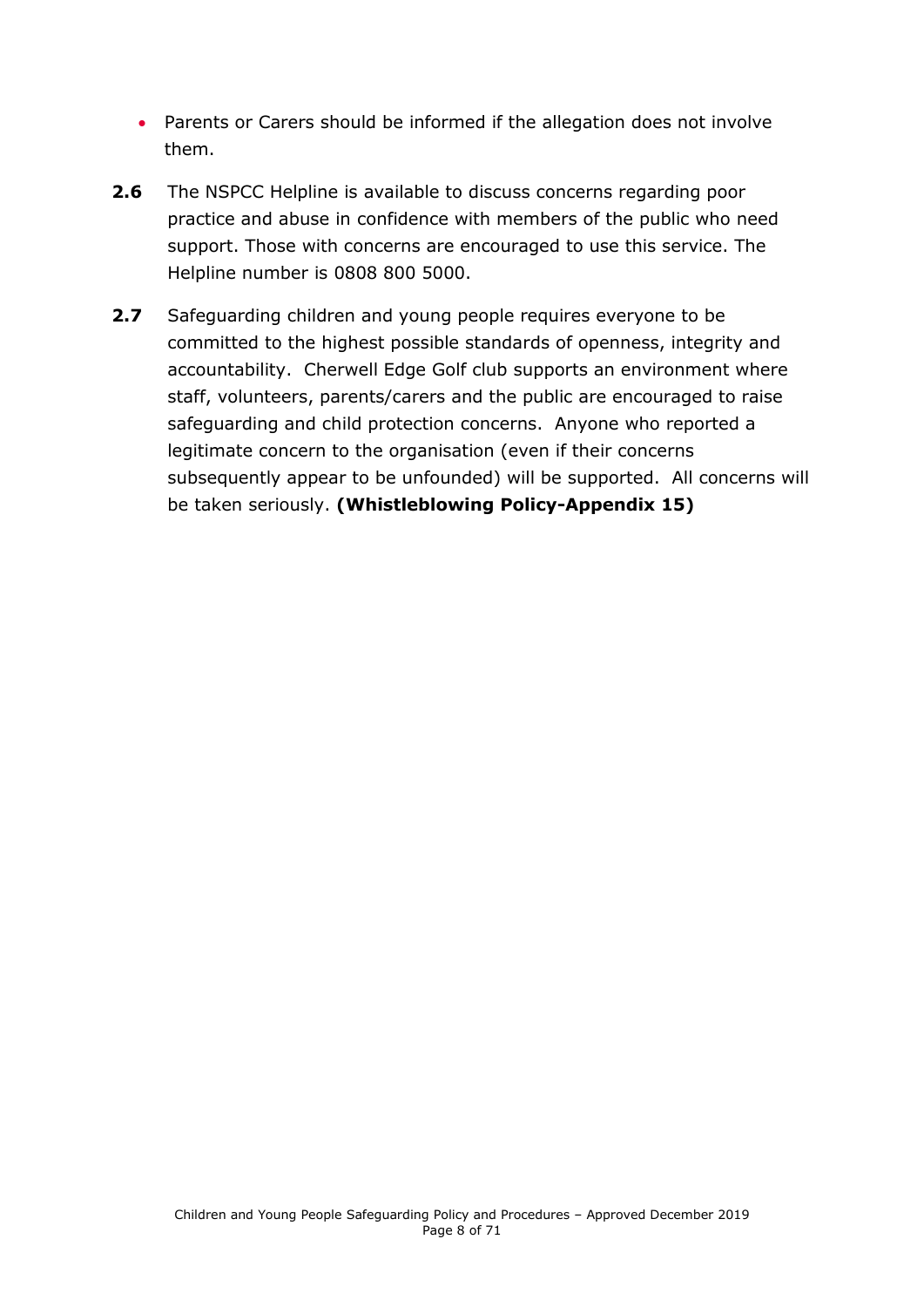### 3. FLOWCHART 1

### **What to do if you are worried about what is happening to a child outside of the Club (but the concern is identified through the child's involvement in golf)**



\* If for any reason a Club Welfare Officer is not in post or is unavailable a principle of least delay is important. Please contact the England Golf Lead Safeguarding Officer 01526 351824 [safeguarding@englandgolf.org](mailto:safeguarding@englandgolf.org)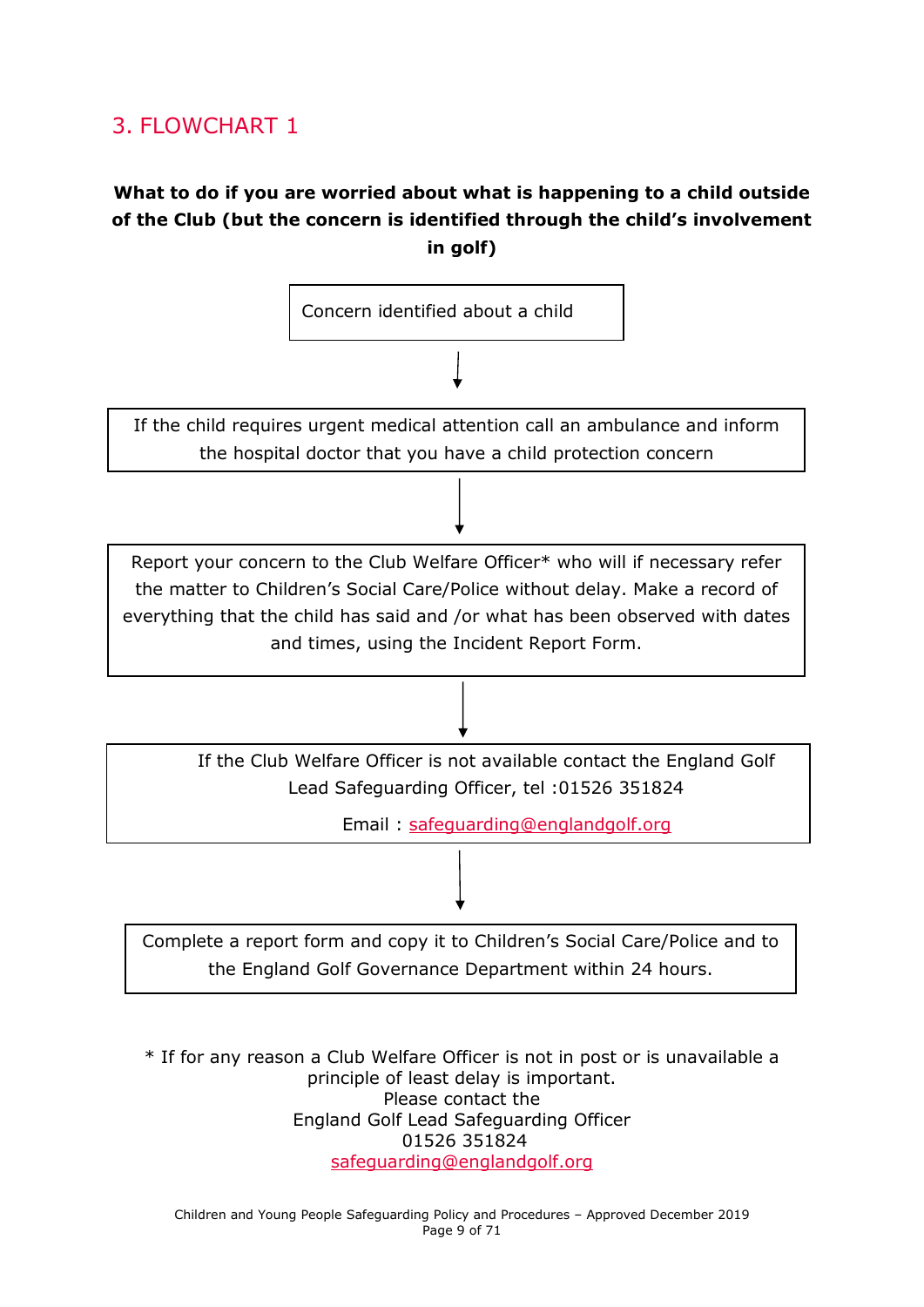### FLOW CHART 2

### **What to do if you are worried about the behaviour of any member, parent/carer, volunteer, staff, Professional, coach or official in golf or affiliated organisations**

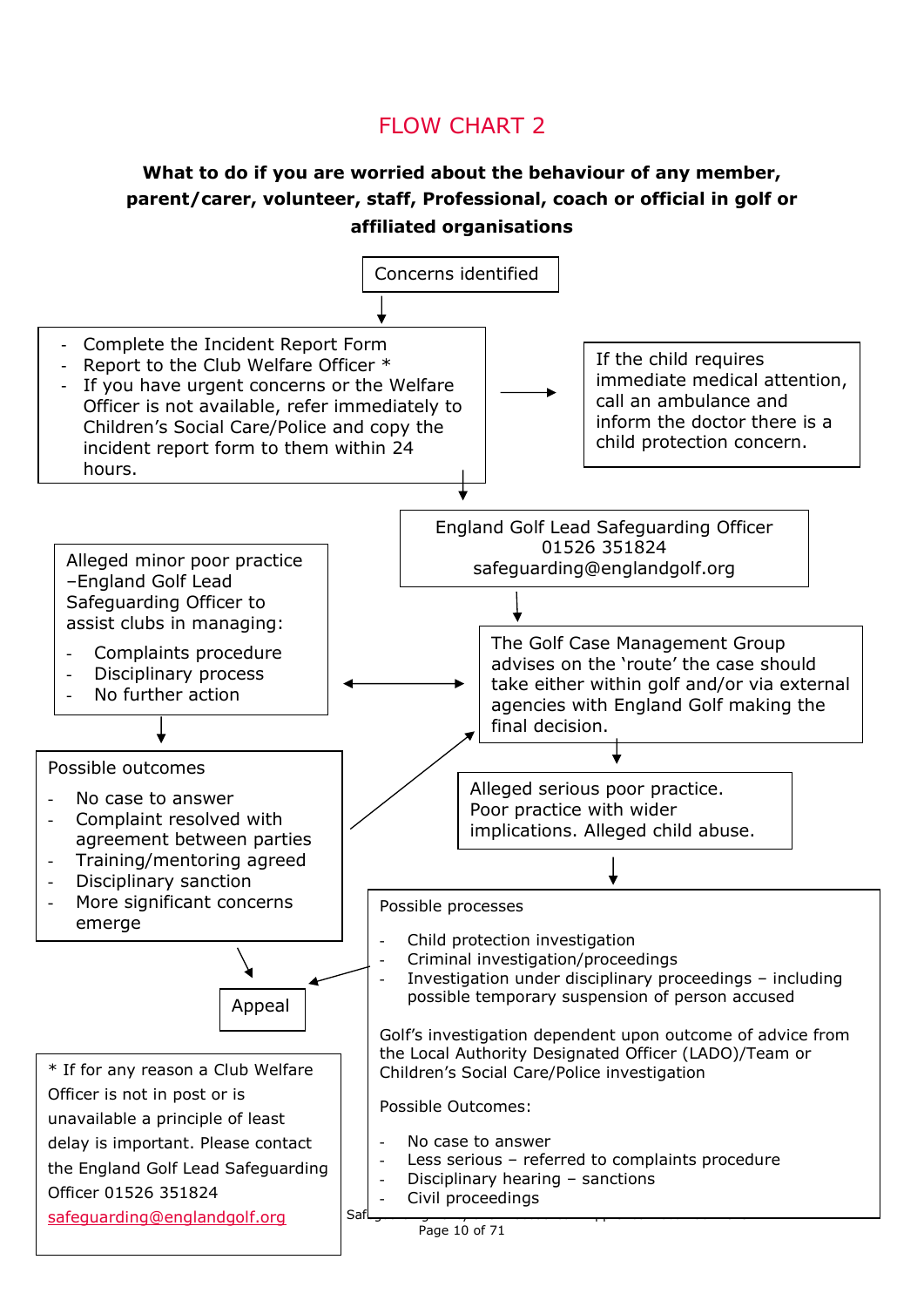### <span id="page-10-0"></span>4. Emergencies and incidents

- **4.1** Parental Consent Forms will be obtained and retained by the Cherwell Edge Golf Club for all children who are participating in events or activities, or attending coaching organised by the club. These forms will be treated in confidence and only shared with those who require the information they contain to perform their role effectively. **(Junior Profile and Parental Consent Forms-Appendix 10)**
- **4.2** In the event of a child requiring medical attention:
	- The parents will be contacted immediately.
	- In the event of failure to contact parents, the alternative emergency contacts will be used.
	- The consent form will be consulted to establish whether parents have given their consent for a club representative to act in loco parentis.
	- An adult club representative will accompany the child to seek medical attention, if appropriate, ensuring that they take the consent form with them.
	- A record of the action taken will be made and retained by a club representative.
- **4.3** Where a parent is late in collecting their child the following procedure will apply:
	- Attempt to contact the parent/carer using the contact details on the Parental Consent Form
	- Attempt to contact the first, then the second emergency contact nominated on the Consent Form
	- Wait with the young person(s) at the venue with, wherever possible, other staff/volunteers or parents.
	- If no one is reachable, contact the Club's Welfare Officer for advice.
	- If all attempts to make contact fail, consideration should be given to contacting the police for their advice.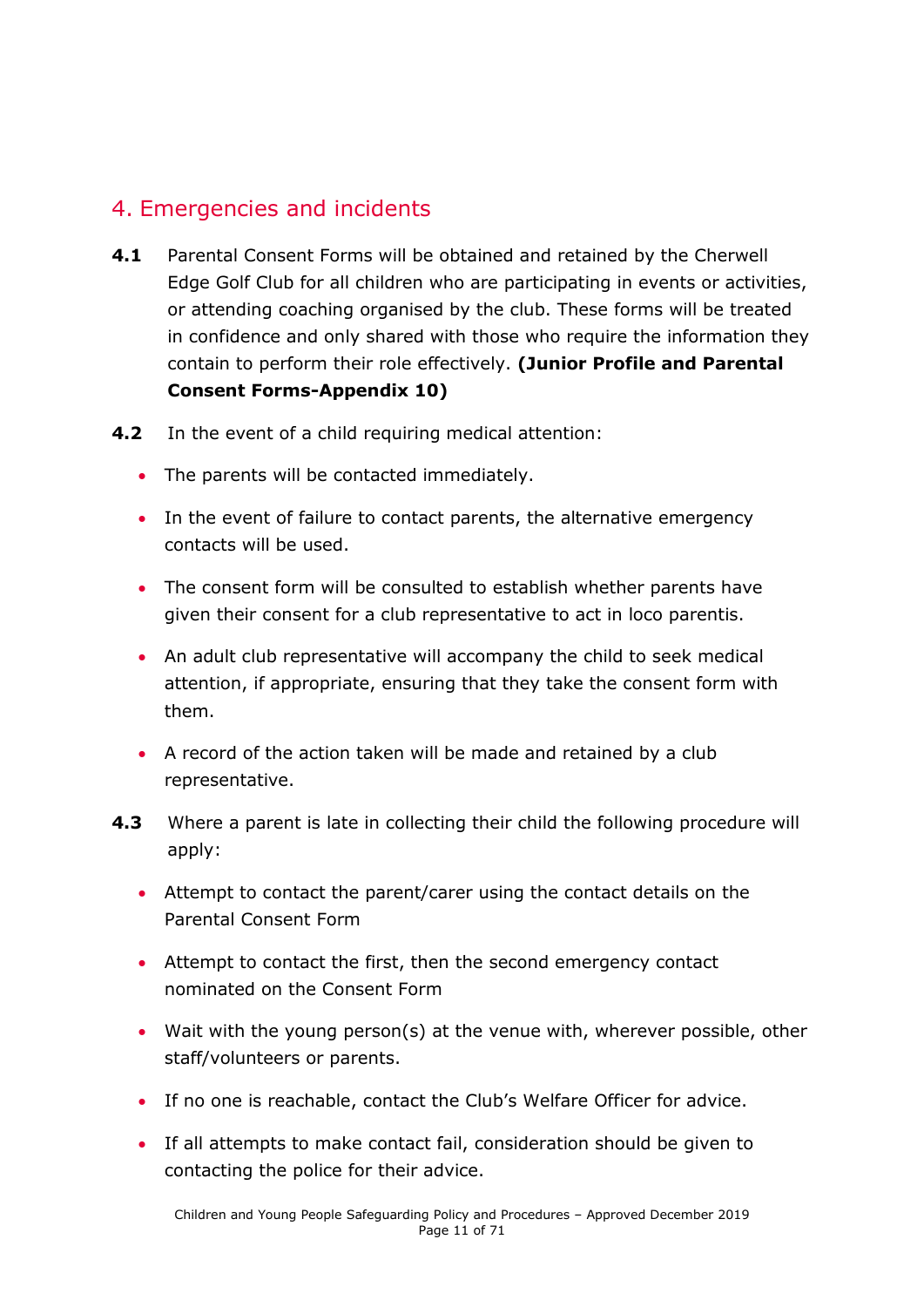- Staff, volunteers and coaches should try to avoid:
- Taking the child home or to another location without consent.
- Asking the child to wait in a vehicle or the club with them alone.
- Sending the child home with another person without permission.

### <span id="page-11-0"></span>5. Supervision

- **5.1** During coaching sessions, coaches should conduct a risk assessment to inform decision making about appropriate supervision levels. Regardless of the recommended ratio of adults to participants, it is recommended that a minimum of two adults should be present. This ensures at least basic cover in the event of something impacting on the availability of one of the adults during the activity.
- **5.2** Parents may be encouraged to stay for coaching/competitions & other events where their children are of an age where greater levels of parental supervision are required.
- **5.3** Wherever possible adults will avoid changing or showering at the same time as children but parents will be made aware that with limited changing room space there will be occasions when adults and children may need to share the facilities.
- **5.4** Parents should be aware that if children are left at a venue unsupervised, other than to attend specific coaching sessions, competitions, or other organised events, the club cannot accept supervisory responsibility.
- **5.5** Special arrangements will be made for away trips. Parents will receive full information about arrangements for any such trip and will be required to provide their consent for their child's participation. **(Managing Young People on Away Trips-Appendix 13)**

### <span id="page-11-1"></span>6. Good practice Guidelines

### **6.1 Behaviour of adults and children**

**6.1.1** Adults who work with children are placed in a position of trust in relation to children, and therefore it is important they behave appropriately and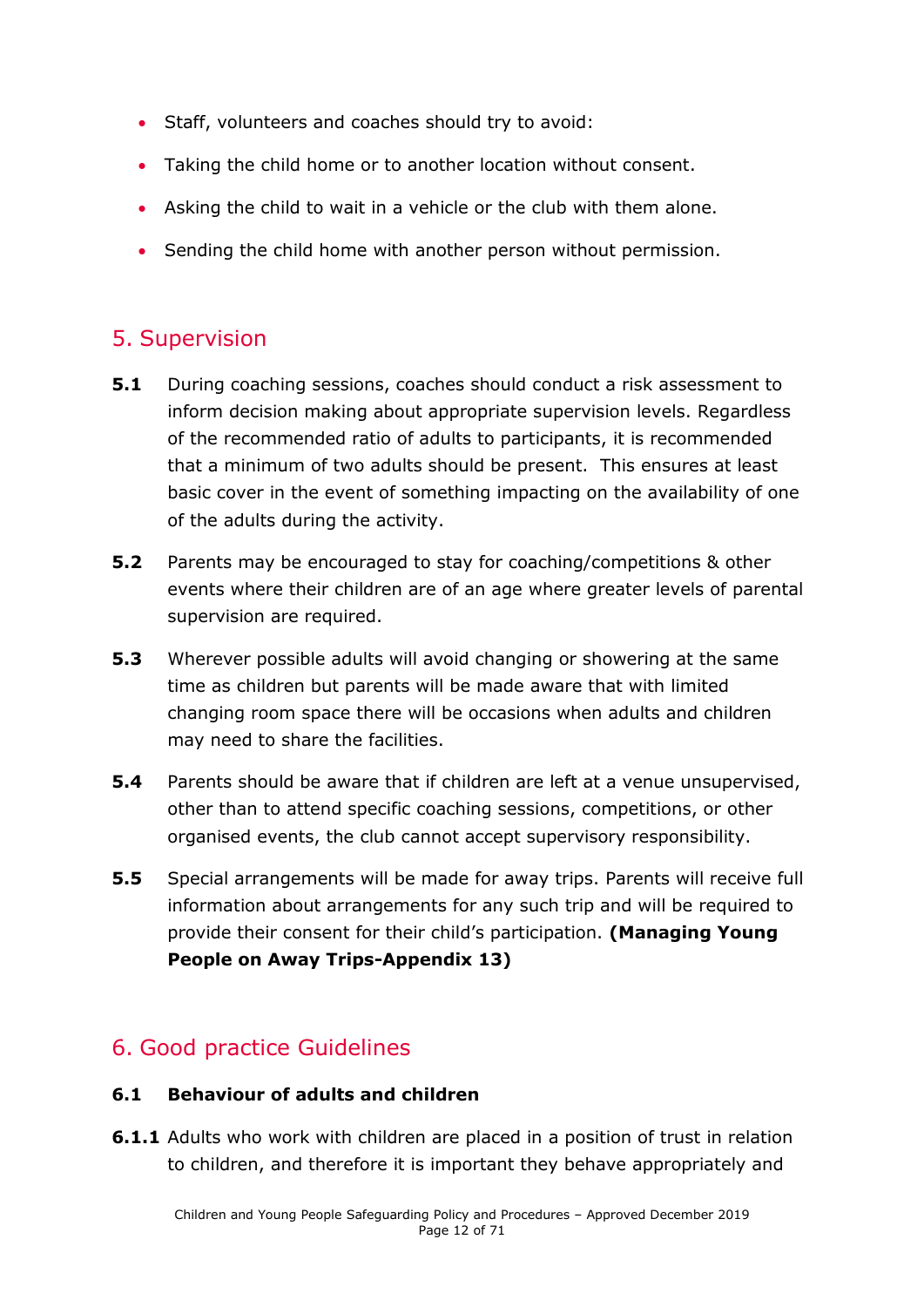provide a strong positive role model for children, both to protect children and those working with children from false allegations of poor practice. Codes of conduct will be issued to junior members & adults working with them to promote good practice.

- **6.1.2** Cherwell Edge golf club requires that all staff and volunteers working with children and young people adhere to the standards set out in the Code of Conduct relevant to their role. Similarly, children are expected to follow their own Code of Conduct to ensure the enjoyment of all participants and assist the club in ensuring their welfare is safeguarded.
- **6.1.3** Cherwell Edge golf club requires that all staff and volunteers working with children adhere to the guidelines on Managing Challenging Behaviour. **(Managing Challenging Behaviour-Appendix 7).**
- **6.1.4** Parents and carers should also work together with the club to ensure that the welfare of all children is safeguarded. A sheet on "Parental Guidance" is provided to assist them in understanding how they can best assist the club **(Parental Guidance-Appendix 12)**

### **6.2 Adults and Children playing golf together**

One of the reasons for the popularity of golf is that the game is not restricted by ability, age or gender. Responsible interaction between adults and children helps bring mutual respect and understanding and will be encouraged as part of club activities. Adults should always be aware however that age related differences do exist and conduct themselves in a manner that both recognises this and prioritises the welfare of any children involved.

### **6.3 Physical Contact**

Physical contact with children by coaches or volunteers should always be intended to meet the needs of the child and the sport, not the adult. That is, to develop golf technique, to protect the child from injury, to provide first aid or treat an injury. It should always take place in an open environment, and should not, as a general principle, be made gratuitously or unnecessarily.

### **6.4 Transport**

**6.4.1** The club believes it is primarily the responsibility of parents/carers to transport their child/children to and from events. It is not the responsibility of club volunteers or coaches to transport children and young people to and from events, activities, tournaments or matches.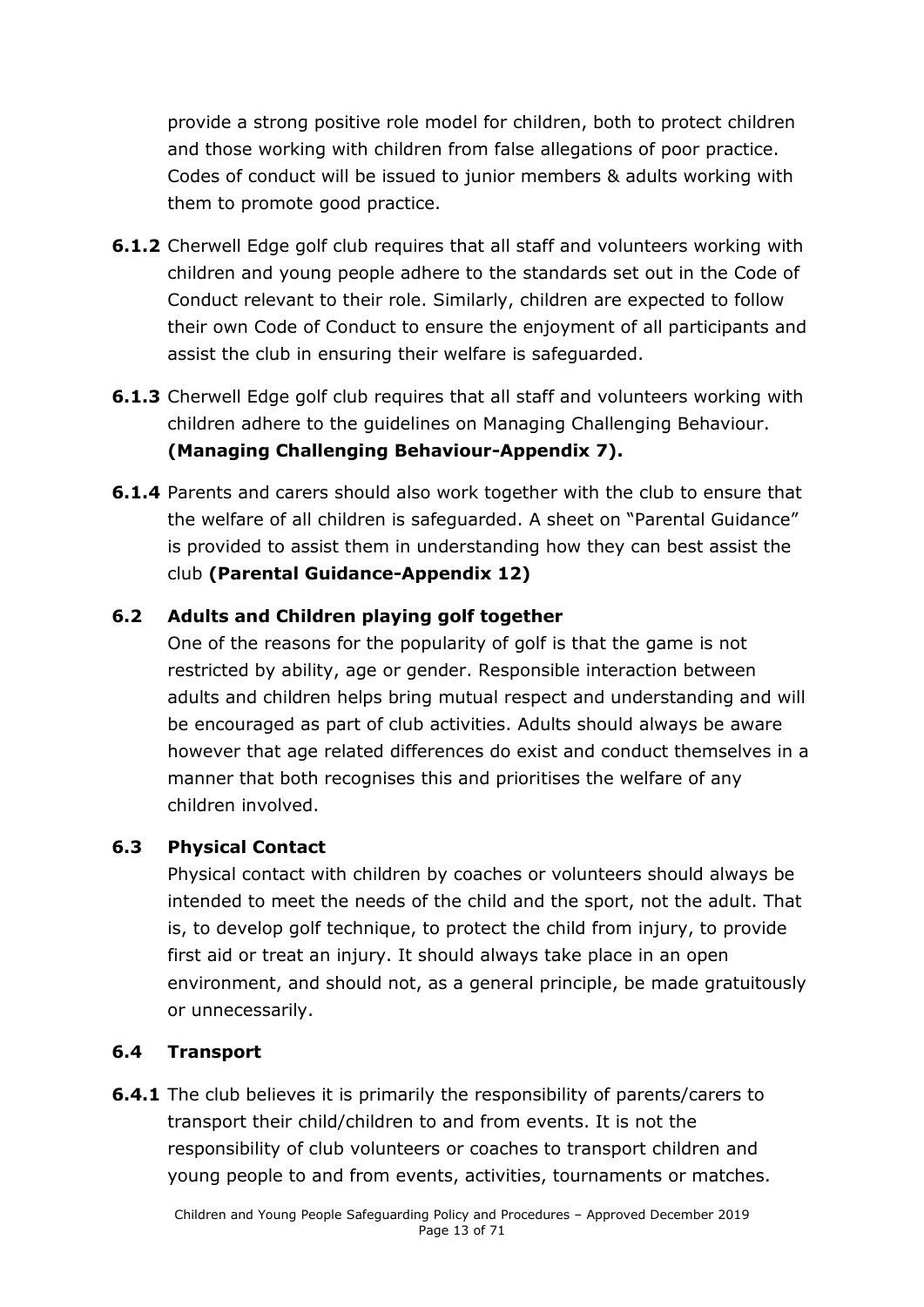- **6.4.2** The club may make arrangements for transport in exceptional circumstances, such as team events. Where this is the case, the written permission of the parents of the relevant children will be sought. The drivers used will be checked for their suitability to transport and supervise children (see Section 1 Recruitment and Training) and their insurance arrangements verified.
- **6.4.3** Children and young people are often involved in competition. When taking young people away from their home club, consideration and planning needs to be paramount to ensure the duty of care for the young people within the team is fulfilled.

### **6.5 Photography/ Videoing**

- **6.5.1** Permission will be sought from parents prior to the publication or use of any video or photographic images of their child, for instance in newspapers, websites or for coaching purposes. The personal details of the child will not be used in any promotional material. **(Photography Consent-Appendix 11)**
- **6.5.2** Any press/official photographers attending events will be required to seek permission from the club before taking photographs and also permission of parents to use the images. **(Photography Policy – Appendix 20)**

### **6.6 Social Media**

Social media provides unique opportunities for the club to engage and develop relationships with people in a creative and dynamic forum where users are active participants. It is important that all staff, volunteers, coaches, officials/referees, board members, or anyone working on behalf of the club are aware of the club Social Media policy **(Social Media Guidance–Appendix 14)**

### **6.7 Anti-Bullying Procedures**

- **6.7.1** We believe that every effort must be made to eradicate bullying in all its forms. Bullying can be difficult to define and can take many forms which can be categorised as;
	- Physical hitting, kicking, theft
	- Verbal homophobic or racist remarks, threats, name calling
	- Emotional isolating an individual from activities or a group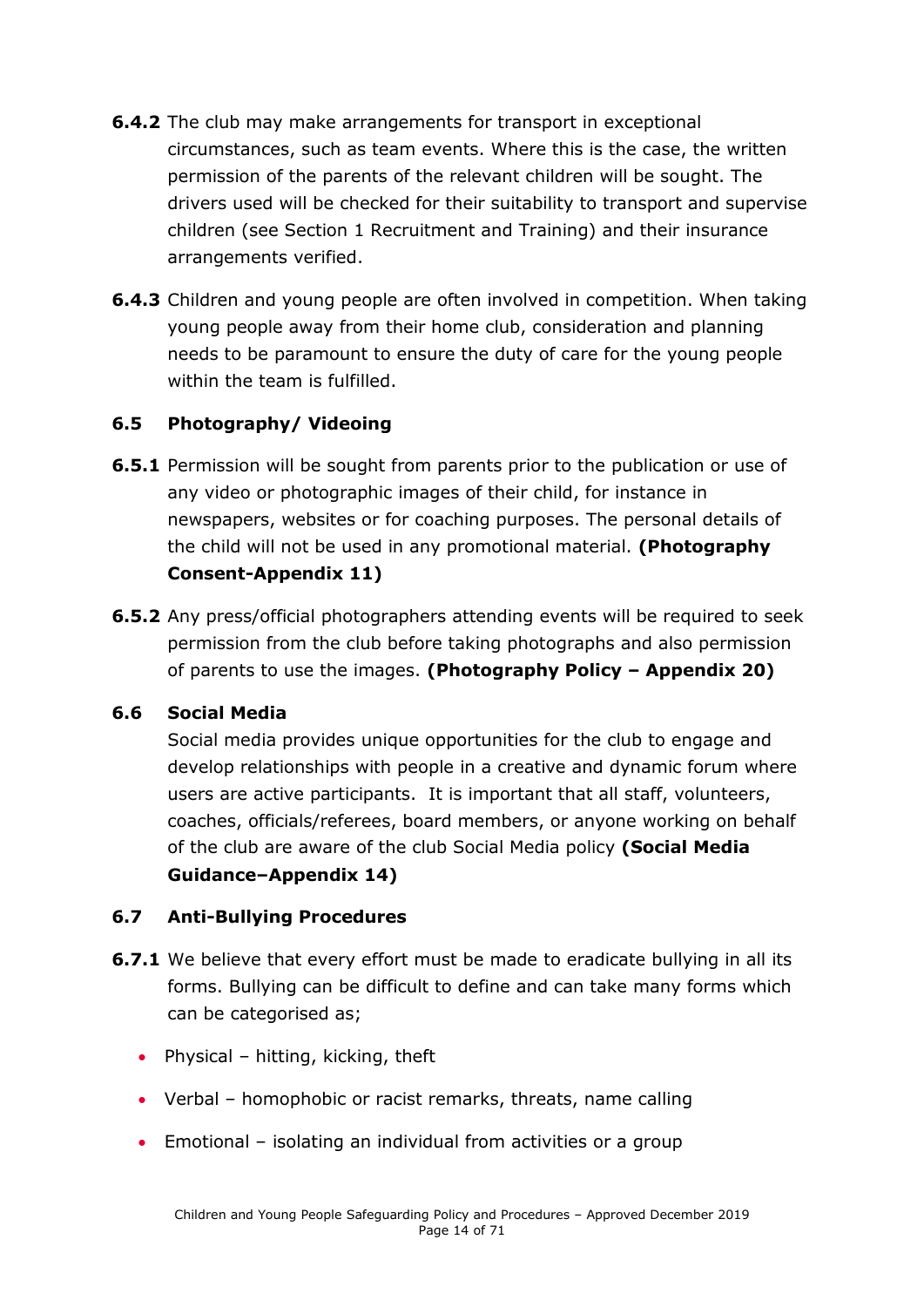All forms of bullying include;

- Deliberate hostility & aggression towards an individual(s)
- A victim who is weaker and less powerful than the bully or bullies
- An outcome which is always painful & distressing for the victim

Bullying behaviour may also include;

- Other forms of violence
- Sarcasm, spreading rumours, persistent teasing
- Tormenting, ridiculing, humiliation
- Racial taunts, graffiti, gestures
- Unwanted physical contact or abusive or offensive comments of a sexual nature.

The Club and its Staff, Volunteers & Coaches will not tolerate bullying in any of its forms during club matches, competitions, coaching or at any other time while at the club. **(Anti-Bullying Policy -Appendix 21)**

### **6.7.2** We will:

- Provide a point of contact where those being bullied can report their concerns in confidence – The Club Welfare Officer.
- Take the problem seriously.
- Investigate any and all incidents and accusations of bullying.
- Talk to bullies and their victims separately along with their parents/carers.
- Impose sanctions where appropriate
- Keep a written record of all incidents referred to England Golf and the action taken.
- Have discussions about bullying and why it matters.

### **6.8 Confidentiality**

**6.8.1** Details of all juniors will be kept on file in the office and will not be shared with a third party without parent/carer consent.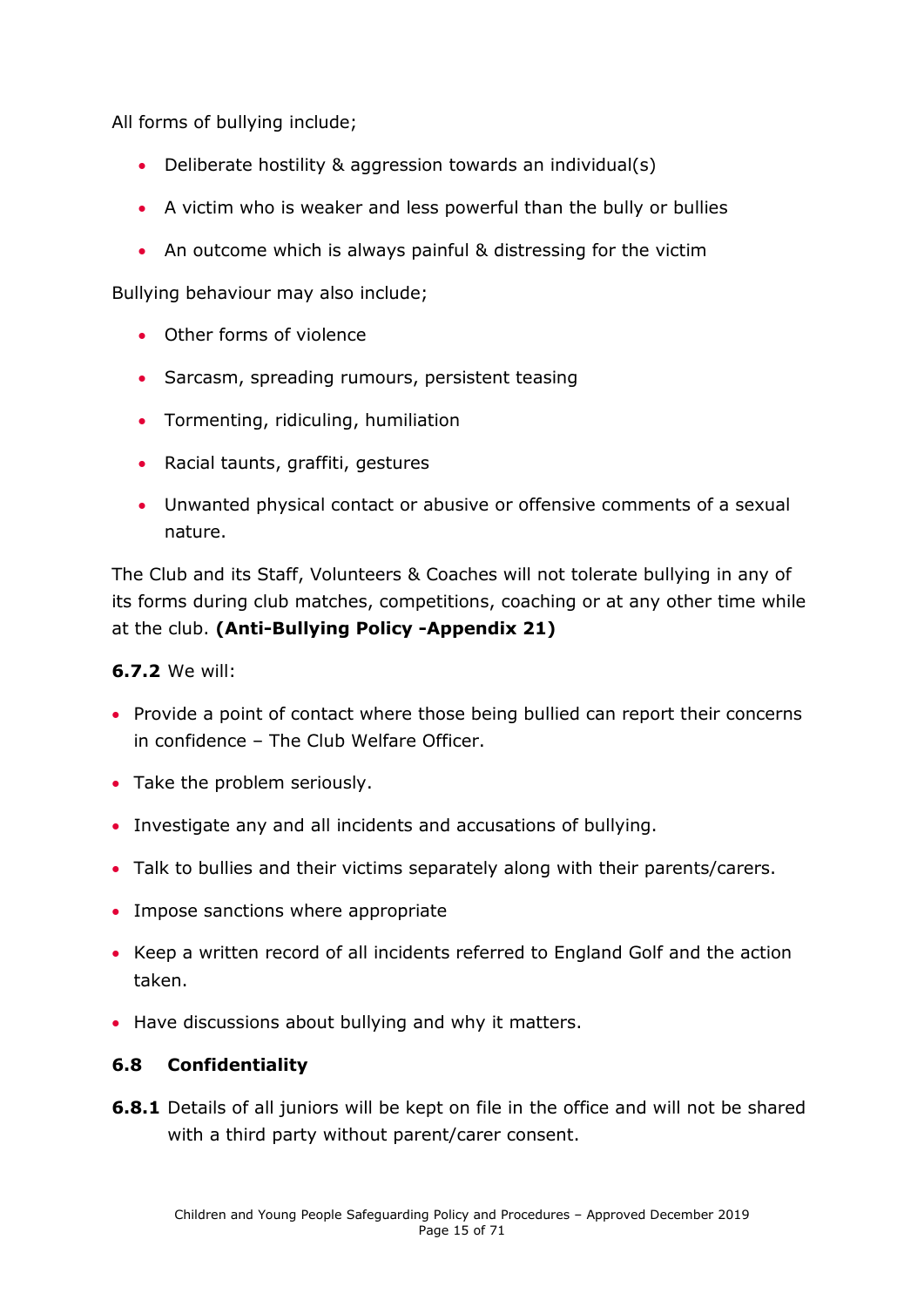**6.8.2** All concerns/allegations will be dealt with confidentially by the club and information will only be shared on a need to know basis, either internally or externally depending on the nature/seriousness of the concern/allegation.

#### **6.9 Changing rooms**

The changing rooms are used by all members & visitors. Juniors will only be supervised if needed at club organised events. Parents will be made aware that adults use the changing rooms throughout the day for changing & showering. Where a parent/carer does not consent to their child accessing the changing rooms, it is their responsibility to either supervise the child while in the changing rooms or ensure that they do not use them.

### <span id="page-15-0"></span>7. Useful Contacts

| <b>Golf Contacts</b>     |                             |                                    |
|--------------------------|-----------------------------|------------------------------------|
| Name                     | <b>Address</b>              | <b>Number</b>                      |
| Club Welfare Officer -   |                             | Mob: 07801465462                   |
| Mr. Philip Hassell       |                             | Email:                             |
|                          |                             | members@cherwelledgegolfclub.co.uk |
|                          |                             |                                    |
| <b>England Golf Lead</b> | <b>England Golf</b>         | 01526 351824                       |
| Safeguarding Officer     | <b>National Golf Centre</b> | safeguarding@englandgolf.org       |
|                          | The Broadway                |                                    |
|                          | Woodhall Spa                |                                    |
|                          | Lincolnshire                |                                    |
|                          | <b>LN10 6PU</b>             |                                    |
| Club Secretary -         |                             | Mob:07541314673                    |
| Mr. Barry Hill           |                             | Email: barryhill@hotmail.co.uk     |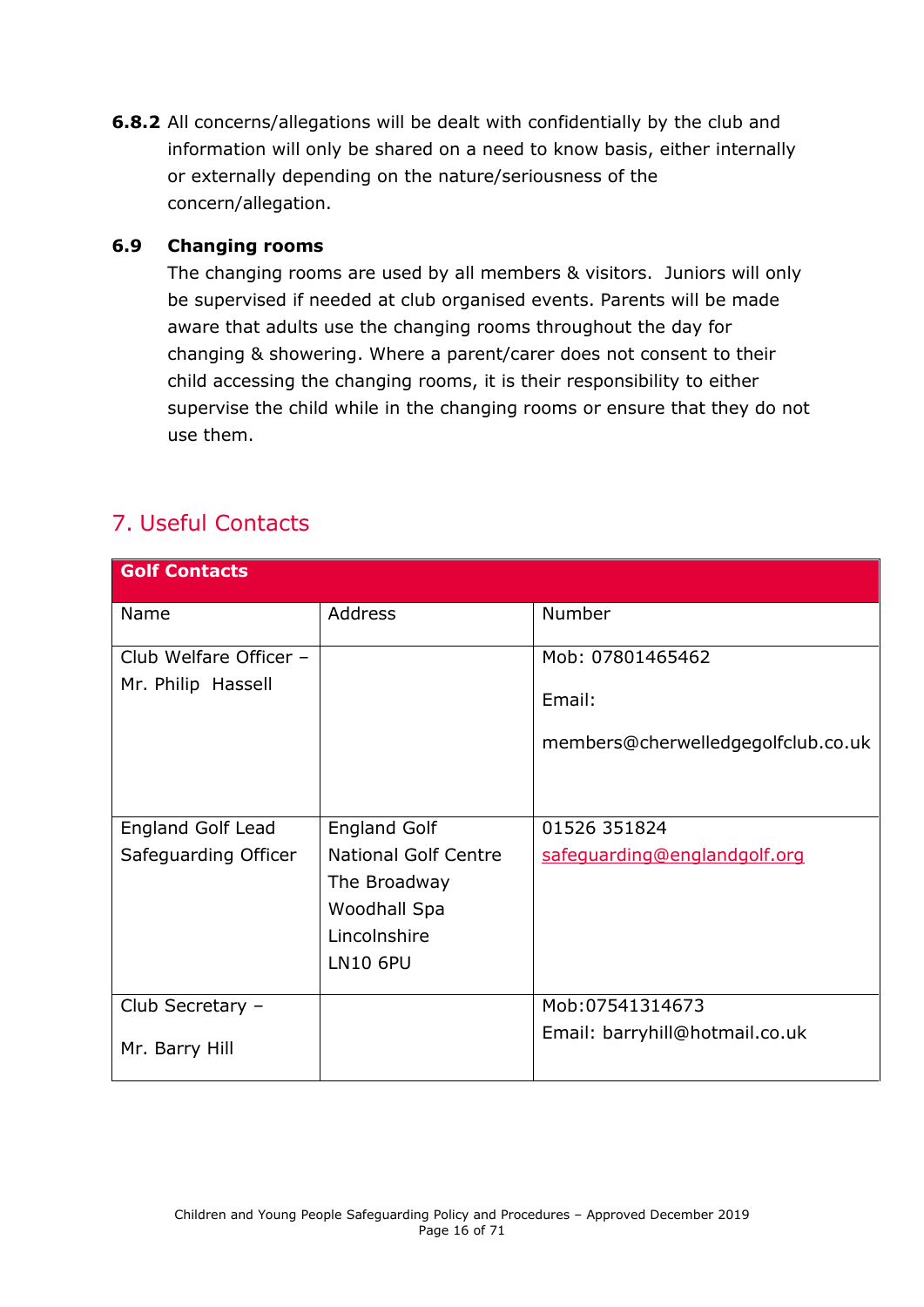| <b>Local Contacts</b>                                                                |                                                                                                                                                                                         |                                                                          |
|--------------------------------------------------------------------------------------|-----------------------------------------------------------------------------------------------------------------------------------------------------------------------------------------|--------------------------------------------------------------------------|
| Local Children's<br>Social Care<br>(including out of<br>office hours<br>contact)     | Northampton Safeguarding Children<br>Partnership<br>c/o Northamptonshire County Council<br><b>One Angel Square</b>                                                                      | <b>OUT OF</b><br><b>HOURS</b><br>01604 626 938<br>After 5pm or<br>at the |
| NB. In an<br>emergency, the<br>Samaritans will<br>hold the Duty<br>Officer's contact | 4 Angel Street<br>Northampton<br><b>NN1 1ED</b><br>07872 148334                                                                                                                         | weekends<br>please contact<br>The<br>Emergency<br>Social Work            |
| number<br>Local Authority                                                            | nscb@northamptonshire.gcsx.gov.uk<br>http://www.northamptonshirescb.org.uk/assets/files/181/Desginated-                                                                                 | Duty Team<br>01604 626 938                                               |
| Designated<br>Officer (LADO)                                                         | Officer-leaflet-PDF.pdf<br>doreferral@northamptonshire.gov.uk                                                                                                                           |                                                                          |
| <b>Samaritans</b>                                                                    |                                                                                                                                                                                         | 08457 90 90<br>90                                                        |
| Local Police child<br>protection teams<br>In an emergency<br>contact 999             | 0300 126 1000. Child Safeguarding Team<br>Northamptonshire<br>https://www.northants.police.uk/advice/advice-<br>and-information/caa/child-abuse/how-to-report-<br>possible-child-abuse/ | 0300 126 1000.                                                           |
| <b>NSPCC</b><br>Freephone<br>24 hour Helpline                                        |                                                                                                                                                                                         | 0808 800<br>5000                                                         |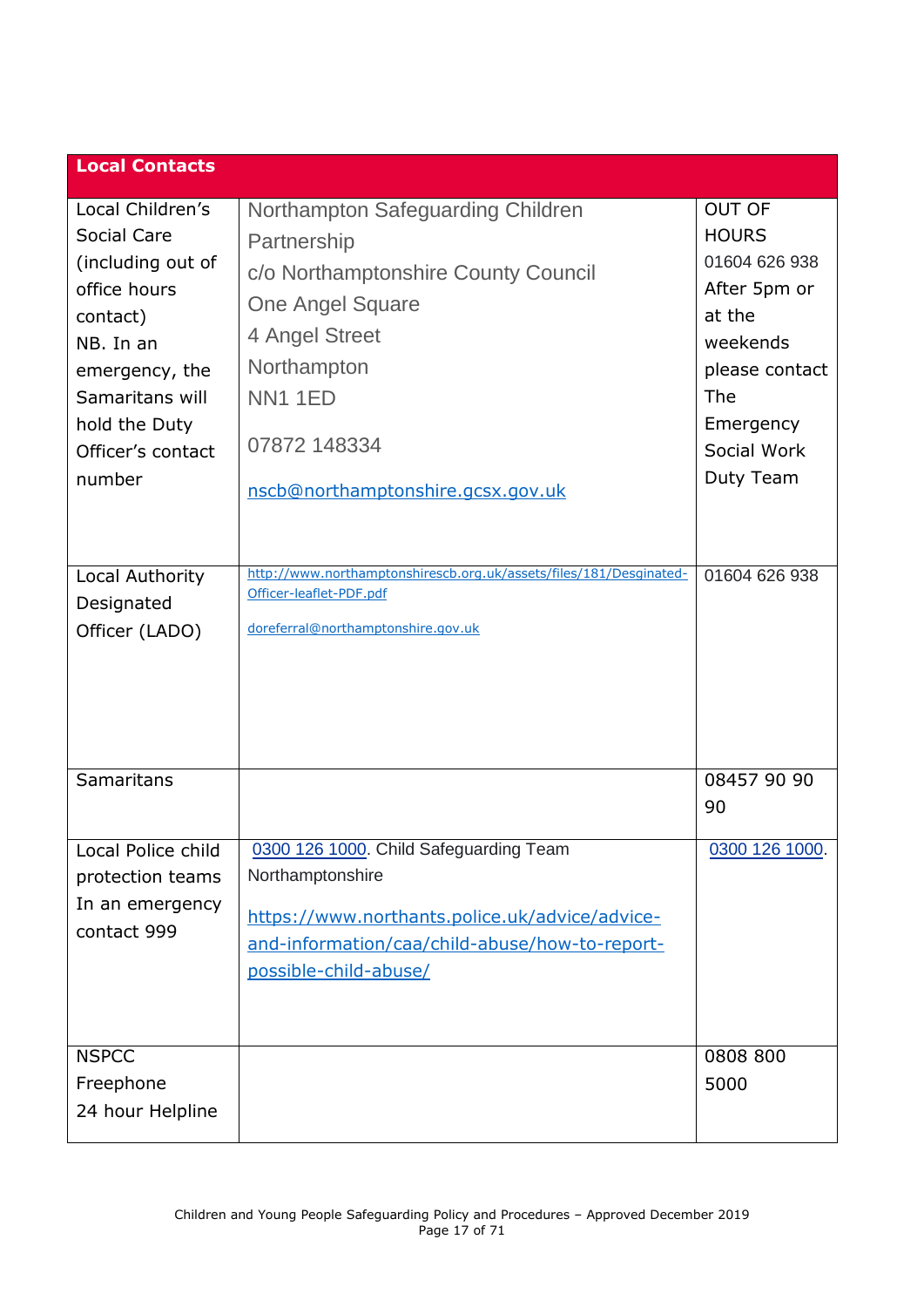| <b>NSPCC</b>   | 0808 028 |
|----------------|----------|
| Whistleblowing | 0285     |
| Helpline for   |          |
| Professionals  |          |
|                |          |

| <b>National Contacts</b>         |                        |                    |
|----------------------------------|------------------------|--------------------|
| The NSPCC                        | <b>National Centre</b> | Tel: 0808 800 5000 |
|                                  | 42 Curtain Road        | help@nspcc.org.uk  |
|                                  | London                 |                    |
|                                  | EC2A 3NH               |                    |
|                                  |                        |                    |
| Childline UK                     | Freepost 1111          | Tel: 0800 1111     |
|                                  | London N1 0BR          |                    |
| NI Childline                     | 74 Duke Street         | Tel: 028 90 327773 |
|                                  | Londonderry            |                    |
|                                  |                        |                    |
| <b>NSPCC Child Protection in</b> | 3 Gilmour Close        | Tel: 0116 234 7278 |
| Sport Unit                       | Beaumont Leys          | cpsu@nspcc.org.uk  |
|                                  | Leicester              |                    |
|                                  | LE4 1EZ                |                    |
|                                  |                        |                    |

<span id="page-17-0"></span>Volunteer / Staff Job Application Form –Cherwell Edge Golf Club

| <b>Position Applied for:</b>                 |
|----------------------------------------------|
| <b>Personal Details</b>                      |
| Title: Mr/Mrs/Miss/Dr/Other (please specify) |
|                                              |
|                                              |
|                                              |
|                                              |
|                                              |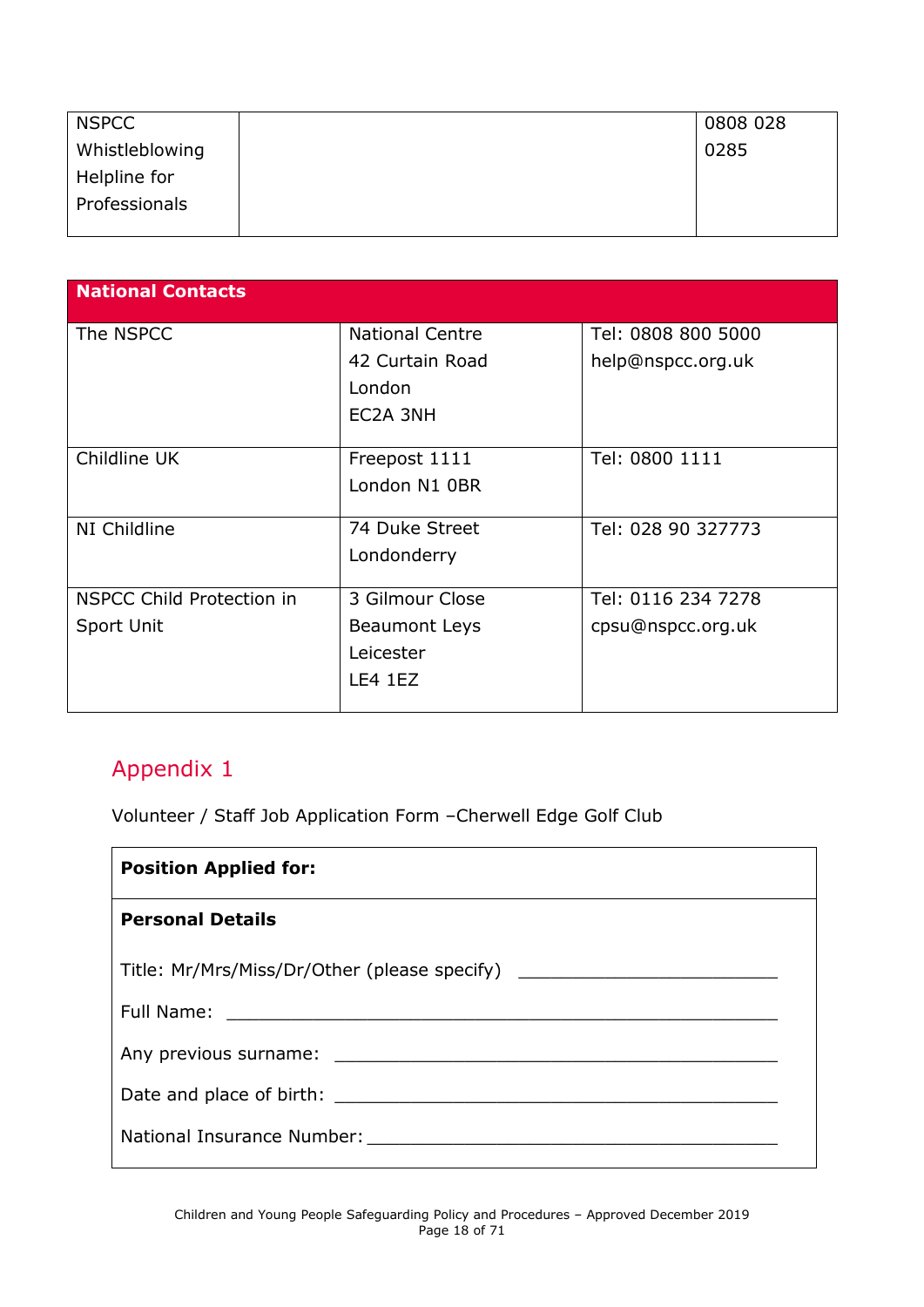|                                                                                                                                                                                                                     | <u> 1990 - Johann Stoff, amerikansk politiker (d. 1990)</u> |  |
|---------------------------------------------------------------------------------------------------------------------------------------------------------------------------------------------------------------------|-------------------------------------------------------------|--|
|                                                                                                                                                                                                                     |                                                             |  |
|                                                                                                                                                                                                                     |                                                             |  |
|                                                                                                                                                                                                                     |                                                             |  |
|                                                                                                                                                                                                                     |                                                             |  |
|                                                                                                                                                                                                                     |                                                             |  |
|                                                                                                                                                                                                                     |                                                             |  |
| children and young people:                                                                                                                                                                                          |                                                             |  |
| <b>Reasons for applying:</b>                                                                                                                                                                                        |                                                             |  |
| <b>References:</b>                                                                                                                                                                                                  |                                                             |  |
| Please provide the names and addresses of two people who know you well (one<br>personal, one professional - current or previous employer, who are not related<br>to you) whom we can contact to obtain a reference: |                                                             |  |
| Name:                                                                                                                                                                                                               | Name:                                                       |  |
| <b>Address:</b>                                                                                                                                                                                                     | <b>Address:</b>                                             |  |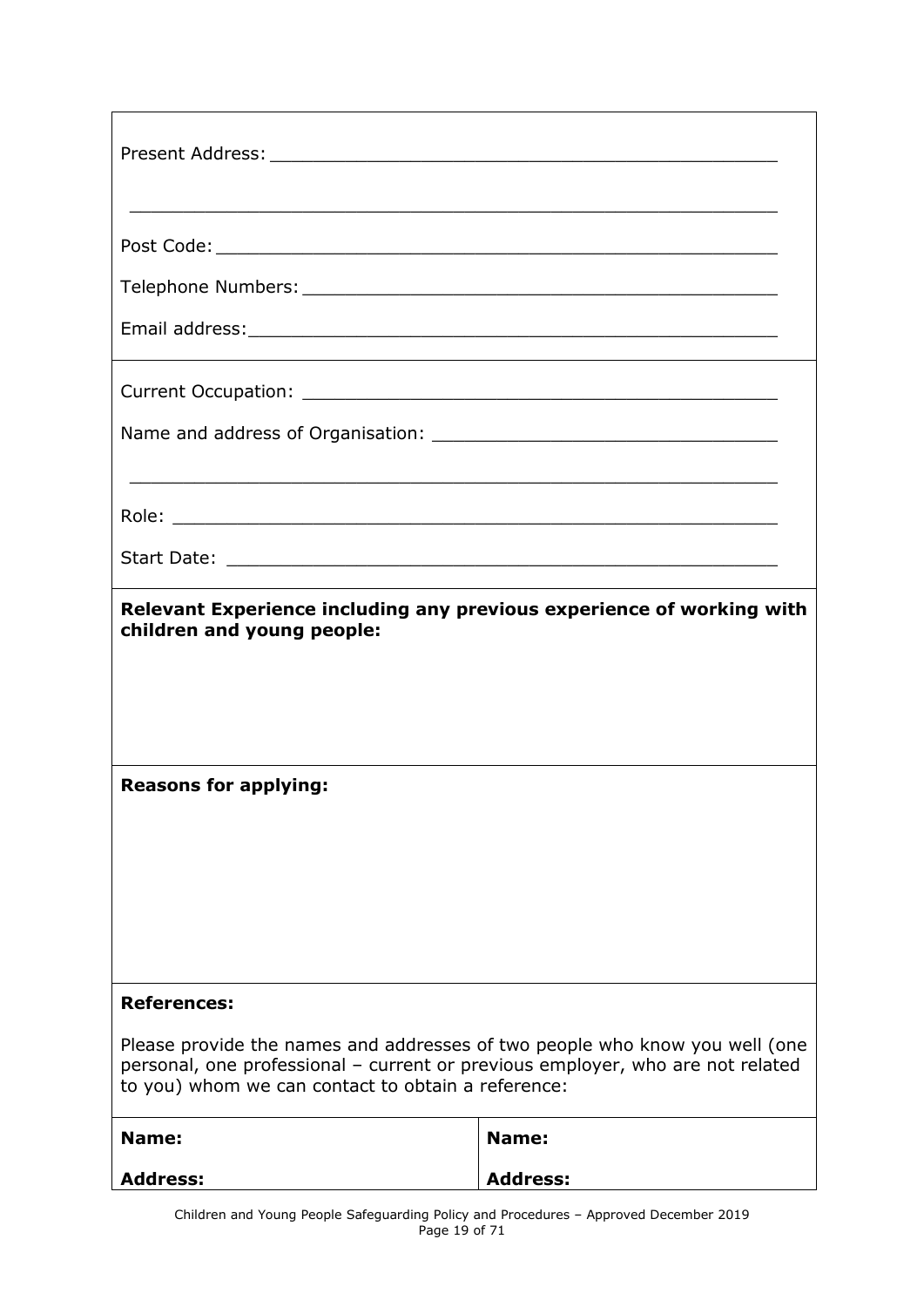#### **Telephone Number: Telephone Number:**

### **Data Protection Notification:**

Information you have provided in completing this form will be used to process your application. Cherwell Edge Golf club will keep the information you have supplied confidential and will not divulge it to third parties, except where required by law, or where we have retained the services of a third party representative to act on yout/our behalf.

#### **Authorisation:**

I have read the Data Protection notification and understand and agree to the use of my personal data in accordance with the Data Protection Act 2018, GDPR and all relevant data protection legislation.

**Signed: Date:** 

### **Declaration:**

I confirm that the information I have provided is correct and that any false or misleading information may lead to the termination of my appointment.

**Signed: Date:**

### <span id="page-19-0"></span>Appendix 2

### **Self-Disclosure Form – Cherwell Edge Golf Club**

To be completed at the same time as the application form:

Private and Confidential

For roles involving contact with children (under 18 year olds).

All information will be treated as confidential and managed in accordance with relevant data protection legislation and guidance. You have a right of access to information held on you under the Data Protection Act 2018.

### **Part One**

*For completion by the organisation:*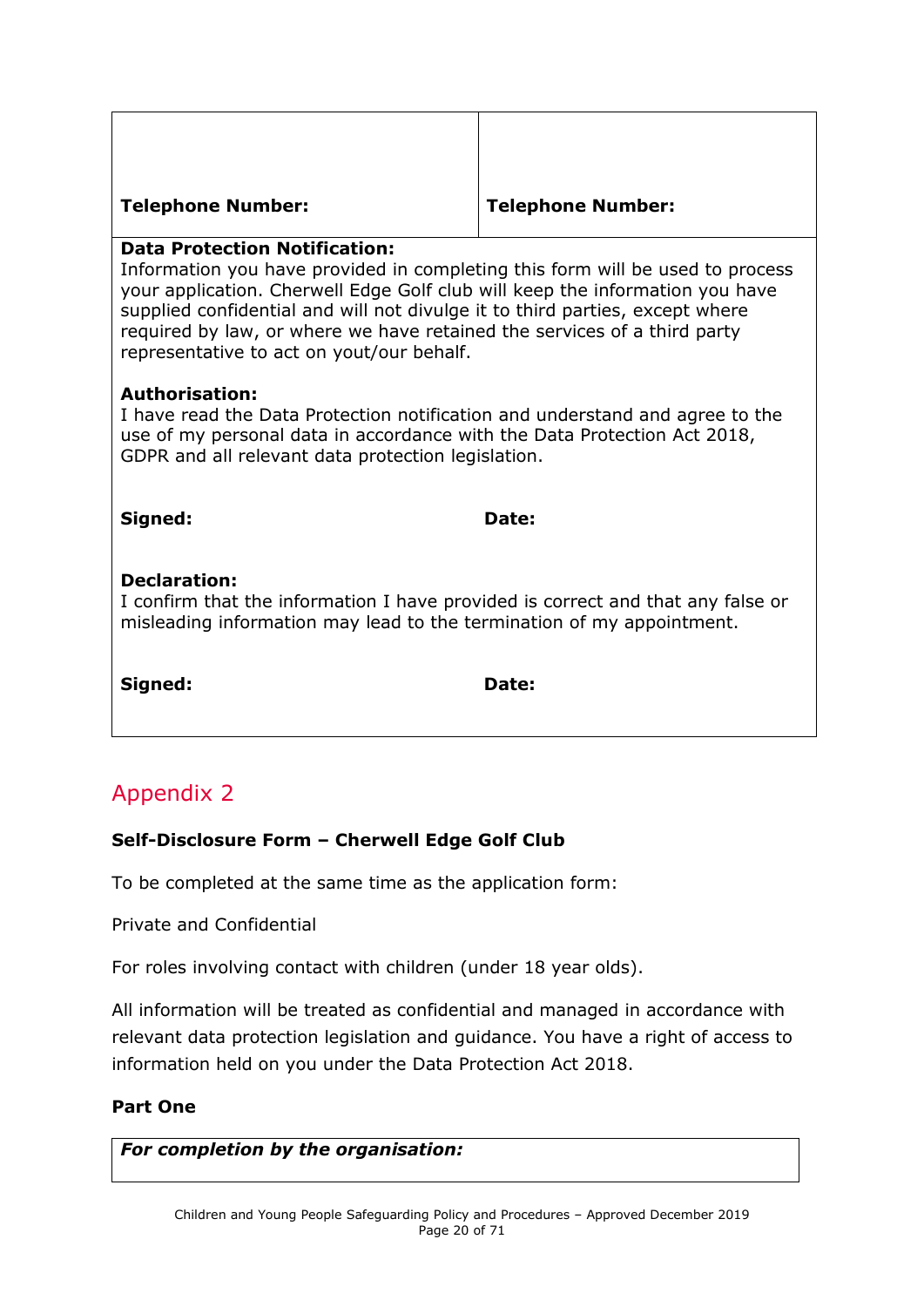| Name:                                  |             |                             |                                                                 |
|----------------------------------------|-------------|-----------------------------|-----------------------------------------------------------------|
|                                        |             |                             |                                                                 |
|                                        |             |                             |                                                                 |
| <b>Address and</b>                     |             |                             |                                                                 |
| <b>Postcode:</b>                       |             |                             |                                                                 |
|                                        |             |                             |                                                                 |
|                                        |             |                             |                                                                 |
|                                        |             |                             |                                                                 |
|                                        |             |                             |                                                                 |
| <b>Telephone/Mobile No:</b>            |             |                             |                                                                 |
|                                        |             |                             |                                                                 |
| <b>Date of Birth:</b>                  |             |                             |                                                                 |
|                                        |             |                             |                                                                 |
|                                        |             |                             |                                                                 |
| Gender:                                | <b>Male</b> | <b>Female</b><br>$\sqrt{ }$ |                                                                 |
|                                        |             |                             |                                                                 |
| Identification (tick box below):       |             |                             |                                                                 |
|                                        |             |                             | I confirm that I have seen identification documents relating to |
|                                        |             |                             | this person, and I confirm to the best of my ability that these |
| are accurate.                          |             |                             |                                                                 |
|                                        |             |                             |                                                                 |
|                                        |             |                             |                                                                 |
| <b>Either</b>                          |             |                             |                                                                 |
| <b>UK Passport Number and Issuing</b>  |             |                             |                                                                 |
| <b>Office</b>                          |             |                             |                                                                 |
| <b>UK Driving Licence Number (with</b> |             |                             |                                                                 |
| picture)                               |             |                             |                                                                 |
|                                        |             |                             |                                                                 |
| <b>Plus</b>                            |             |                             |                                                                 |
| <b>National Insurance Card or</b>      |             |                             |                                                                 |
| current Work Permit Number             |             |                             |                                                                 |
|                                        |             |                             |                                                                 |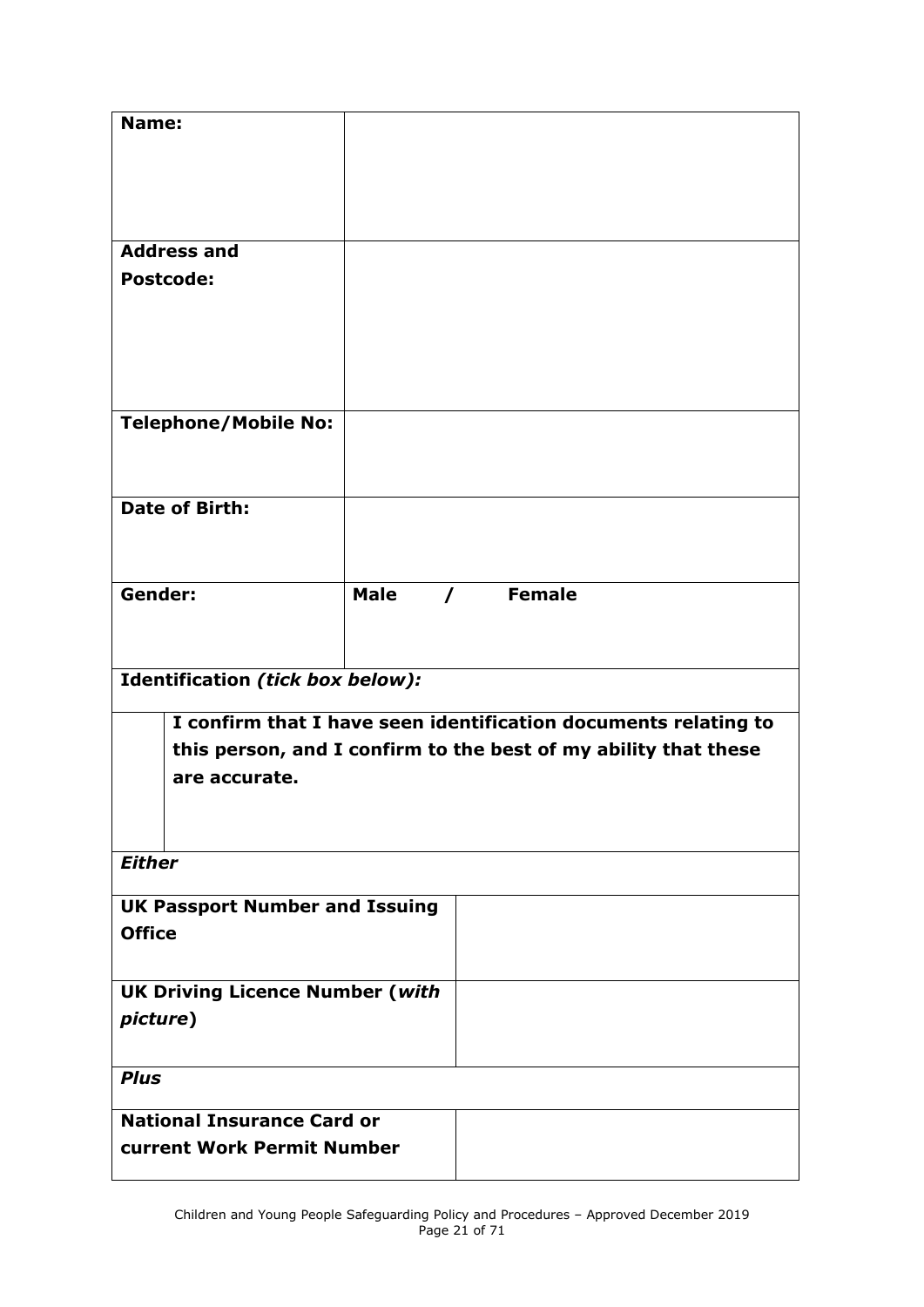| Signature of authorised<br><b>Employing Officer:</b> |  |
|------------------------------------------------------|--|
| <b>Print name:</b>                                   |  |
| Date:                                                |  |

### **Part Two**

**NOTE:** If the role you have applied for involves frequent or regular contact with or responsibility for children you will also be required to provide a valid DBS (Disclosure and Barring Service) certificate which will provide details of criminal convictions; this may also include a Barring List check depending on the nature of the role (see organisational guidance about eligibility for DBS checks).

| For completion by the individual (named in Part one):       |                         |
|-------------------------------------------------------------|-------------------------|
|                                                             |                         |
|                                                             |                         |
| Have you ever been known to any Children's Services         | <b>YES</b><br><b>NO</b> |
| department as being a risk or potential risk to children?   | (if Yes, please provide |
|                                                             | further information     |
|                                                             | below):                 |
|                                                             |                         |
|                                                             |                         |
|                                                             |                         |
|                                                             |                         |
|                                                             |                         |
|                                                             |                         |
| Have you been the subject of any disciplinary investigation | <b>YES</b><br><b>NO</b> |
| and/or sanction by any organisation due to concerns about   | (if Yes, please provide |
| your behaviour towards children?                            | further information)    |
|                                                             |                         |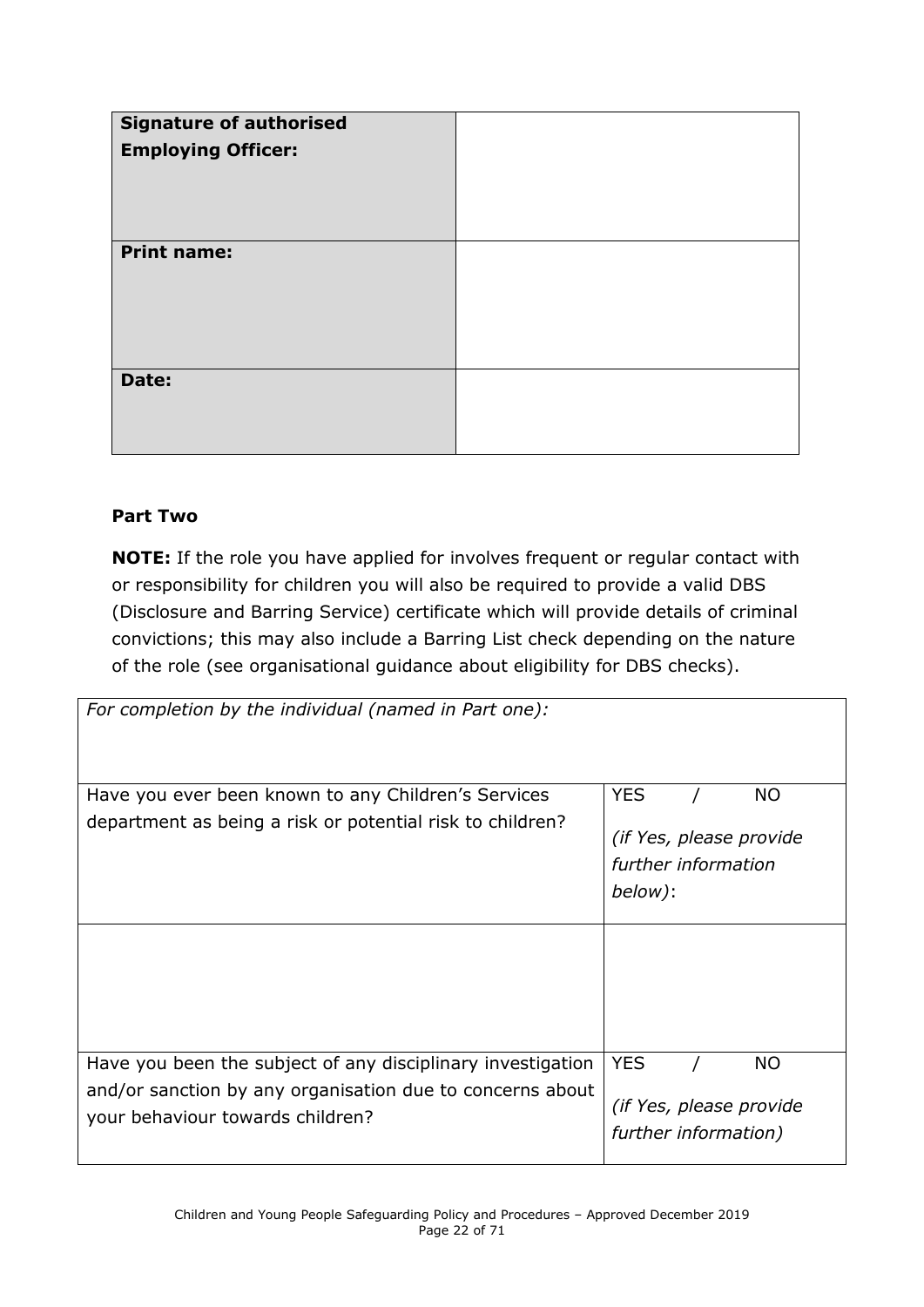| Confirmation of Declaration (tick box below)                                                                                                                                                                                                                                                     |                                                                                                                                                                                                                                           |  |  |
|--------------------------------------------------------------------------------------------------------------------------------------------------------------------------------------------------------------------------------------------------------------------------------------------------|-------------------------------------------------------------------------------------------------------------------------------------------------------------------------------------------------------------------------------------------|--|--|
| subsequently come to the organisation's attention.                                                                                                                                                                                                                                               | I agree that the information provided here may be processed in connection with<br>recruitment purposes and I understand that an offer of employment may be<br>withdrawn or dismissal may result if information is not disclosed by me and |  |  |
| In accordance with the organisation's procedures if required I agree to provide a<br>valid DBS certificate and consent to the organisation clarifying any information<br>provided on the disclosure with the agencies providing it.                                                              |                                                                                                                                                                                                                                           |  |  |
| I agree to inform the organisation within 24 hours if I am subsequently<br>investigated by any agency or organisation in relation to concerns about my<br>behaviour towards children or young people.                                                                                            |                                                                                                                                                                                                                                           |  |  |
| I understand that the information contained on this form, the results of the DBS<br>check and information supplied by third parties may be supplied by the<br>organisation to other persons or organisations in circumstances where this is<br>considered necessary to safeguard other children. |                                                                                                                                                                                                                                           |  |  |
| Signature:                                                                                                                                                                                                                                                                                       |                                                                                                                                                                                                                                           |  |  |
| Print name:                                                                                                                                                                                                                                                                                      |                                                                                                                                                                                                                                           |  |  |

**Club Welfare Officer …………………………………………..:**

Date:

**I have seen and checked the above responses, if any of the boxes above are ticked YES, I have referred this form to England Golf Governance Department for a risk assessment and advice.**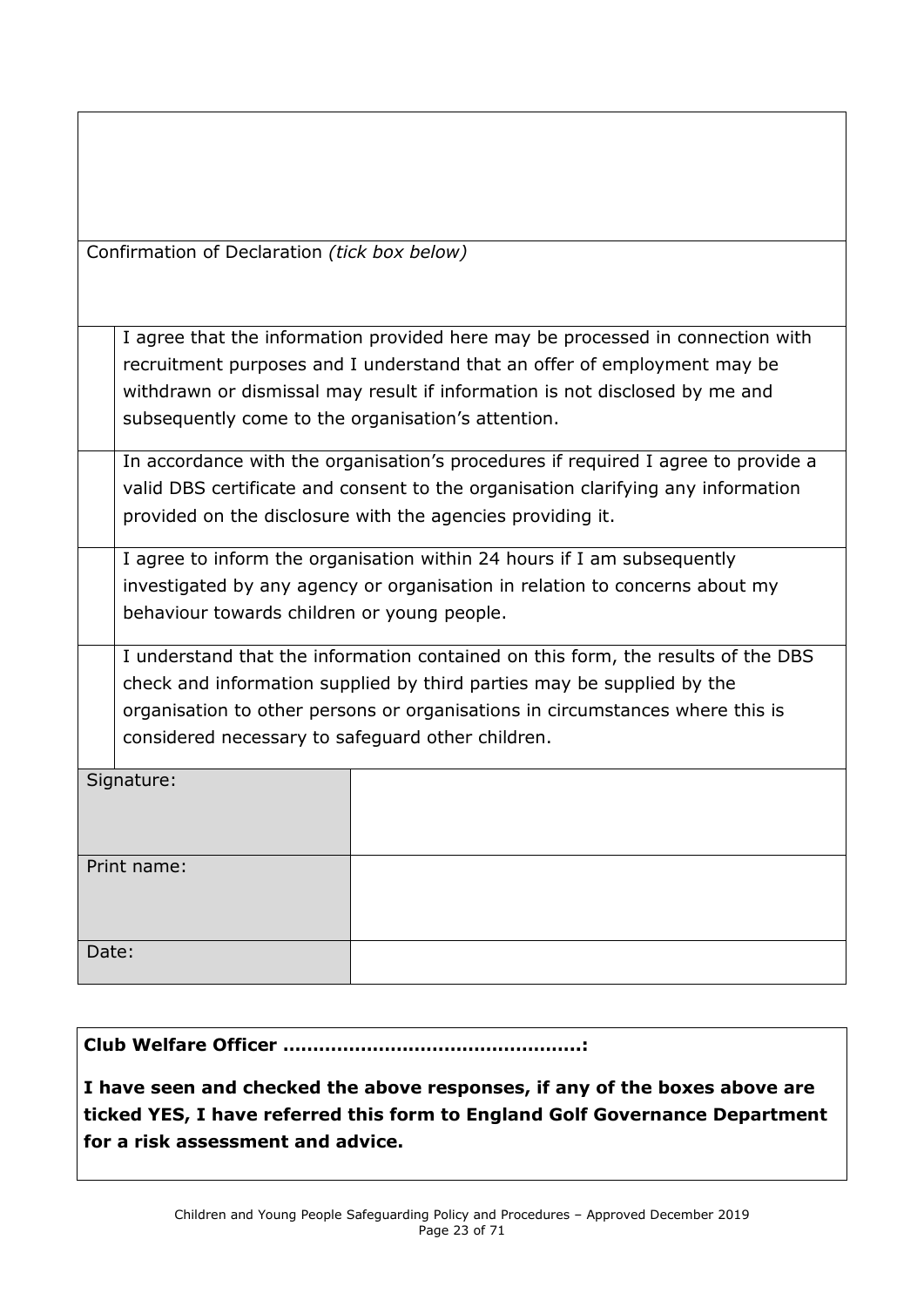**Signed: date:**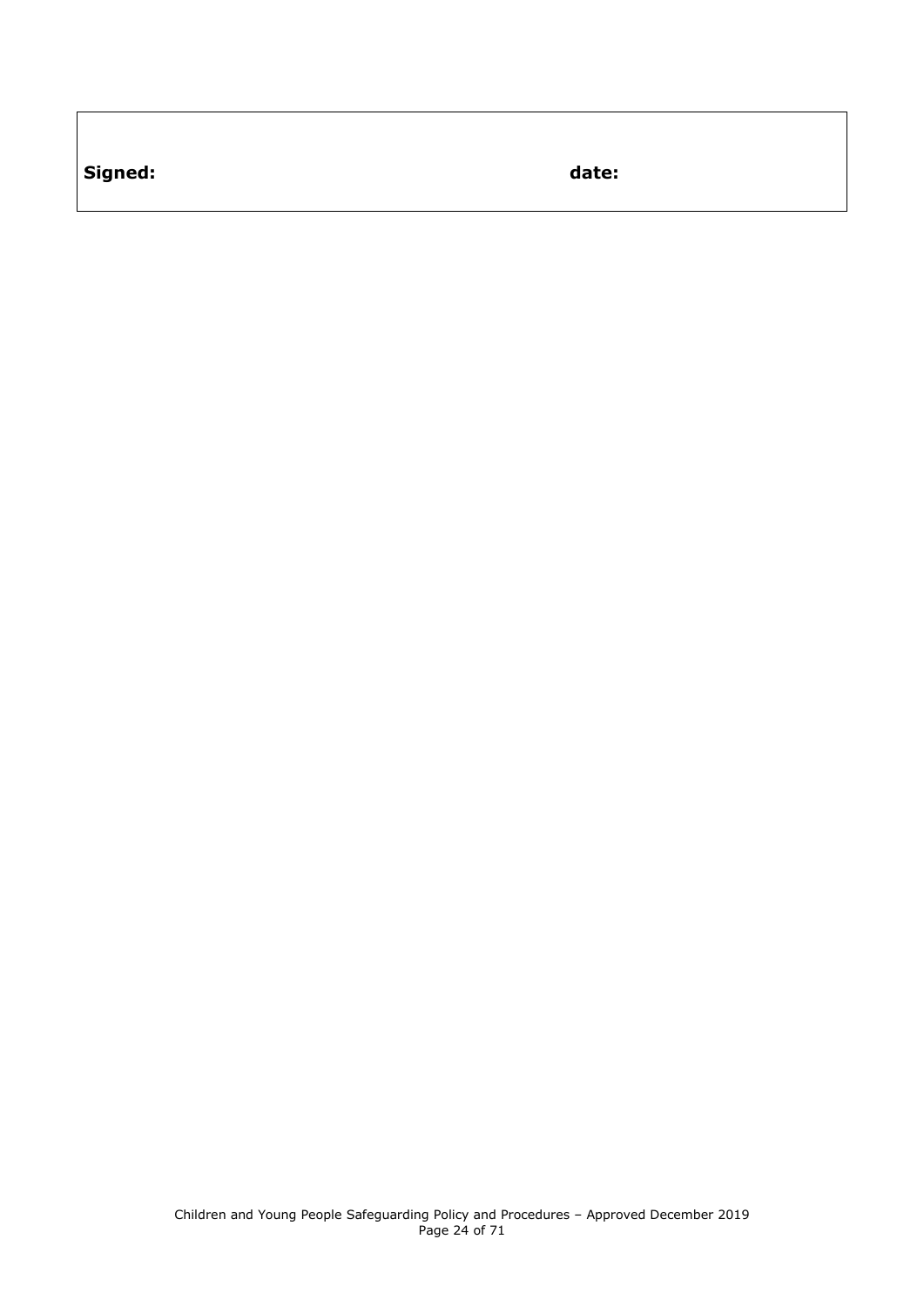<span id="page-24-0"></span>Reference form – Cherwell Edge Golf Club

Reference form

### (Name)

has expressed an interest in becoming a club member of staff, volunteer / coach\* (\*delete as appropriate) and has given your name as a referee.

As this post involves substantial access to children and as an organisation committed to safeguarding children, it is important that if you have any reason to be concerned about this applicant that you do not complete the following form, but please contact me on:

Telephone:

Name:

Organisation:

Any information disclosed in this reference will be treated in confidence and in accordance with relevant legislation and guidance, and will only be shared with the person conducting the assessment of a candidate's suitability for a post, if he or she is offered the position in question.

- How long have you known the person?
- In what capacity?
- What attributes does this person have which would make him/her suited to a role working with children?
- How would you describe his/her personality?

Signed:

Date: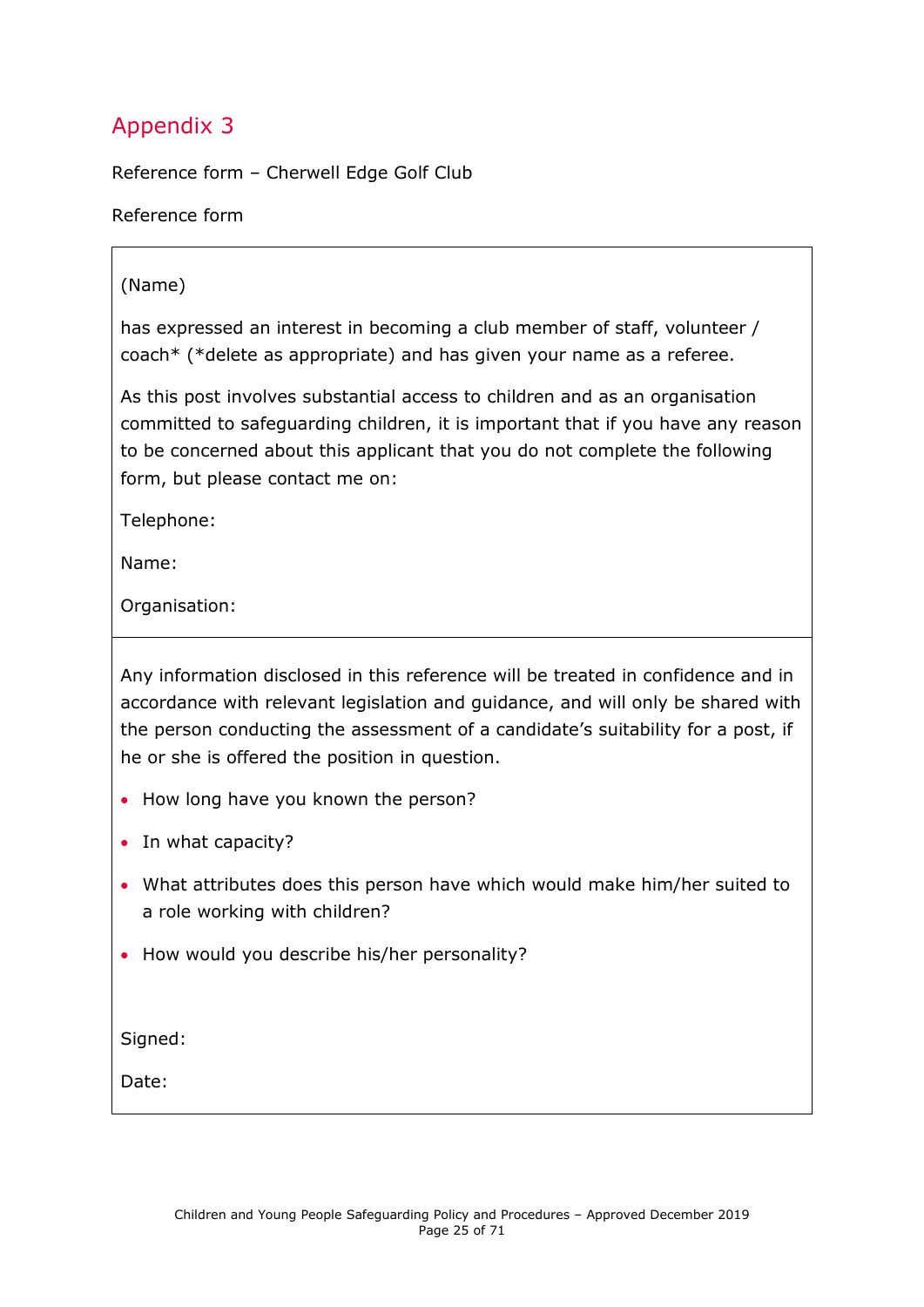<span id="page-25-0"></span>

### **Code of Conduct for staff, coaches & volunteers**

- Respect the rights, dignity and worth of every person within the context of golf
- Treat everyone equally and do not discriminate on the grounds of age, gender, race, religion or belief, sexual orientation or disability
- If you see any form of discrimination, do not condone it or allow it to go unchallenged
- Place the well-being and safety of the young person above the development of performance
- Develop an appropriate working relationship with young people, based on mutual trust and respect
- Ensure that physical contact is appropriate and necessary and is carried out within recommended guidelines with the young person's full consent and approval
- Always work in an open environment (e.g. avoid private or unobserved situations and encourage an open environment)
- Do not engage in any form of sexually related contact with a young player. This is strictly forbidden as is sexual innuendo, flirting or inappropriate gestures and terms
- You should not have regular contact outside your club role with the juniors and should not engage in regular communication through text, email or social network sites
- Know and understand the Cherwell Edge Golf Club Child Safeguarding Policies and Procedures
- Respect young people's opinions when making decisions about their participation in golf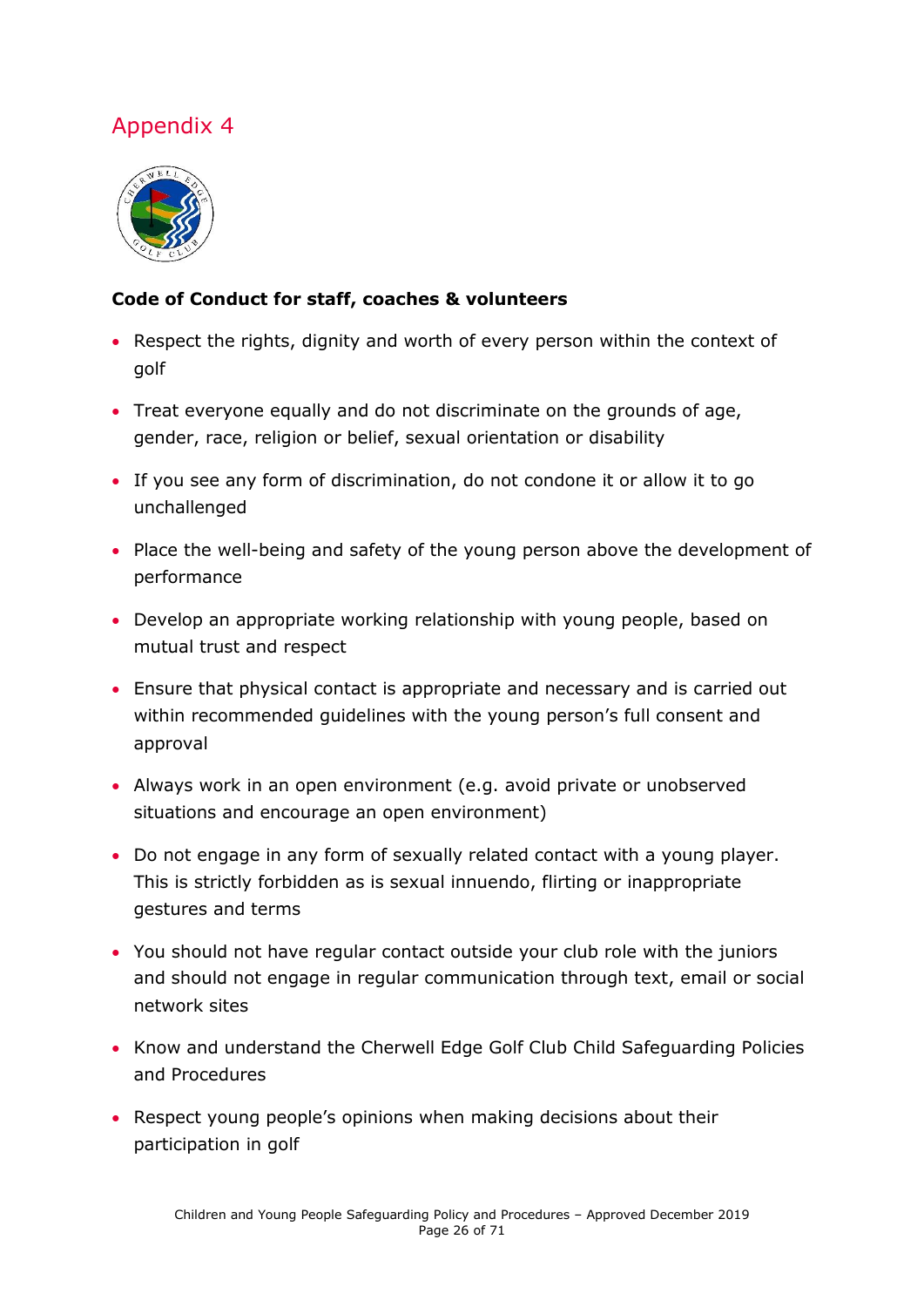- Inform players and parents of the requirements of golf
- Be aware of and report any conflict of interest as soon as it becomes apparent
- Display high standards of language, manner, punctuality, preparation and presentation
- Do not smoke, drink or use recreational drugs while actively working with young people in the club. This reflects a negative image and could compromise the safety of the young people
- Do not give young people alcohol when they are under the care of the club
- Hold relevant qualifications and insurance cover. All Staff, Volunteers & Coaches who work regularly with children must have current DBS clearance, approved by England Golf Governance Department
- Ensure the activities are appropriate for the age, maturity, experience and ability of the individual
- Promote the positive aspects of golf e.g. fair play
- Display high standards of behaviour and appearance
- Follow Club Procedures & good practice guidelines
- Ensure that you attend appropriate training to keep up to date with your role and the welfare of young people
- Report any concerns you may have in relation to a child or the behaviour of an adult, following reporting procedures laid down by the Cherwell Edge Golf Club

| Signed:            | Date: |
|--------------------|-------|
| <b>PRINT NAME:</b> |       |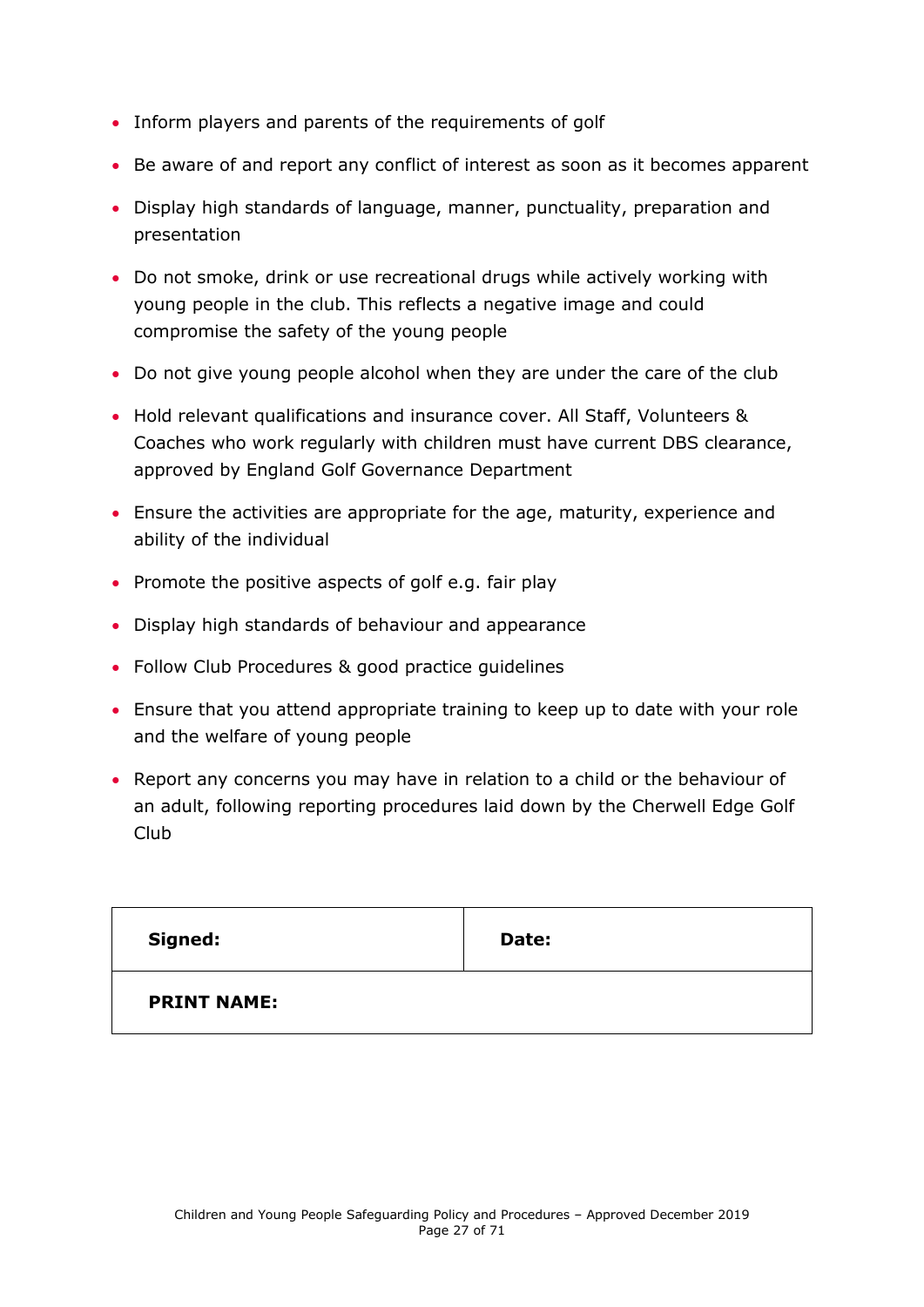

### <span id="page-27-0"></span>**Code of Conduct for Young Golfers**

As a young golfer taking part in a Cherwell Edge activity, you should:

- Help create and maintain an environment free of fear and harassment
- Demonstrate fair play and apply golf's standards both on and off the course
- Understand that you have the right to be treated as an individual
- Respect the advice that you receive
- Treat others as you would wish to be treated yourself
- Respect other people and their differences
- Look out for yourself and for the welfare of others
- Speak out (to your parents or a club representative) if you consider that you or others have been poorly treated
- Be organised and on time
- Tell someone in authority if you are leaving the venue
- Accept that these guidelines are in place for the well-being of all concerned
- Treat organisers and coaches with respect
- Observe instructions or restrictions requested by the adults looking after you

You should not take part in any irresponsible, abusive, inappropriate or illegal behaviour which includes:

- Smoking
- Using foul language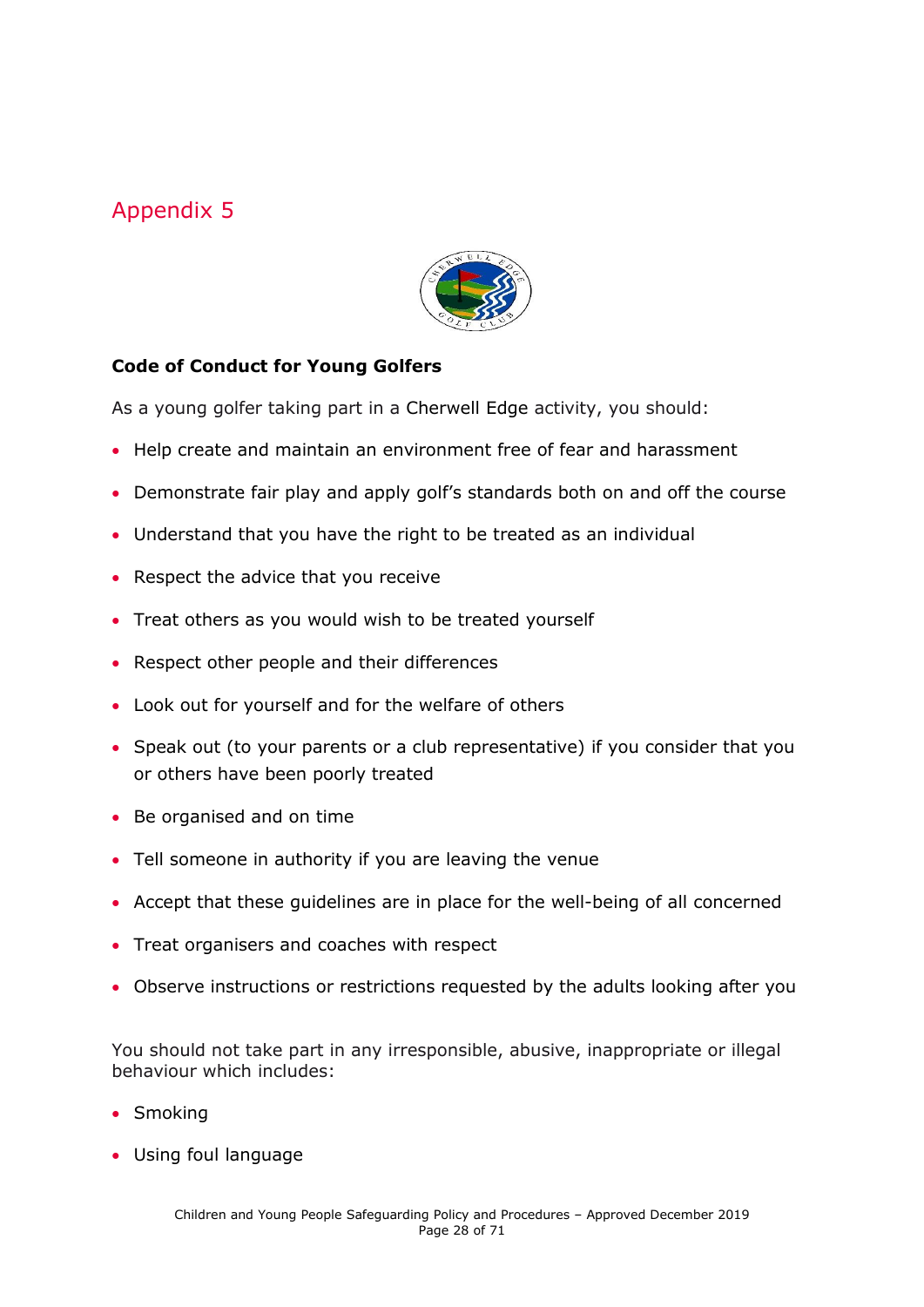- Publicly using critical or disrespectful descriptions of others either in person or through text, email or social network sites
- Consuming alcohol, illegal performance-enhancing drugs or stimulants

N.B

You must be aware of the road that dissects the course.

There are several ponds (deep water to be aware of) you must not approach unsupervised.

Middleton course, on 2<sup>nd</sup>, 4<sup>th</sup>

Chacombe course, on 3rd, 9th

<span id="page-28-0"></span>

| Child Signature        | <b>Print Name</b> |  |
|------------------------|-------------------|--|
| Parent/Carer Signature | <b>Print Name</b> |  |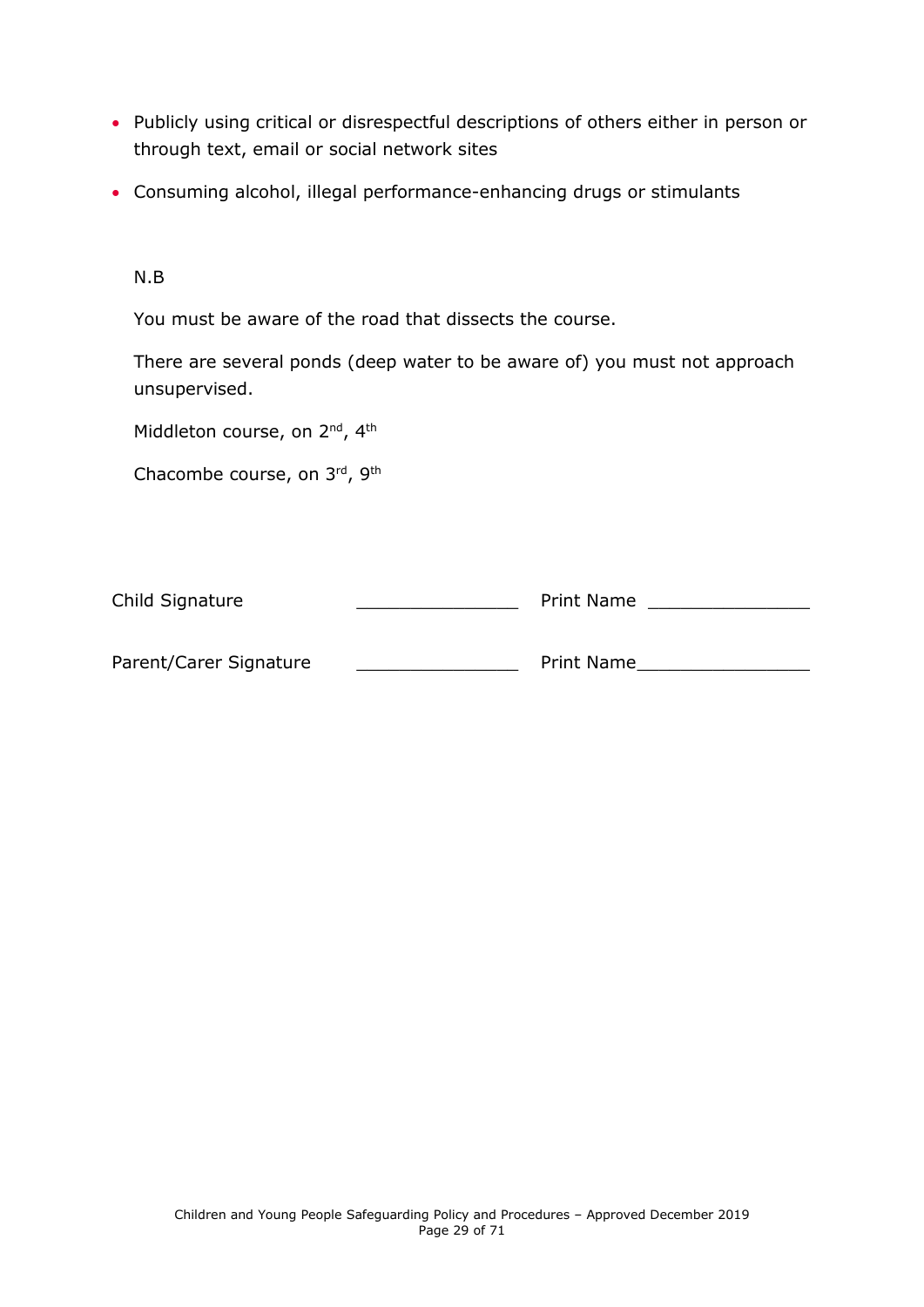

Code of Conduct for Parents/Carers of Young Golfers

As parents you are expected to:

- Positively reinforce your child and show an interest in their chosen activity
- Do not place your child under pressure or push them in to activities they do not want to do
- Be realistic and supportive
- Promote your child's participation in playing sport for fun
- Complete and return the Player Profile Form and Consents pertaining to your child's participation in activities at Cherwell Edge Golf Club
- Report and update Cherwell Edge Golf Club with any changes relevant to your child's health and wellbeing
- Deliver and collect your child punctually before and after coaching sessions/competitions
- Ensure your child has clothing and kit appropriate to the weather conditions
- Ensure you child has appropriate equipment, plus adequate food and drink
- Ensure that you child understands the rules of Golf
- Teach your child that they can only do their best
- Ensure that your child understands their Code of Conduct
- Behave responsibly at Cherwell Edge Golf Club and on the golf course; do not embarrass your child
- Show appreciation and support the coaches, volunteers and staff at Cherwell Edge Golf Club
- Accept the decision and judgement of the officials during events and competition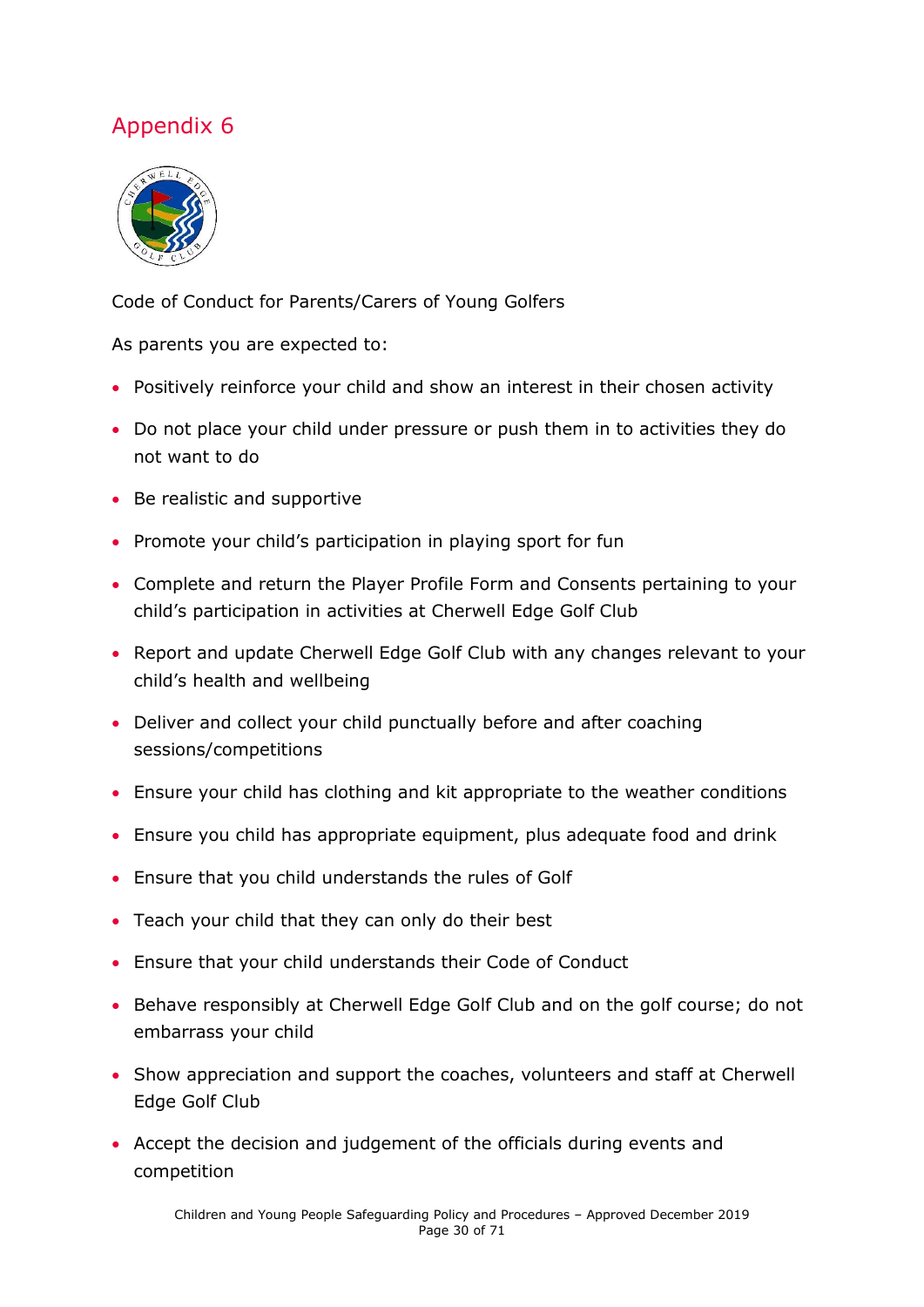As a parents/carer you have the right to:

- Be assured that your child is safeguarded during their participation in the sport
- Be informed of problems or concerns relating to your child
- Be informed if your child is injured
- Have consent sought for issues such as trips and photography
- Contribute to the decisions of the club
- Have any concerns about any aspect of your child's welfare listened to and responded to

Any breaches of this code of conduct will be dealt with immediately by Jason Roberts-Newman at Cherwell Edge golf club. Persistent concerns or breaches may result in you being asked not to attend games if your attendance is considered detrimental to the welfare of young participants.

The ultimate action should a parent/carer continue to breach the code of conduct may be Cherwell Edge golf club regrettably asking your child to leave the session, event or club.

| Signed:            | Date: |
|--------------------|-------|
| <b>PRINT NAME:</b> |       |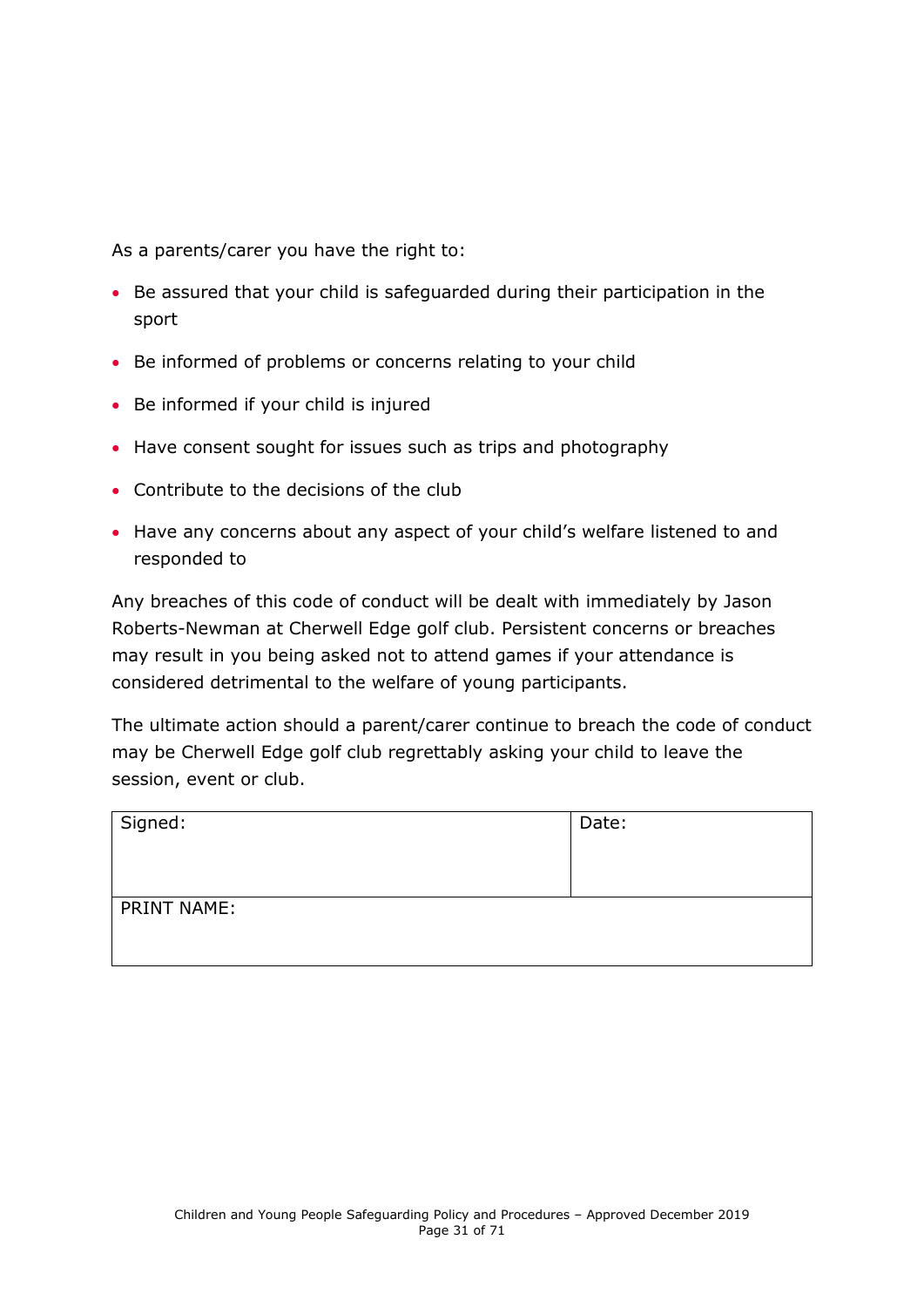

### **Managing Challenging Behaviour**

Staff/volunteers who deliver sports activities to children may, on occasions, be required to deal with a child's challenging behaviour.

These guidelines aim to promote good practice and are based on the following principles:

- The welfare of the child is the paramount consideration.
- Children must never be subject to any form of treatment that is harmful, abusive, humiliating or degrading.
- The specific needs a child may have (e.g. communication, behaviour management, comprehension and so on) should be discussed with their parent/carer and where appropriate the child, before activities start. Where appropriate it may be helpful to record the details of any agreed plan or approach and provide copies to all parties.
- Every child should be supported to participate. Consideration to exclude a child from activities should apply only as a last resort and after all efforts to address any challenge have been exhausted, in exceptional circumstances where the safety of that child or of other children cannot be maintained.

### **Planning Activities**

Planning for activities should include consideration of whether any child involved may need additional support or supervision to participate safely. This should address:

- Assessment of additional risk associated with the child's behaviour
- Appropriate supervision ratios and whether numbers of adults should be increased
- Information sharing for all/volunteers on managing any challenging behaviour to ensure a consistent approach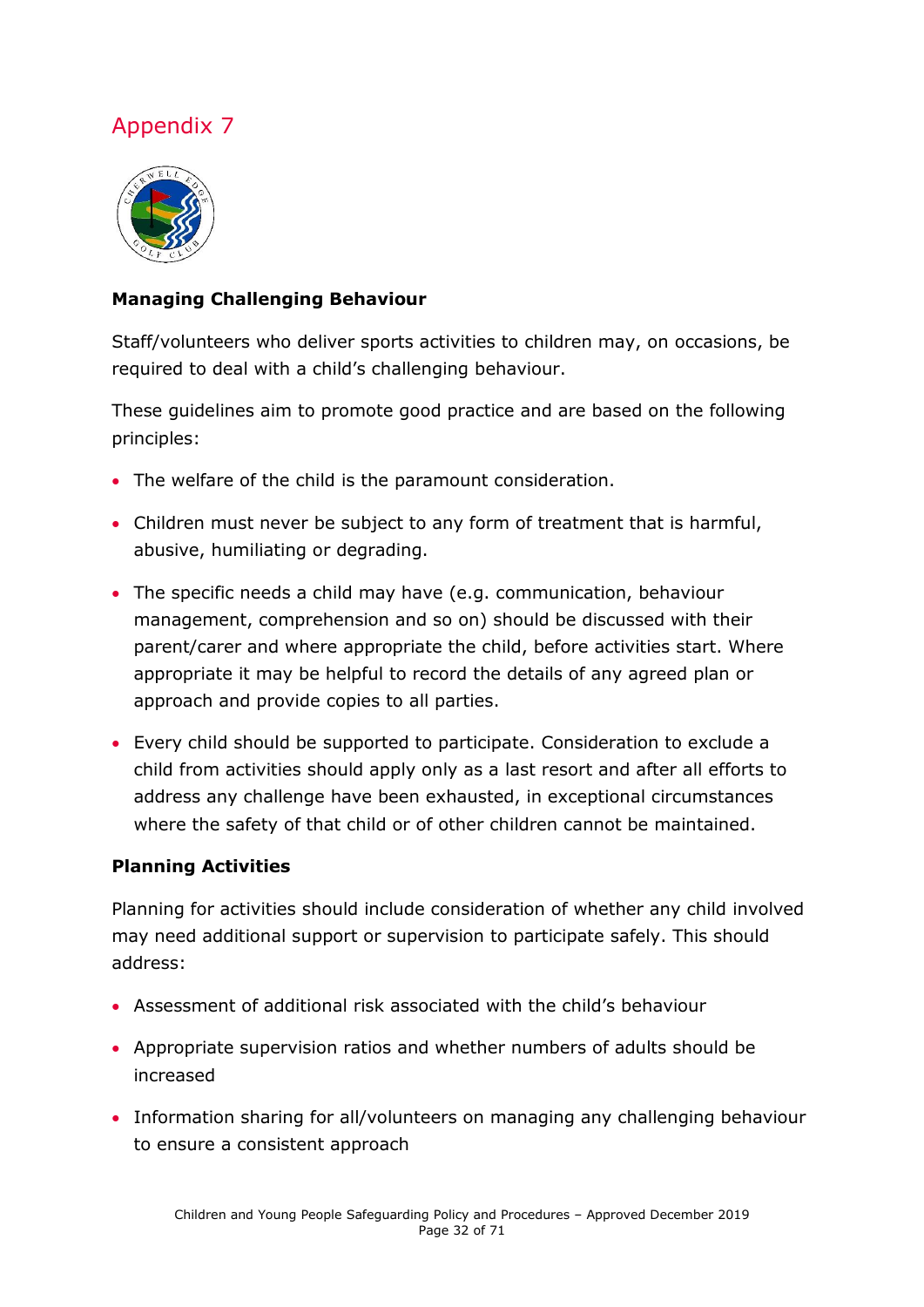• Specialist expertise or support that may be needed from carers or outside agencies. This is particularly relevant where it is identified that a child may need a level of physical intervention to participate safely (see below).

### **Agreeing Acceptable and Unacceptable Behaviours**

Staff, volunteers, children, young people and parents/carers should be involved in developing an agreement about:

- what constitutes acceptable and unacceptable behaviour (code of conduct)
- the range of sanctions which may be applied in response to unacceptable behaviour.

This can be done at the start of the season, in advance of a trip away from home or as part of a welcome session at a residential camp. It should involve the views of children and young people to encourage better buy in and understanding.

Where challenges are anticipated in light, for example of a child's impairment or other medical condition, a clear plan/agreement should be established and written down.

Ensure that parents/carers understand the expectations on their children and ask them to reinforce this ahead of any trip or activity.

### **Managing Challenging Behaviour**

In responding to challenging behaviour the response should always be:

- Proportionate to the actions you are managing.
- Imposed as soon as is practicable.
- Fully explained to the child and their parents/carers.

In dealing with children who display negative or challenging behaviours, staff and volunteers might consider the following options:

- Time out from the activity, group or individual work.
- Reparation the act or process of making amends.
- Restitution the act of giving something back.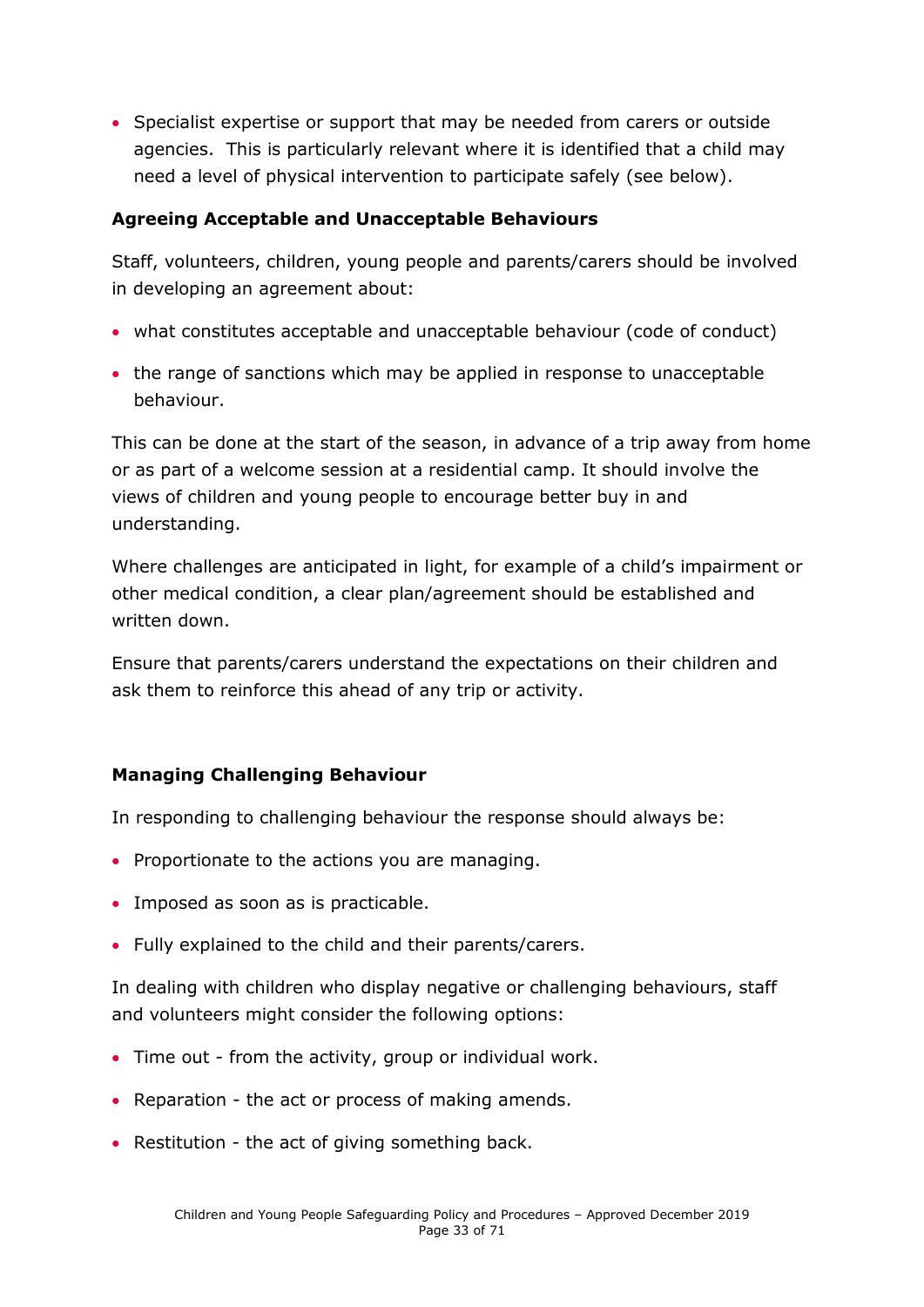- Behavioural reinforcement rewards for good behaviour, consequences for negative behaviour.
- De-escalation of the situation talking with the child and distracting them from challenging behaviour.
- Increased supervision by staff/volunteers.
- Use of individual 'contracts' or agreements for the child's future or continued participation.
- Sanctions or consequences e.g. missing an outing or match
- Seeking additional/specialist support through working in partnership with other agencies.
- Temporary or permanent exclusion.

The following should never be permitted as a means of managing a child's behaviour:

- Physical punishment or the threat of such.
- Refusal to speak to or interact with the child.
- Being deprived of food, water, access to changing facilities or toilets or other essential facilities.
- Verbal intimidation, ridicule or humiliation.

Staff/volunteers should consider the risks associated with employing physical intervention compared with the risks of not employing physical intervention.

The use of physical intervention should always:

- Be avoided unless it is absolutely necessary to prevent a child injuring themselves or others, or causing serious damage to property.
- Aim to achieve an outcome that is in the best interests of the child whose behaviour is of immediate concern.
- Form part of a broader approach to the management of challenging behaviour.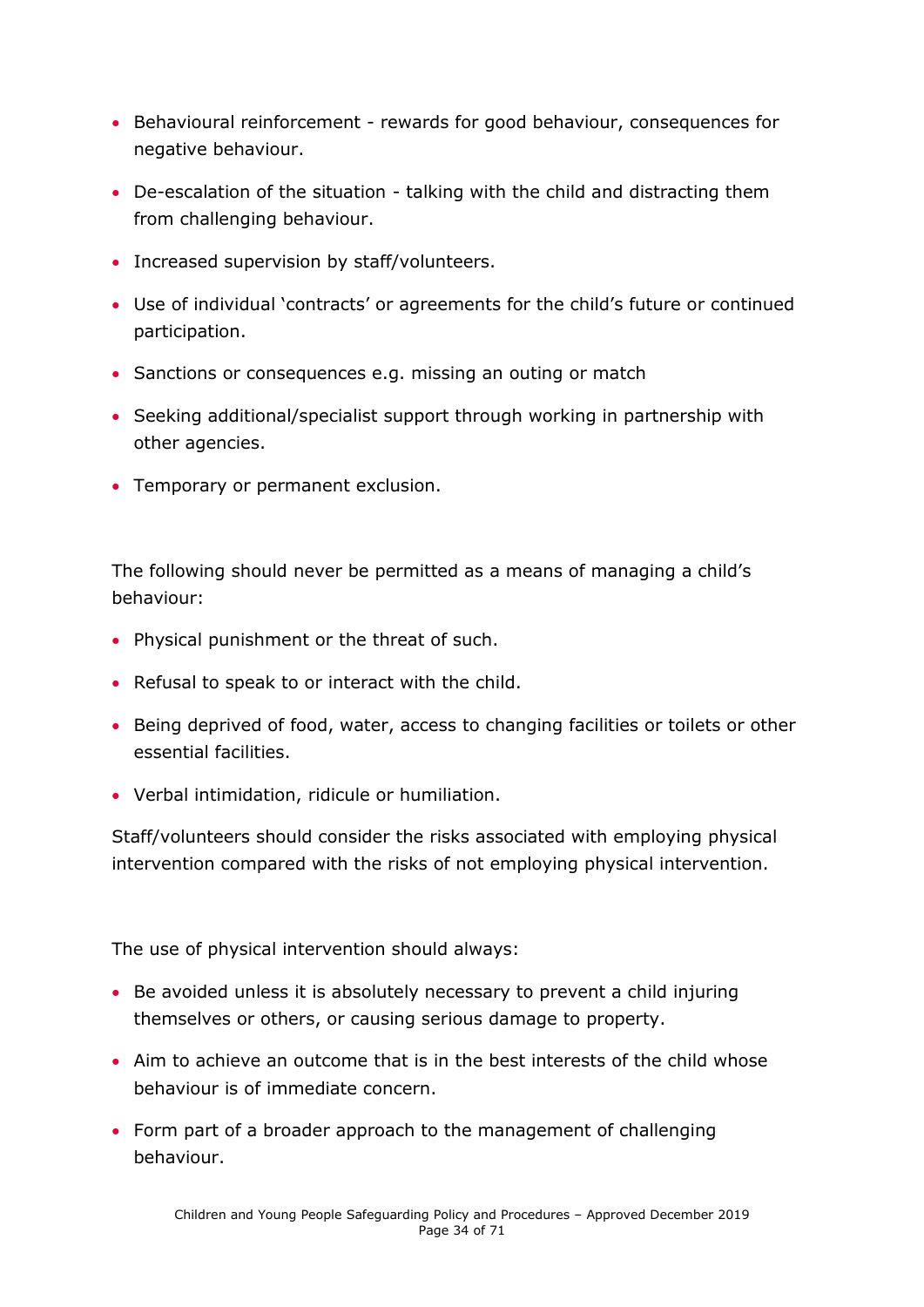- Be the result of conscious decision-making and not a reaction to an adult's frustration.
- Employ the minimum force needed to avert injury to a person or serious damage to property - applied for the shortest period of time.
- Used only after all other strategies have been exhausted.
- Be recorded as soon as possible using the appropriate organisational reporting form and procedure.

Parents should always be informed following an incident where a coach/volunteer has had to physically intervene with their particular child.

Physical intervention must not:

- Involve contact with buttocks, genitals and breasts.
- Be used as a form of punishment.
- Involve inflicting pain.

#### **Views of the child**

A timely de-brief for staff/volunteers, the child and parents should always take place in a calm environment following an incident where physical intervention has been used. Even children who haven't directly been involved in the situation may need to talk about what they have witnessed.

There should also be a discussion with the child and parents about the child's needs and continued safe participation in the group or activity.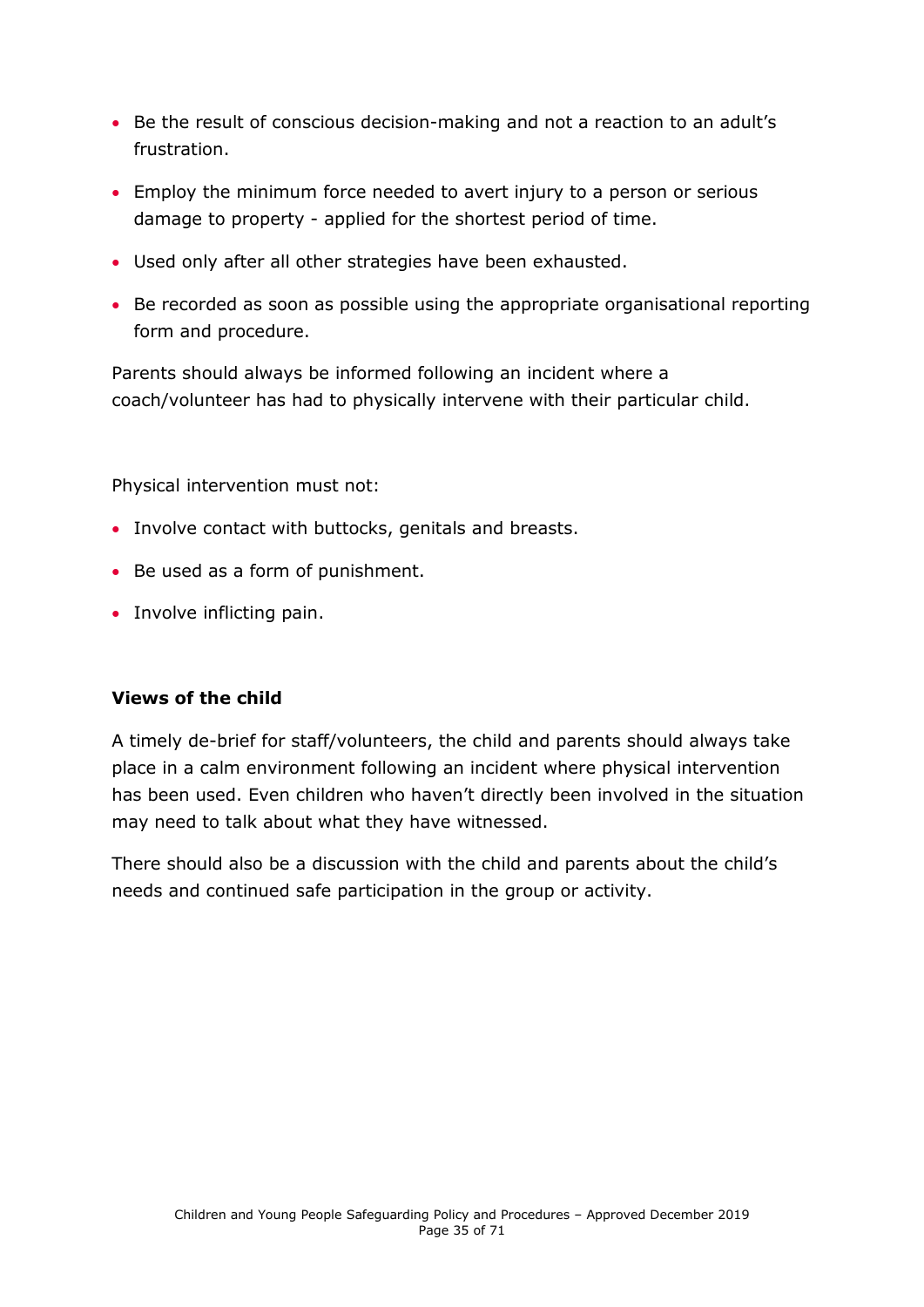### <span id="page-35-0"></span>**Incident Report Form – Cherwell Edge Golf Club**

| Recorder's Name: |               |
|------------------|---------------|
| Address:         |               |
| Post Code:       | Telephone No: |

| Child's Name: |               |
|---------------|---------------|
| Address:      |               |
| Post Code:    | Telephone No: |

| Complainant's Name: |               |
|---------------------|---------------|
| Address:            |               |
| Post Code:          | Telephone No: |

| Details of the allegations: [include: date; time; location; and nature of the incident] |
|-----------------------------------------------------------------------------------------|
|                                                                                         |
|                                                                                         |
|                                                                                         |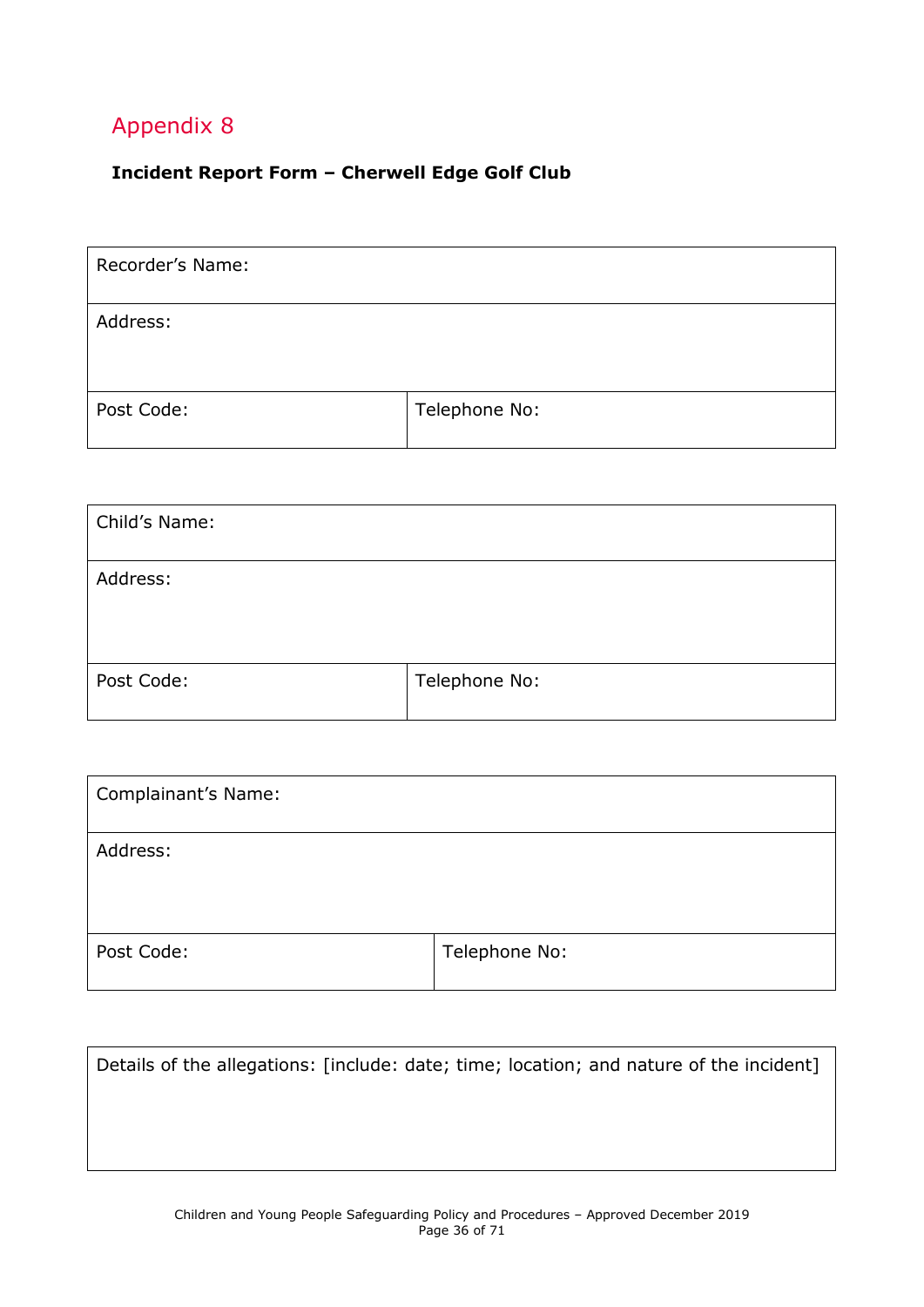| Additional information: [include: witnesses; corroborative statements; etc.] |       |
|------------------------------------------------------------------------------|-------|
| England Golf Governance department notified (01526 351824)                   |       |
|                                                                              |       |
| Case Number (if allocated):                                                  |       |
| Name of person spoken to:                                                    |       |
| Date:                                                                        | Time: |
|                                                                              |       |
| Action taken:                                                                |       |
|                                                                              |       |
| Date:                                                                        | Time: |
|                                                                              |       |
| Signature of Recorder:                                                       |       |
|                                                                              |       |
|                                                                              |       |
| Signature of Complainant:                                                    |       |
|                                                                              |       |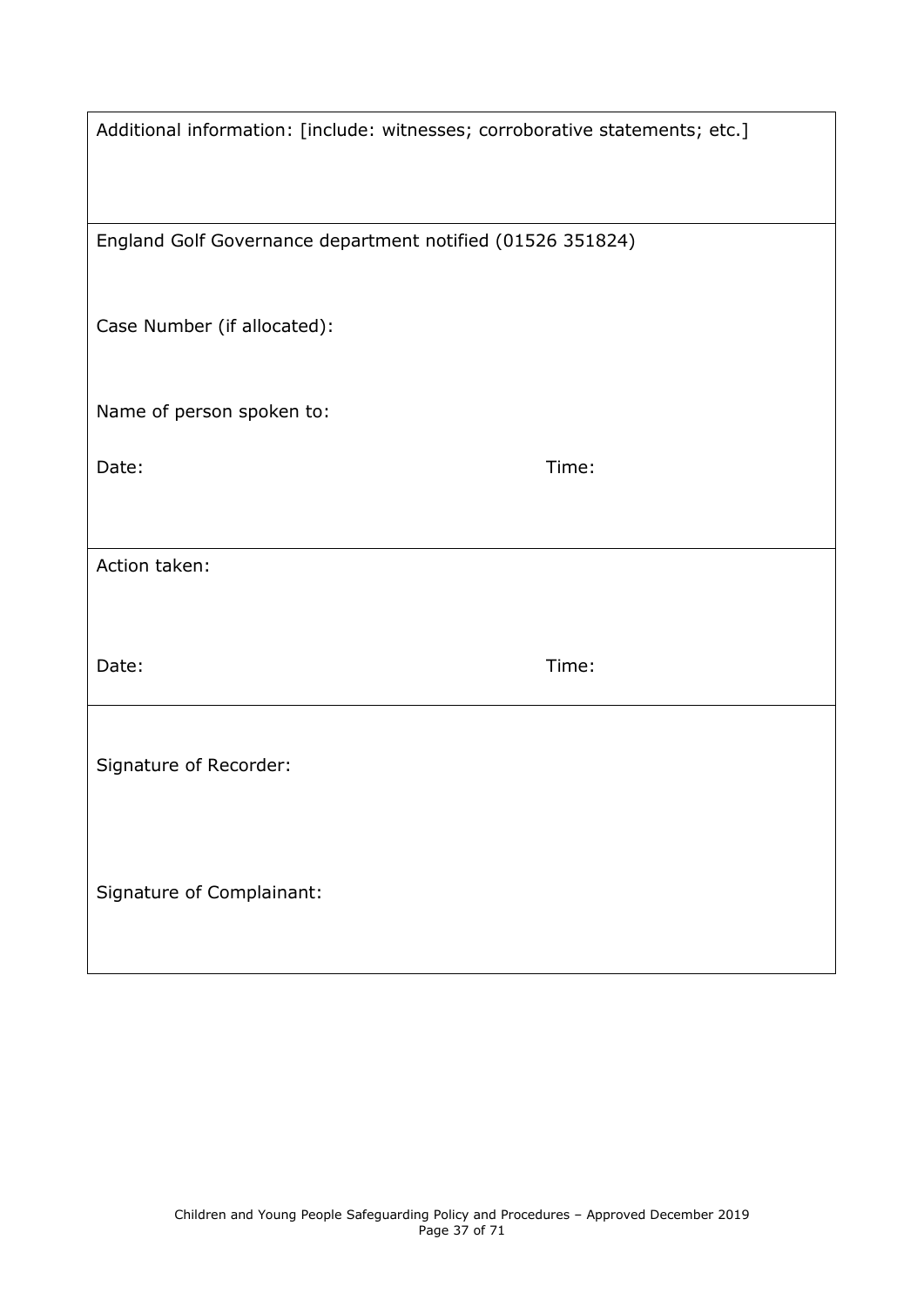#### **Data protection:**

Cherwell Edge Golf Club and England Golf Governance Department may use the information in this form (together with other information they obtain as a result of any investigation) to investigate the alleged incident and to take whatever action is deemed appropriate, in accordance with their Children and Young People Safeguarding Policy and Procedures.

<span id="page-37-0"></span>Strict confidentiality will be maintained and information will only be shared on a "need to know" basis in the interests of safeguarding and in accordance with the company's data protection policy. This may involve disclosing certain information to a number of organisations and individuals including relevant clubs and County bodies, individuals that are the subject of an investigation and/or Statutory agencies such as the Police and Children's Social Care.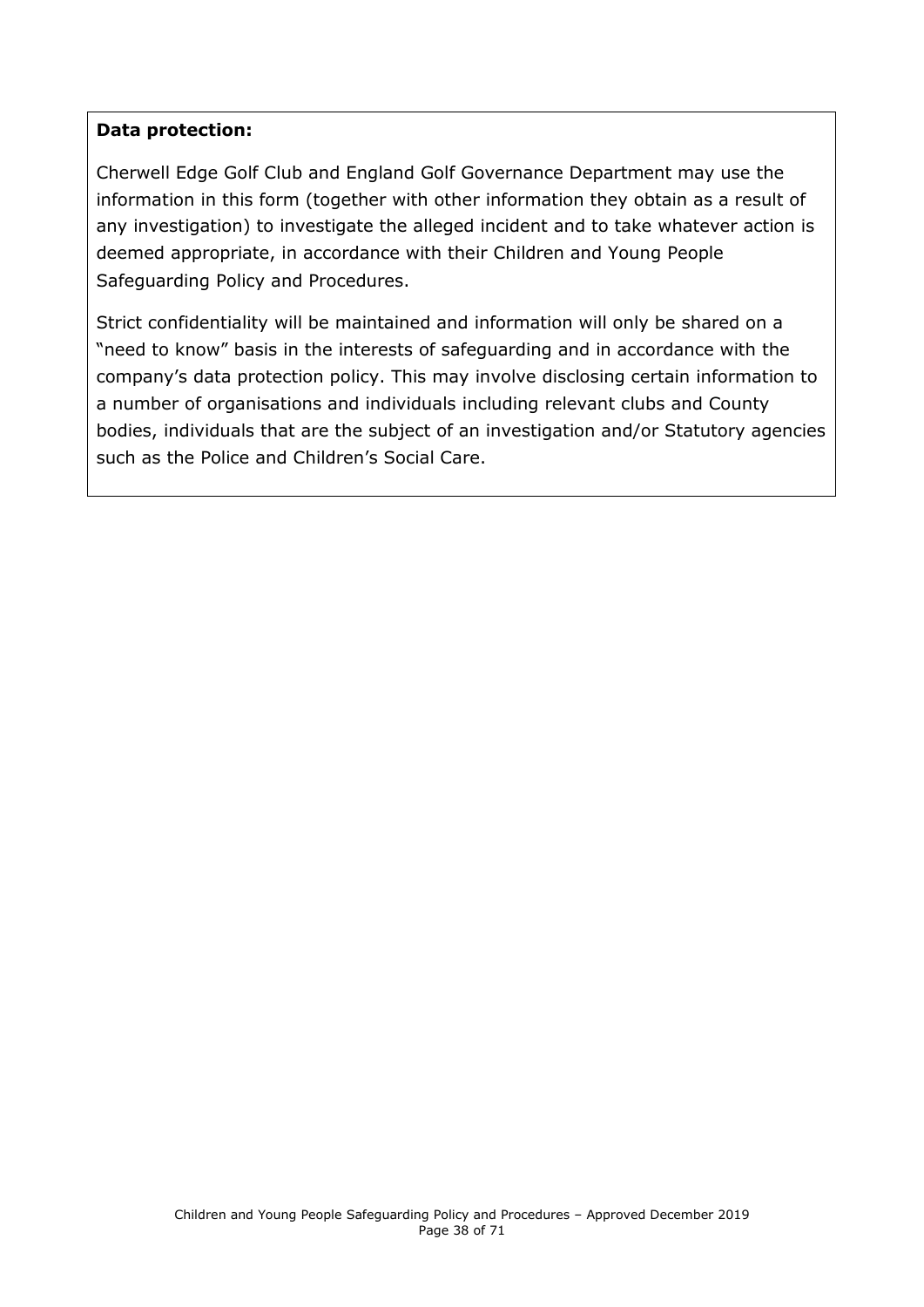### **Accident Report Form – Cherwell Edge Golf Club**

| Recorder's Name:                                                                             |               |  |  |
|----------------------------------------------------------------------------------------------|---------------|--|--|
| Address:                                                                                     |               |  |  |
| Post Code:                                                                                   | Telephone No: |  |  |
| Name of Injured Person [s]:                                                                  |               |  |  |
| Address:                                                                                     |               |  |  |
| Post Code:                                                                                   | Telephone No: |  |  |
| Nature of Injury Sustained:                                                                  |               |  |  |
| Where did the Accident occur: [include: date; time; location; and nature of the<br>accident] |               |  |  |
| How did the Accident occur: [include: names; telephone numbers; etc.]                        |               |  |  |
| Were there any witnesses to the Accident: [include: names; statements, etc.]                 |               |  |  |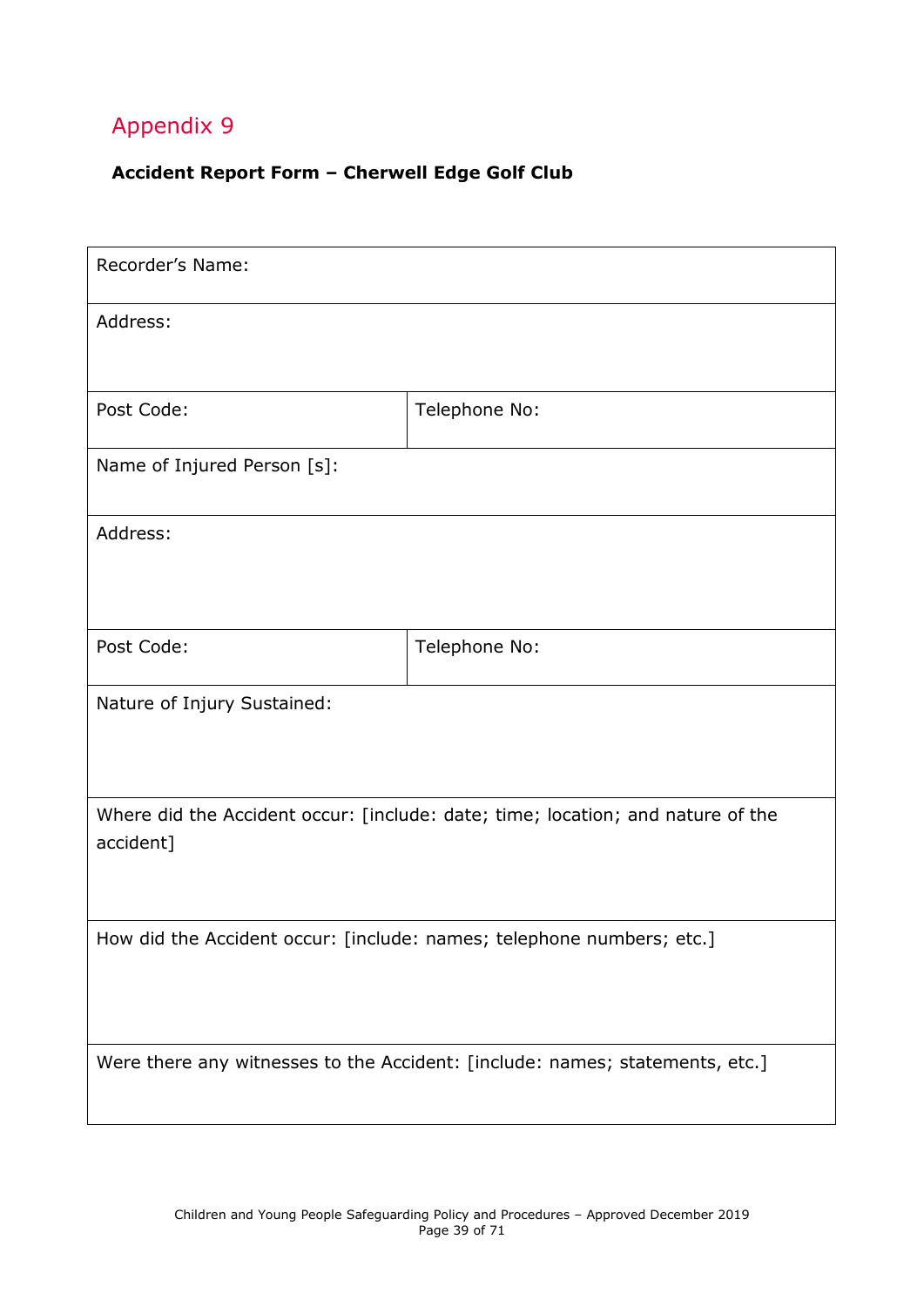What action was taken: [include: treatment administered, by whom, etc.]

Were any other Agencies involved?: [e.g. Ambulance service]

Have the Parents / Carers been contacted? YES NO [Please circle.]

Does the accident need to be referred to England Golf Governance Dept? YES NO

Date: Time:

Signature of Recorder:

#### **Data protection:**

Cherwell Edge Golf Club and England Golf Governance Department may use the information in this form (together with other information they obtain as a result of any investigation) to investigate the alleged incident and to take whatever action is deemed appropriate, in accordance with their Children and Young People Safeguarding Policy and Procedures.

Strict confidentiality will be maintained and information will only be shared on a "need to know" basis in the interests of safeguarding and in accordance with the company's data protection policy. This may involve disclosing certain information to a number of organisations and individuals including relevant clubs and County bodies, individuals that are the subject of an investigation and/or Statutory agencies such as the Police and Children's Social Care.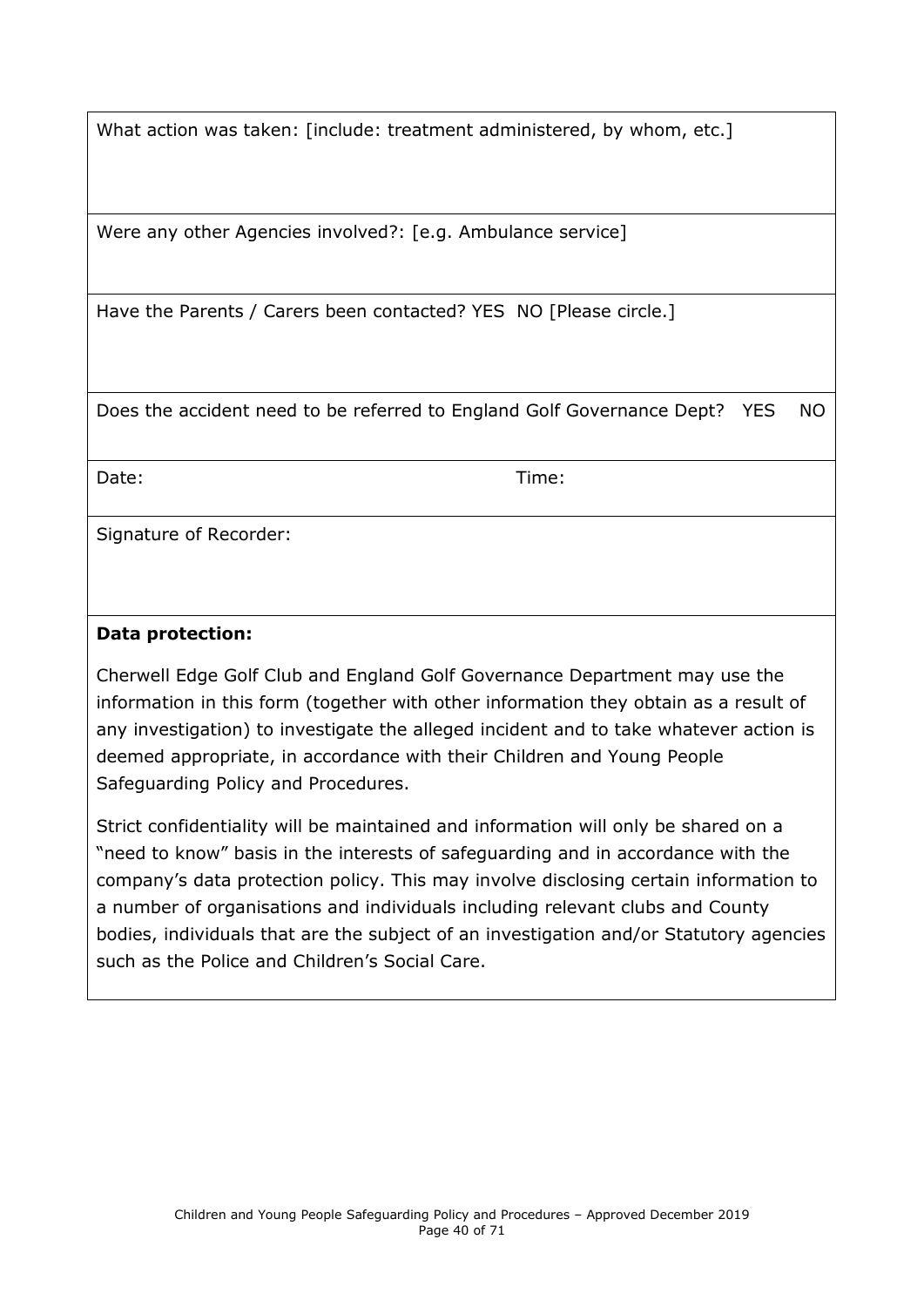### <span id="page-40-0"></span>**Junior Profile and Parental Consent Forms – Cherwell Edge Golf Club**

Player profiles forms enable those responsible for children to have the information they need to deal effectively with any emergency situation that arises.

Although information obtained on these forms must be treated as confidential (and only given to those who need it to fulfil a duty of care for the child), it is also critically important this information is **readily to hand at sessions and matches.**

Clubs should devise their own workable system that achieves both objectives. A player profile form template is attached below for clubs to use should they wish:

Player Profile Form Template Cherwell Edge Golf Club

(For Players Under the age of 18)

The safety and welfare of juniors in our care is paramount, and it is therefore important that we are aware of any illness, medical condition and other relevant health details so that their best interests are addressed.

In compliance with the Data Protection Act 2018, GDPR and all relevant data protection legislation, all efforts will be made to ensure that information is accurate, kept up to date and secure and that it is used only in connection with the purpose and activities of the organisation. Information will not be kept once a person is no longer a member of the organisation. The information will be disclosed only to those members of the organisation for whom it is appropriate and relevant officers of England Golf where necessary.

It is the responsibility of the junior and their parent to notify the Club Welfare Officer (CWO) or Secretary if any of the details change at any time.

| Junior Name             |  |
|-------------------------|--|
| Date of Birth           |  |
| Address                 |  |
| <b>Telephone Number</b> |  |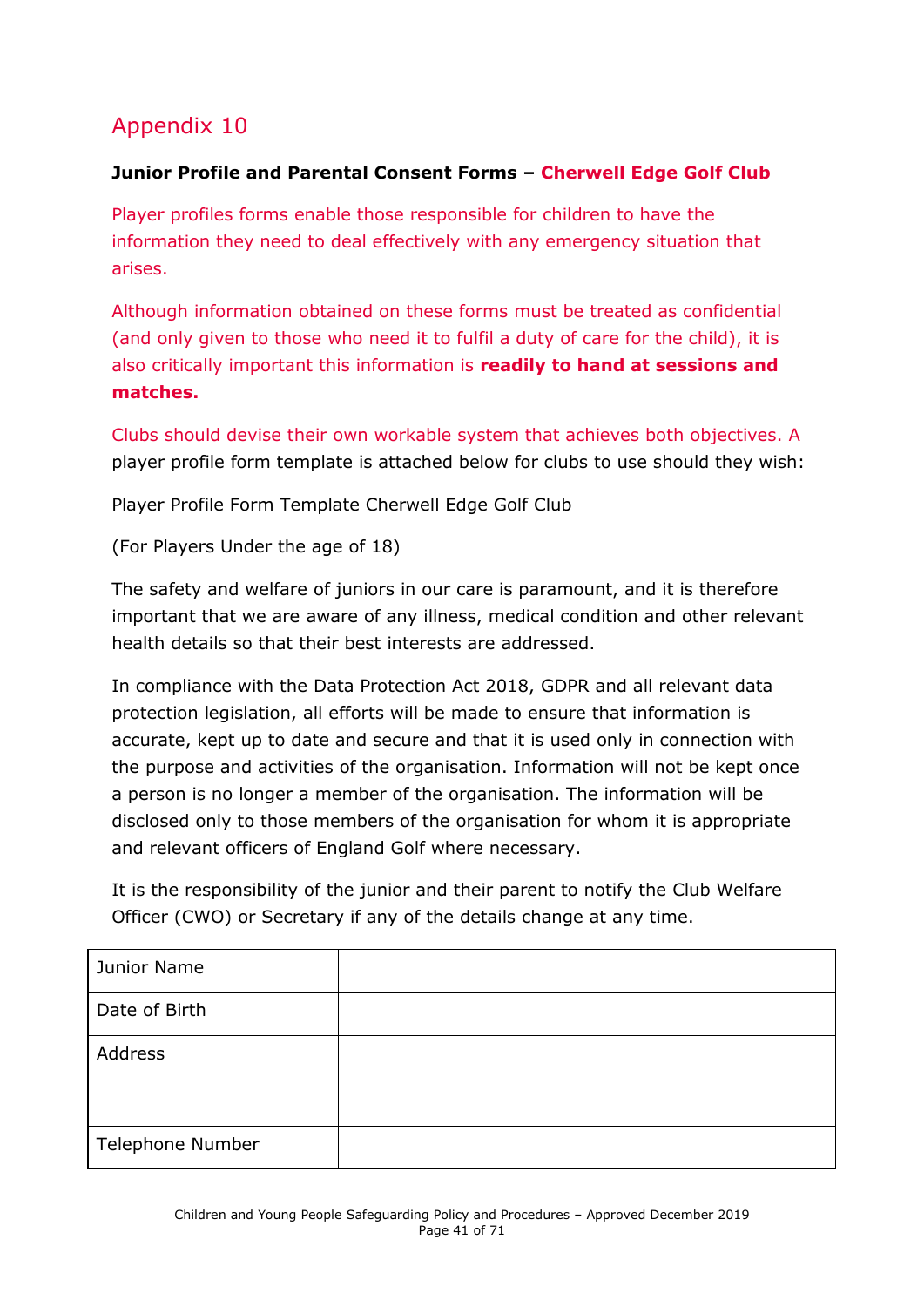| <b>Parents' Names</b>     |  |                |
|---------------------------|--|----------------|
| <b>Address</b>            |  | (If different) |
|                           |  |                |
| Home Telephone No         |  |                |
| Mobile Telephone No       |  |                |
| Work Telephone No         |  |                |
| <b>Emergency Contacts</b> |  |                |
| <b>Contact 1 Name</b>     |  |                |
| Relationship to child     |  |                |
| Home Telephone Number     |  |                |
| Mobile Telephone Number   |  |                |
| Work Telephone Number     |  |                |
| <b>Contact 2 Name</b>     |  |                |
| Relationship to child     |  |                |
| Home Telephone Number     |  |                |
| Mobile Telephone Number   |  |                |
| Work Telephone Number     |  |                |

| Please confirm details of all |  |
|-------------------------------|--|
| those with Parental           |  |
| Responsibility for the Child. |  |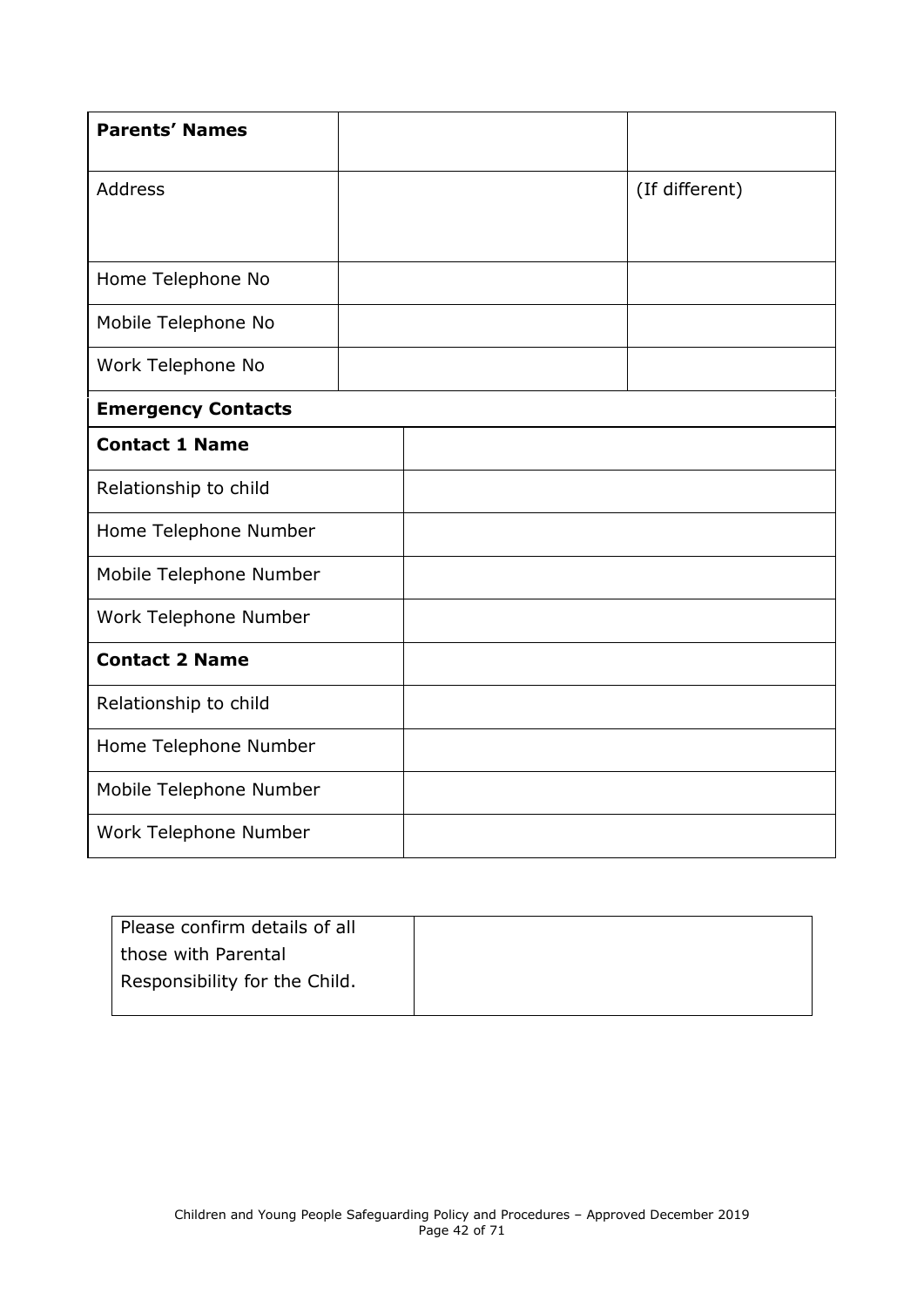#### **Medical Information**

| Child's Doctor's name    |  |
|--------------------------|--|
| Doctor's Surgery Address |  |
| Telephone Number         |  |

Does your child experience any conditions requiring medical treatment and/or medication? **YES** □ **NO** □

\*If yes please give details, including medication, dose and frequency.

Does your child have any allergies? YES □ NO □

\*If yes please give details.

Does your child have any specific dietary requirements? YES □ NO □

\*If yes please give details.

What additional needs, if any, does your child have e.g. needs help to administer planned medication, assistance with lifting or access, regular snacks?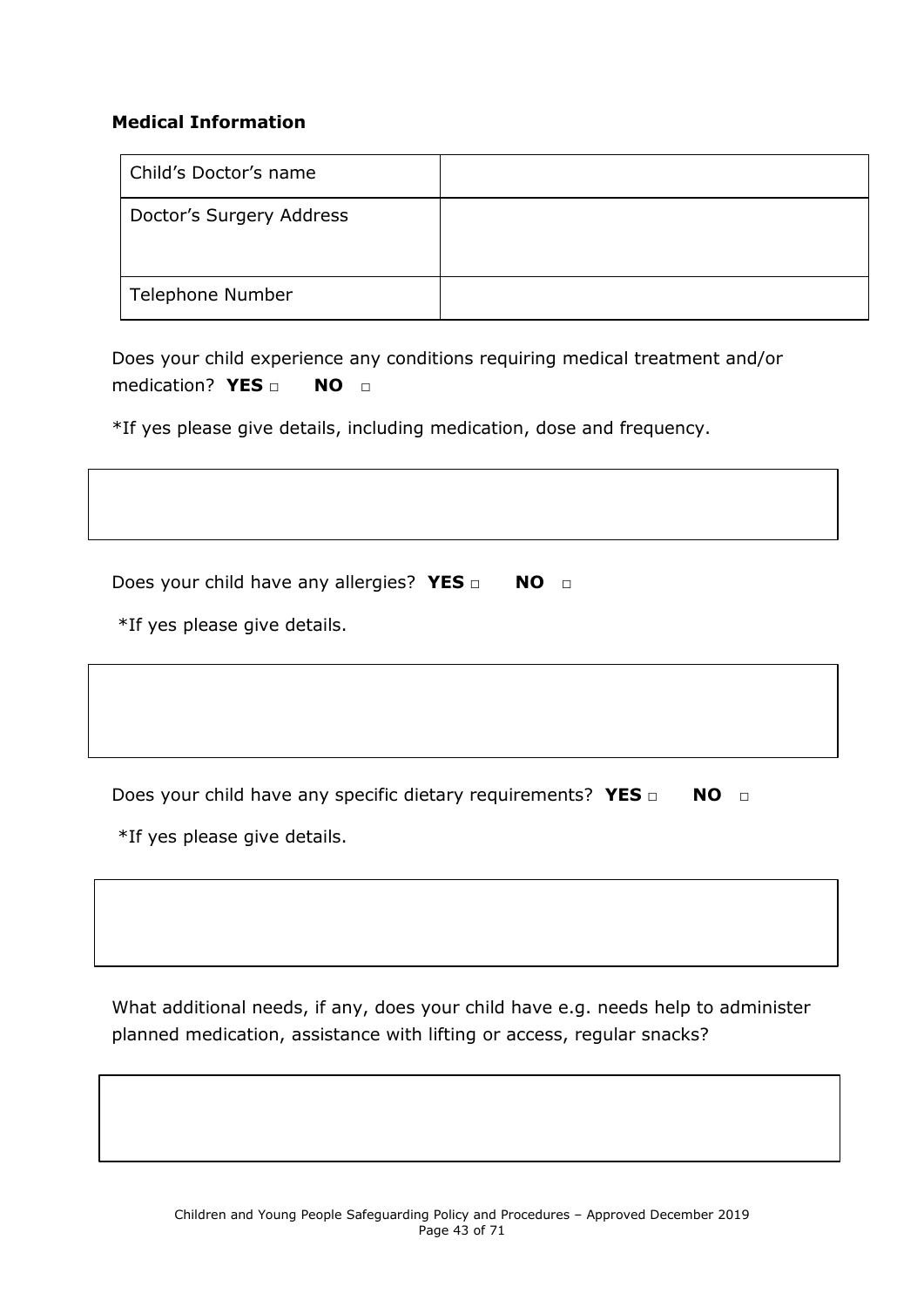### **Disability**

The Equality Act 2010 defines a disabled person as 'anyone with a physical or mental impairment, which has a substantial and long term adverse effect on his or her ability to carry out normal day to day activities'.

Do you consider your child to have a disability? **YES** □ **NO** □

\*If yes what is the nature of the disability?

Does your child have any communication needs e.g. non-English speaker/ hearing impairment/ sign language user/ dyslexia? If yes, please tell us what we need to do to enable him/her them to communicate with us fully.

### **Consent from Parent/Legal Carer:**

- I confirm to the best of my knowledge that my child does not suffer from any medical condition other than those detailed above.
- I agree to notify the Club of any changes to this information.
- I give my consent that in an emergency situation, the club may act in my place (loco parentis), if the need arises for the administration of emergency first aid and/or other medical treatment which, in the opinion of a qualified medical practitioner, may be necessary. I also understand that in such an occurrence all reasonable steps will be taken to contact me or the alternative adult named in this form.
- The attached signature will denote that my child has my permission to be on the golf club's premises.
- I acknowledge that the club is not responsible for providing adult supervision for my child, except for formal junior golfing coaching, matches or competition.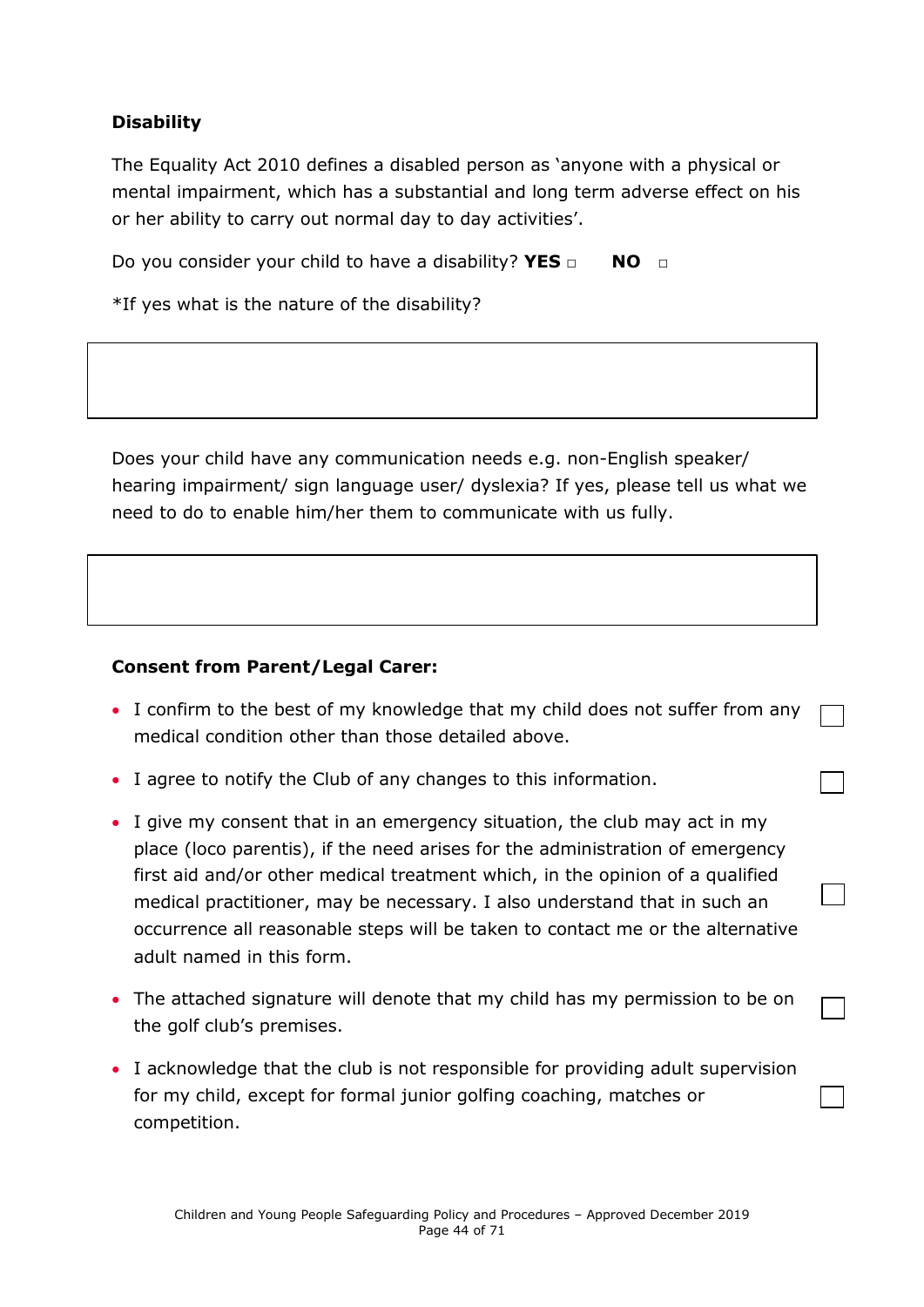I agree to my child being transported by club representatives to and from venues when he/she is representing the club.

 $\overline{\phantom{0}}$ 

(Please tick the boxes if agreed)

| By signing this document I confirm that I have legal responsibility for |  |  |
|-------------------------------------------------------------------------|--|--|
| aware of how the information I have provided may be used.               |  |  |
| Signed - Parent/Carer                                                   |  |  |
|                                                                         |  |  |
| <b>Print name</b>                                                       |  |  |
| Date                                                                    |  |  |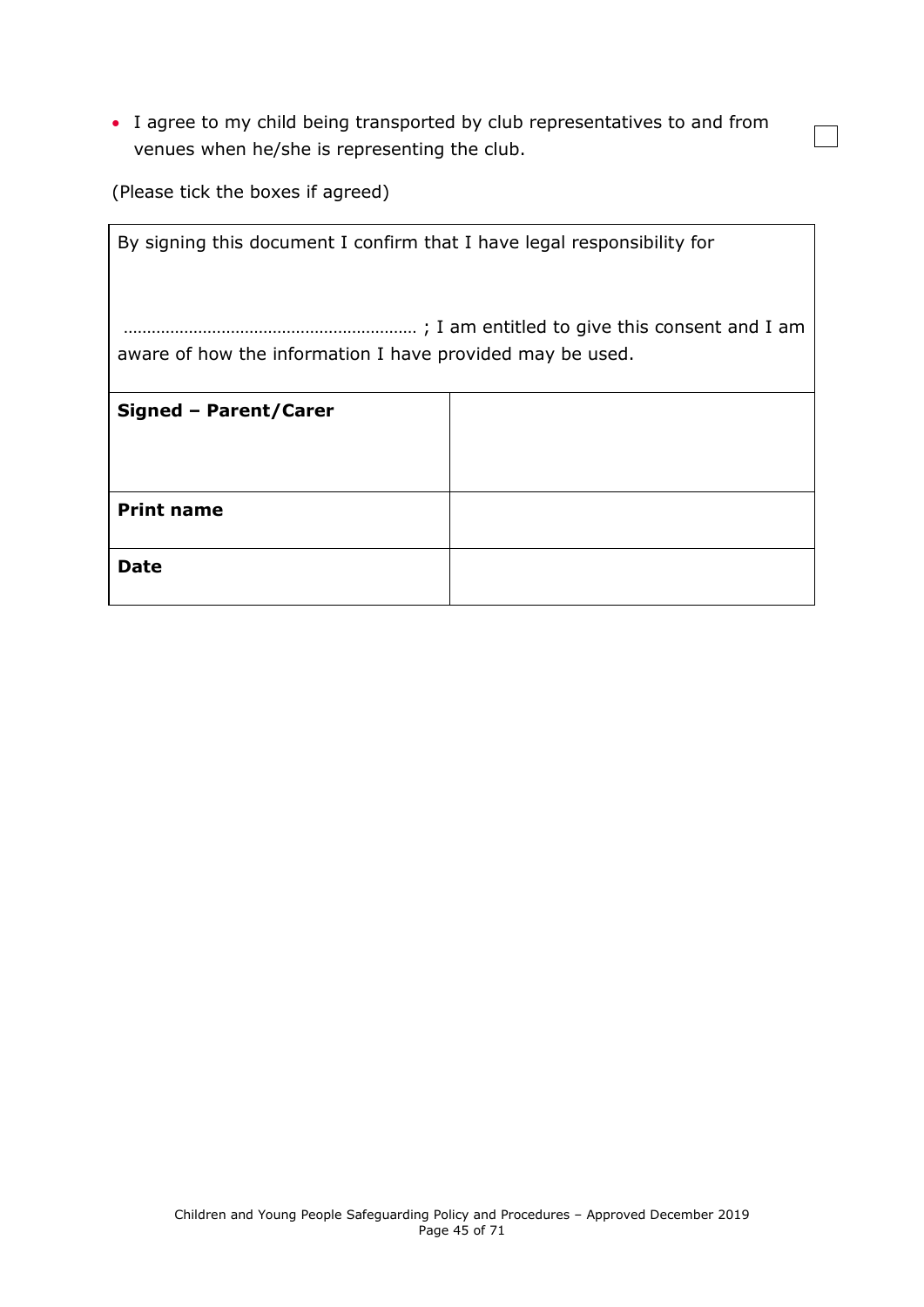### <span id="page-45-0"></span>**Photography Consent**

This form is to be signed by the legal carer of a child under the age of 18, together with the child. Please note that if you have more than one child registered you will need to complete separate forms for each.

Cherwell Edge Golf Club recognises the need to ensure the welfare and safety of all children in golf. As part of our commitment to ensure their safety we will not permit photographs, video images or other images of your child to be taken (except where some incidental inclusion may not be possible to avoid) or used without your consent.

Cherwell Edge Golf Club will ensure that any image of a child where consent has not been obtained will not be published.

Cherwell Edge Golf Club will follow the guidance for the use of images of children as detailed within the Club's Safeguarding Children and Young People Policy.

Cherwell Edge Golf Club will take steps to ensure these images are used solely for the purposes for which they are intended i.e. the promotion and celebration of the activities of the club.

If you become aware that these images are being used inappropriately you should inform the Club Welfare Officer immediately.

The photographs may be available on the website

<https://www.cherwelledgegolfclub.co.uk/> for the golf season 2021. If at any time either the parent/ carer or the child wishes the data to be removed from the website, 7 days' notice must be given to the Club Welfare Officer after which the data will be removed.

### **To be completed by parent/carer**

I \_\_\_\_\_\_\_\_\_\_\_\_\_\_\_\_\_\_\_\_\_\_ (Parent full name) consent to \_\_\_\_\_\_\_\_\_\_\_\_\_\_\_\_\_ (name of organisation) photographing or videoing

\_\_\_\_\_\_\_\_\_\_\_\_\_\_\_\_\_\_ (name of child) under the stated rules and conditions, and I confirm I have legal parental responsibility for this child and am entitled to give this consent.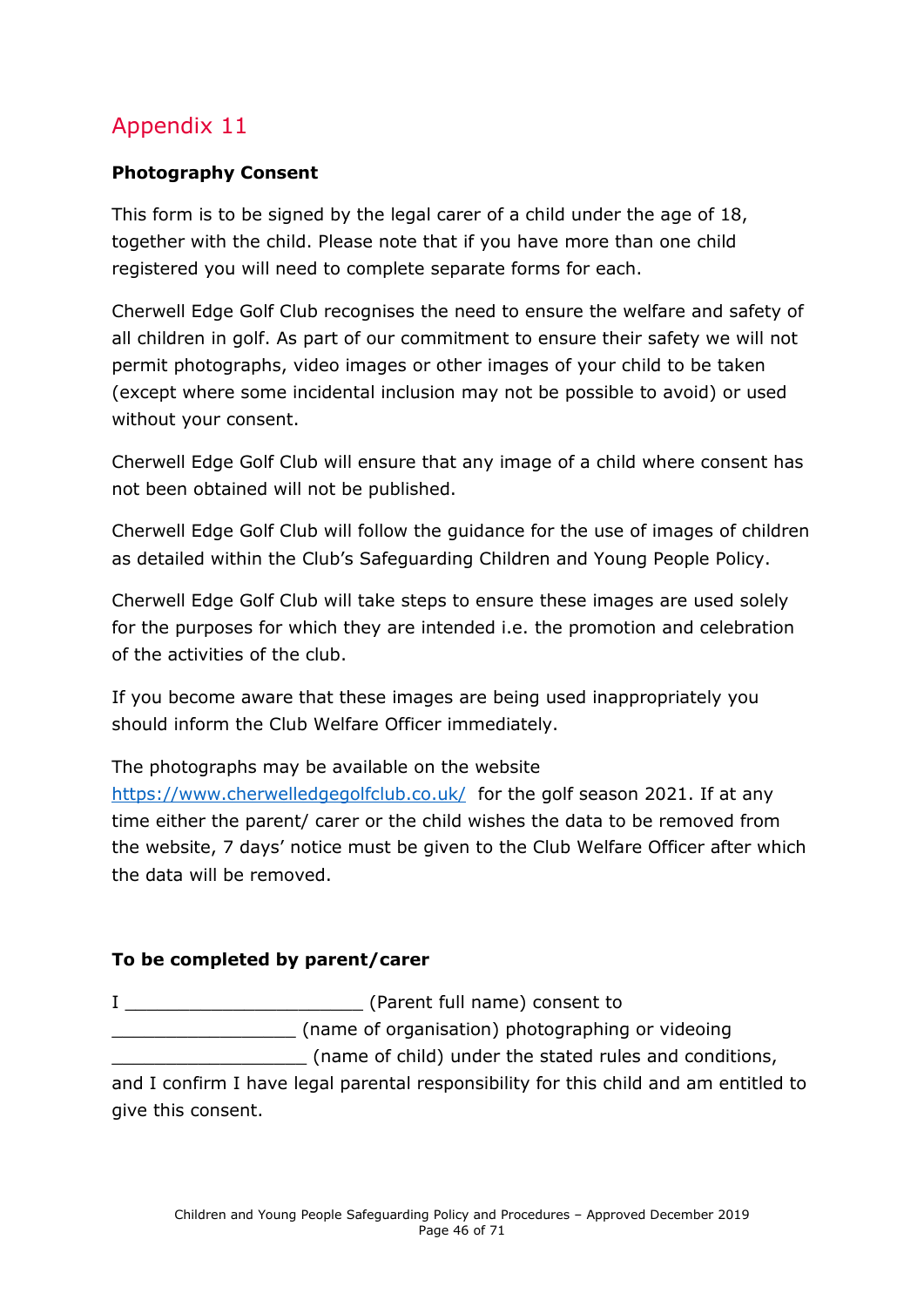Signature \_\_\_\_\_\_\_\_\_\_\_\_\_\_\_\_\_\_\_\_\_\_\_\_ Date \_\_\_\_\_\_\_\_\_\_\_\_\_\_\_\_\_\_\_\_

#### **To be completed by child**

I \_\_\_\_\_\_\_\_\_\_\_\_\_\_\_\_\_\_\_\_\_\_ (Child full name) consent to \_\_\_\_\_\_\_\_\_\_\_\_\_\_\_\_\_

(name of organisation) photographing or videoing child under the stated rules and conditions.

<span id="page-46-0"></span>Signature \_\_\_\_\_\_\_\_\_\_\_\_\_\_\_\_\_\_\_\_\_\_\_\_ Date \_\_\_\_\_\_\_\_\_\_\_\_\_\_\_\_\_\_\_\_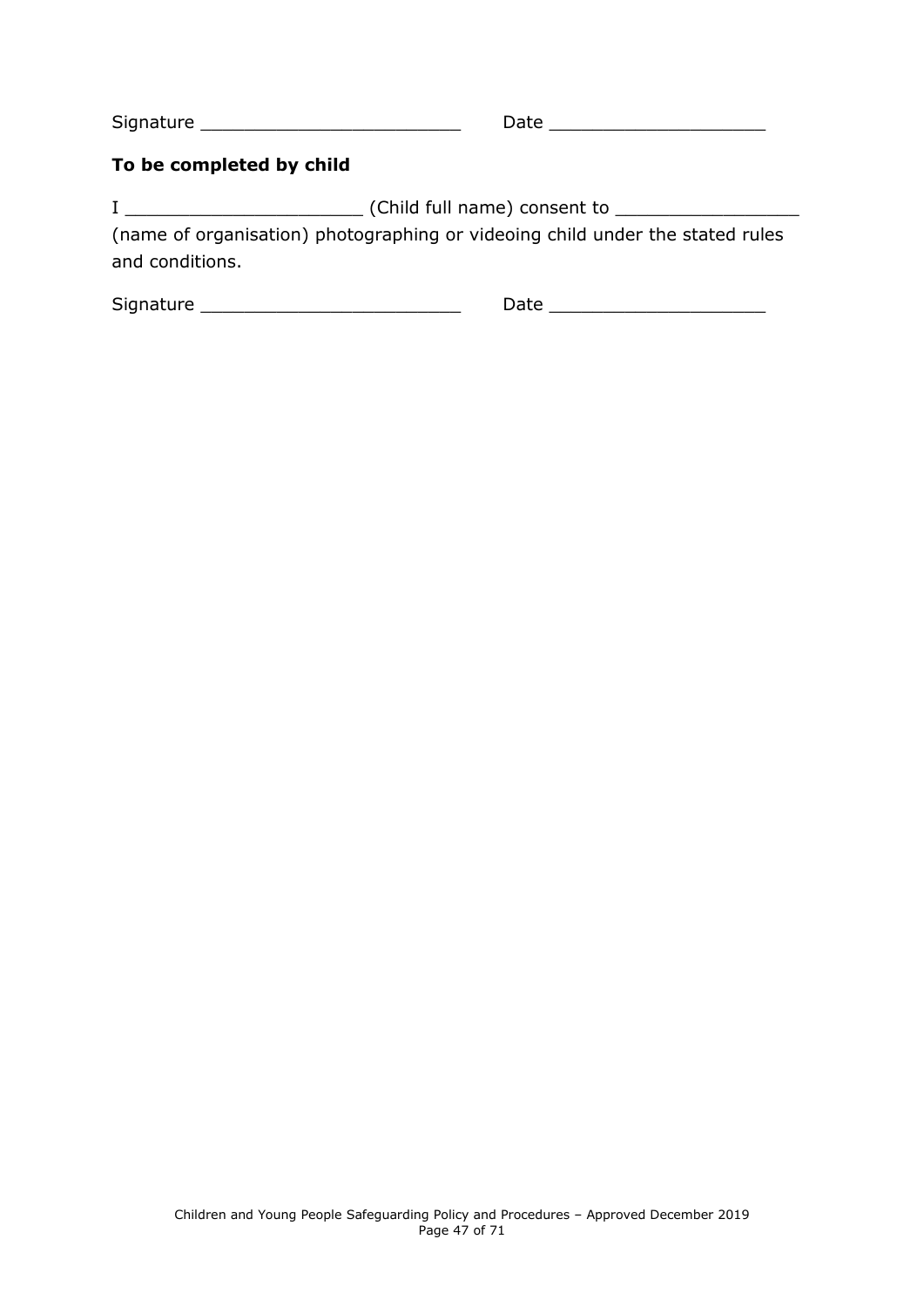### **Guidance for parents**

Cherwell Edge Golf Club is delighted to welcome you and your child to what we hope is the first of many events that you will be taking part in.

The positive effect of your support, as a parent, can't be overstated. Your behaviour has a real influence on the way your child experiences golf.

First things first – why is your child showing an interest in the sport? Is it to learn a new game? To hang out with their friends? Because they did it in school and liked it? Or because you play?

Make sure they're playing for their own reasons, not yours.

To enable us to provide the best possible experience for you and your child, we kindly request that you read through the following guidance and complete the attached forms.

- Take an interest in your child's activity and progress and be supportive.
- Familiarise yourself with the Cherwell Edge Golf Club Safeguarding Policy (attached).
- Familiarise yourself with
	- A. Codes of Conduct for parents, coaches, children and young people.
	- B. Transport Policy.
	- C. Changing Room Policy.
	- D. Photography, Videoing and the use of Social Media Policies.
- Complete the attached Parental Consent Form which will enable event organisers to cater for any particular needs that your child may have (e.g. medical conditions and medications, allergies, learning difficulties etc.), as well as contact you in the unlikely event of an emergency.
- Go through the attached Code of Conduct **with** your child and return a signed copy to the club/event organiser.
- Be punctual when dropping off and picking up your child from coaching/ events. It is important to communicate with the club if collecting your child after an event/coaching session may cause a problem.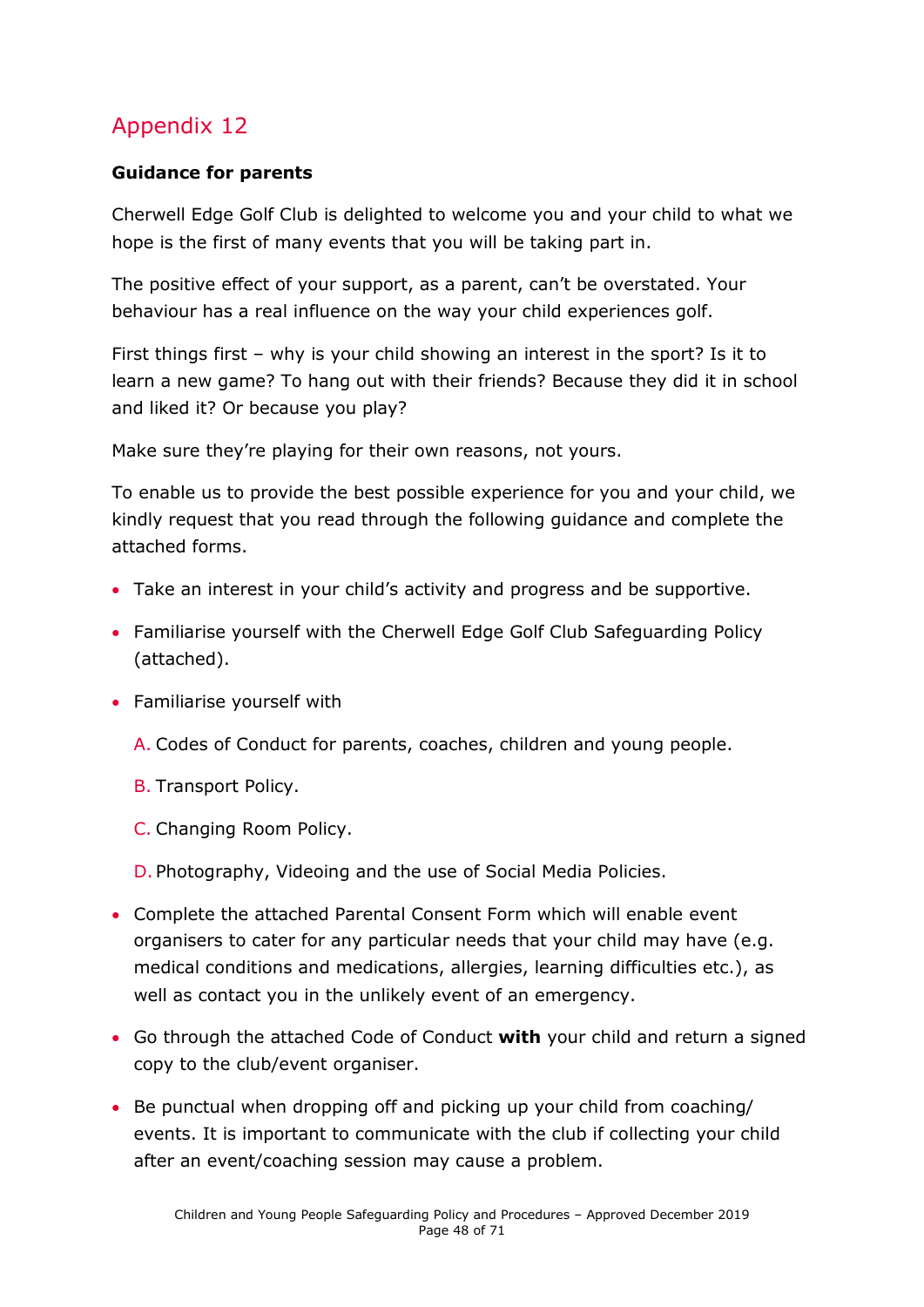- Introduce yourself to the adults involved in the supervision of your child.
- When leaving your child, make sure they have the necessary provisions for the day, including the ability to meet the requirements of changing weather conditions. Please ensure that your mobile is switched on when you are away from the club, so that you can be contacted in an emergency.
- Encourage your child to take part and support club activities such as coaching & competitions.
- Help your child to arrange golf with other juniors away from club organised activities so they have someone to play golf with.

As a parent/carer you are encouraged to:

- Discuss any concerns regarding the organisation of activities or the behaviour of adults towards your child with the Club Welfare Officer, who will treat any concerns you or your child may have in the strictest confidence
- England Golf Lead Safeguarding Officer is also available for advice: 01526 351824

#### **Club Welfare Officer**

<span id="page-48-0"></span>Mr. Philip Hassell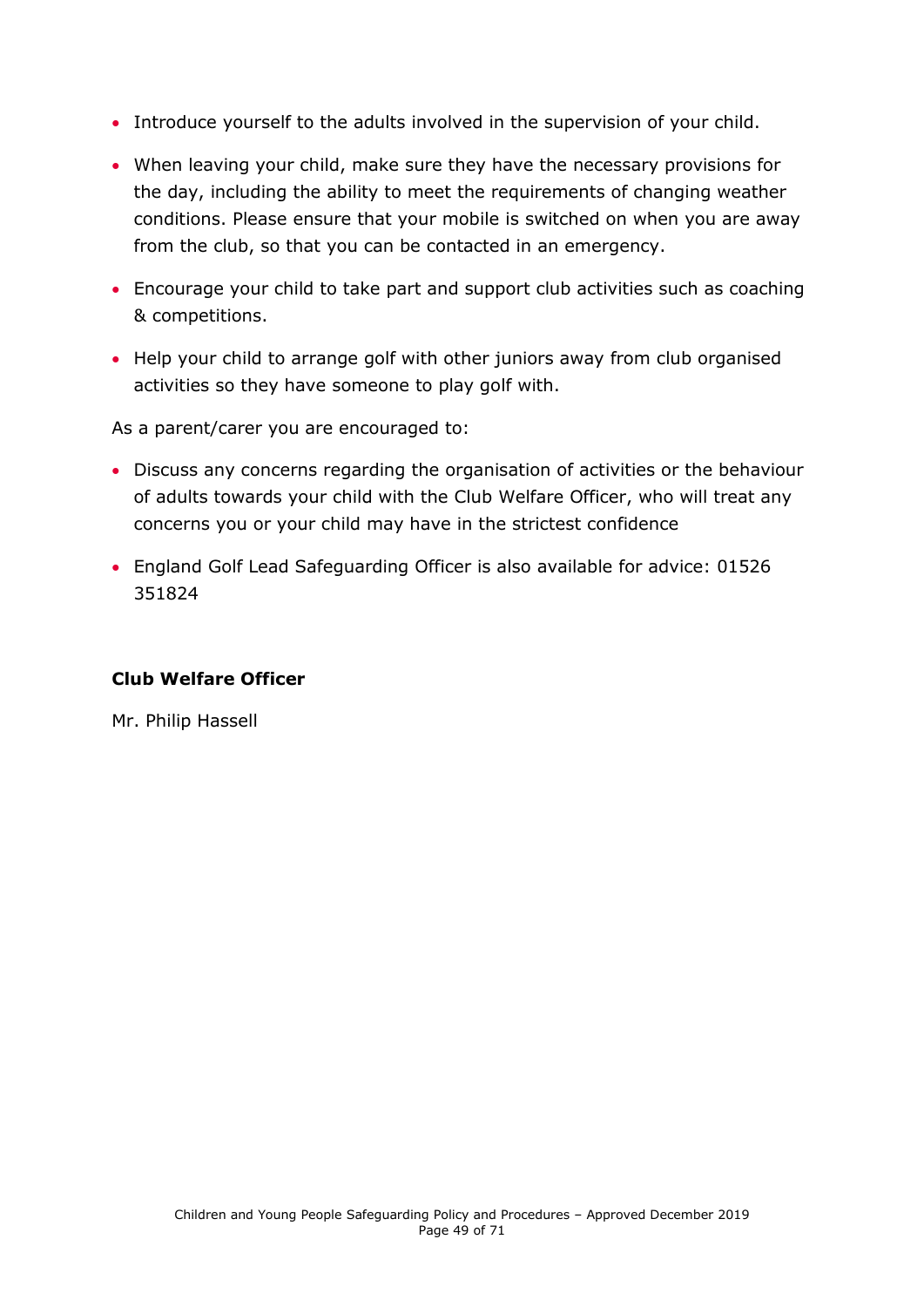**Managing Young People on Away Trips –** Cherwell Edge Golf Club

The following provides good practice guidance for taking teams on an away fixture for a day (not overnight)

- appoint a team manager with clear roles and responsibilities
- appoint a designated safeguarding lead contact (not the team manager) who is appropriately trained and competent for the role and responsibilities
- $\bullet$  establish well in advance where the fixture is
- ensure you have sufficient staff to manage and look after the young people
- obtain written permission from the parents/carers or carers for participation, transporting and supervising. An up to date photograph of each child must be attached to the child's consent form (for use in the event of any child going missing)
- ensure that a welfare plan has been written and communicated to staff, participants and carers
- ensure all staff responsible for the young people have been DBS checked to the appropriate level and staff have had appropriate safeguarding training
- ensure that a risk assessment has been conducted
- ensure that there is a contact available e.g a staff member who is not travelling away, who will act as the key contact point if required.

### **Accommodation**

Whatever the accommodation, the team manager should ensure that the children are safe. Discuss your code of conduct and discipline policy with the staff at the accommodation. All children must know which rooms staff are in and how to contact them if required.

If rooms are equipped with satellite TV, inappropriate programmes may be available. It may be possible to have these programmes disconnected.

If rooms have fridges, all alcohol must be removed.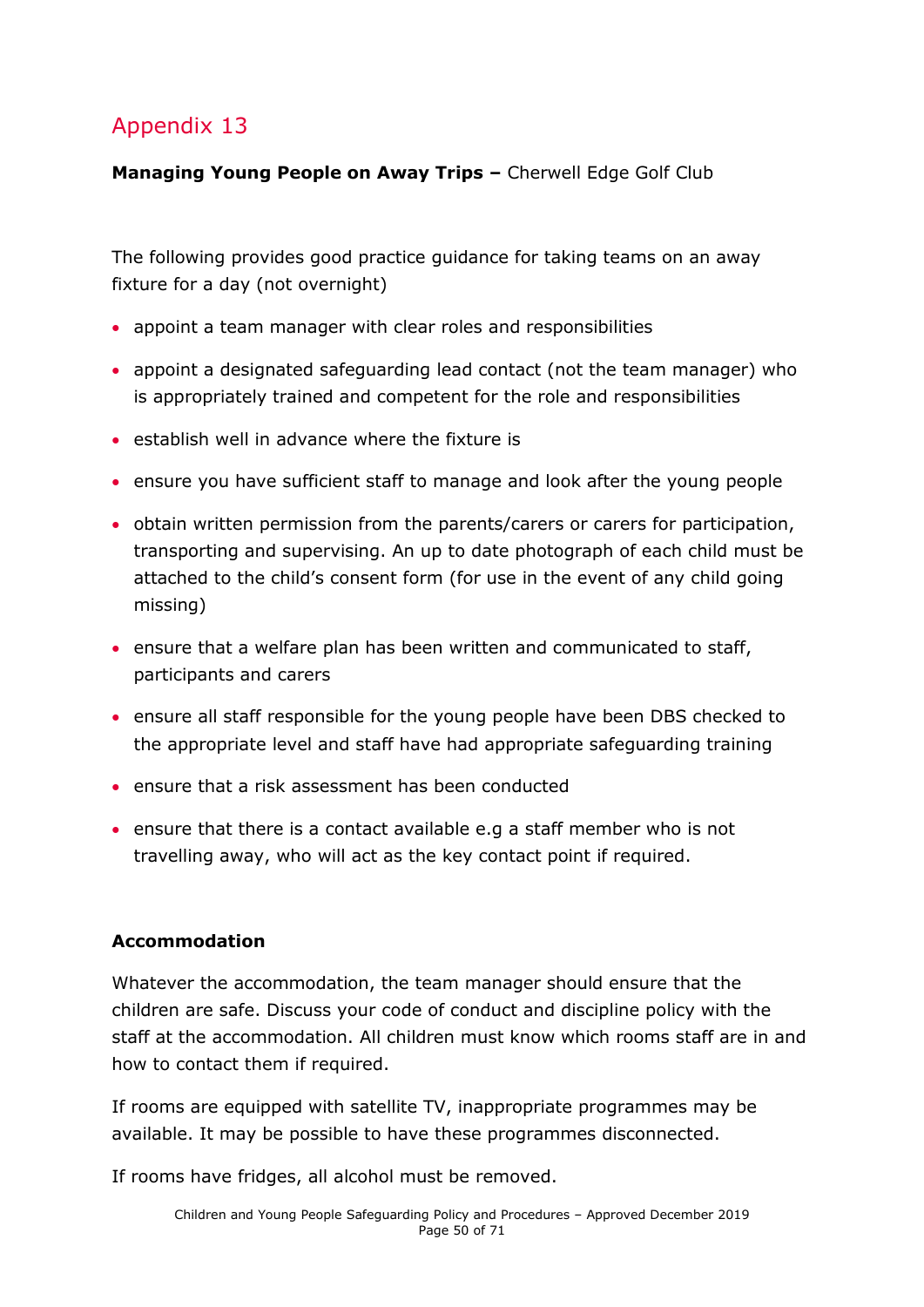Check the accommodation policy for extras on bills, breakages and lost keys. All accommodation must be clean and with access to sufficient toilet and bathing facilities.

It is not acceptable:

- For children to share a bed
- For male and female children to share a room
- For staff to share a room with children

Checks must be made to ensure that the needs of children with disabilities are met. For wheelchair users, it is important to check access to the building, room and bathroom facilities

#### **Overnight Stays**

Those responsible for organising overnight stays should establish the purpose of the trip, confirm the dates, location, and duration. You should also conduct a risk assessment, identify suitable venues and facilities for both fixtures and accommodation and consider the following:

- Purpose of the trip.
- Who will be going, children? Staff?
- How much will it cost? How much spending money is required?
- What insurance cover is required?
- Supervision of children, both playing and non-playing time.
- Catering for all food requirements.
- Communication with parents (see above)
- Ensure a list of the team and staff is left, with contact number and address of the accommodation
- Ensure that there are emergency contact numbers for all the team and staff.
- An itinerary giving as much detail as possible.
- Emergency procedures and telephone contacts.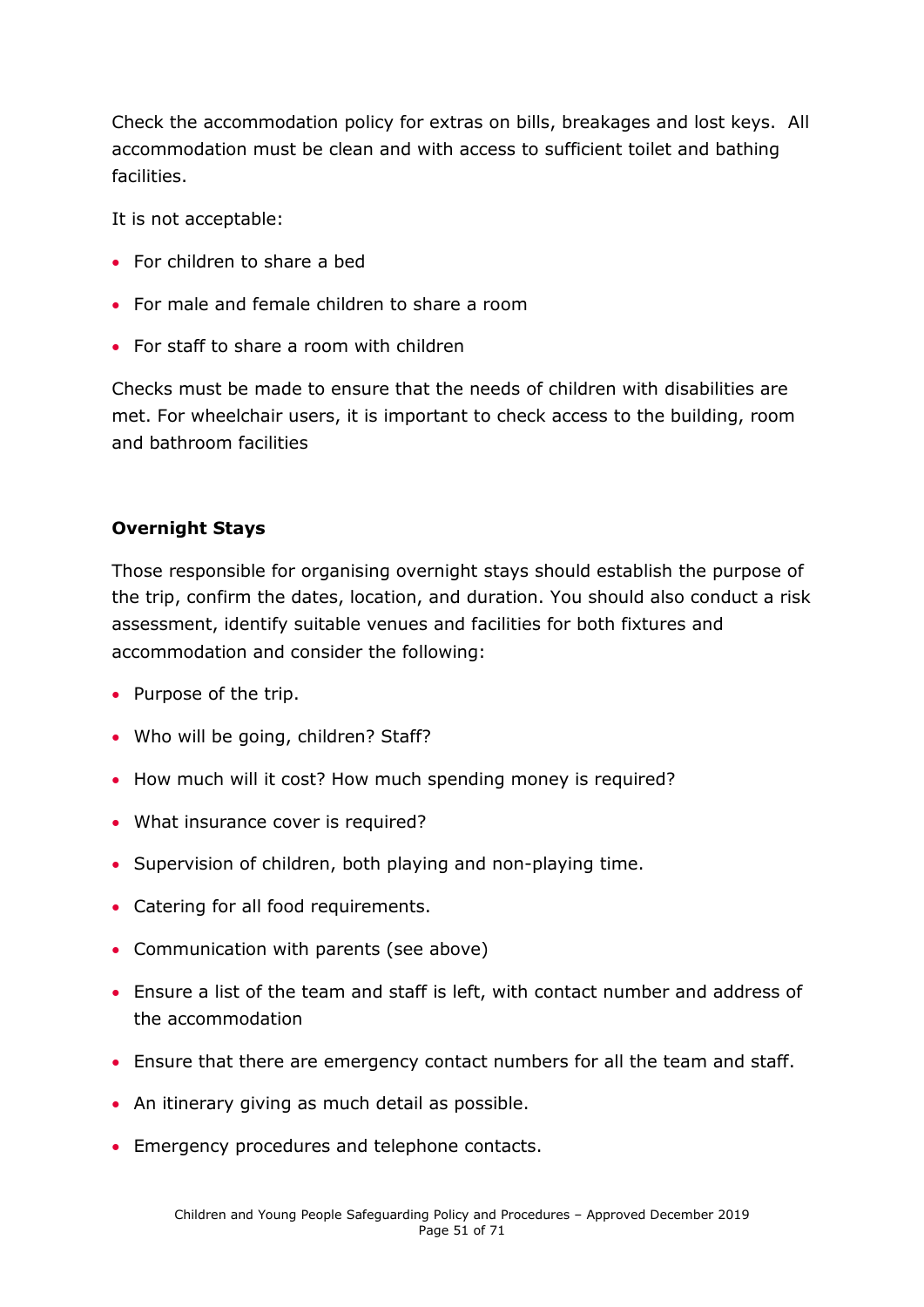- Codes of contact for both staff and children.
- <span id="page-51-0"></span>Welfare and child protection procedures.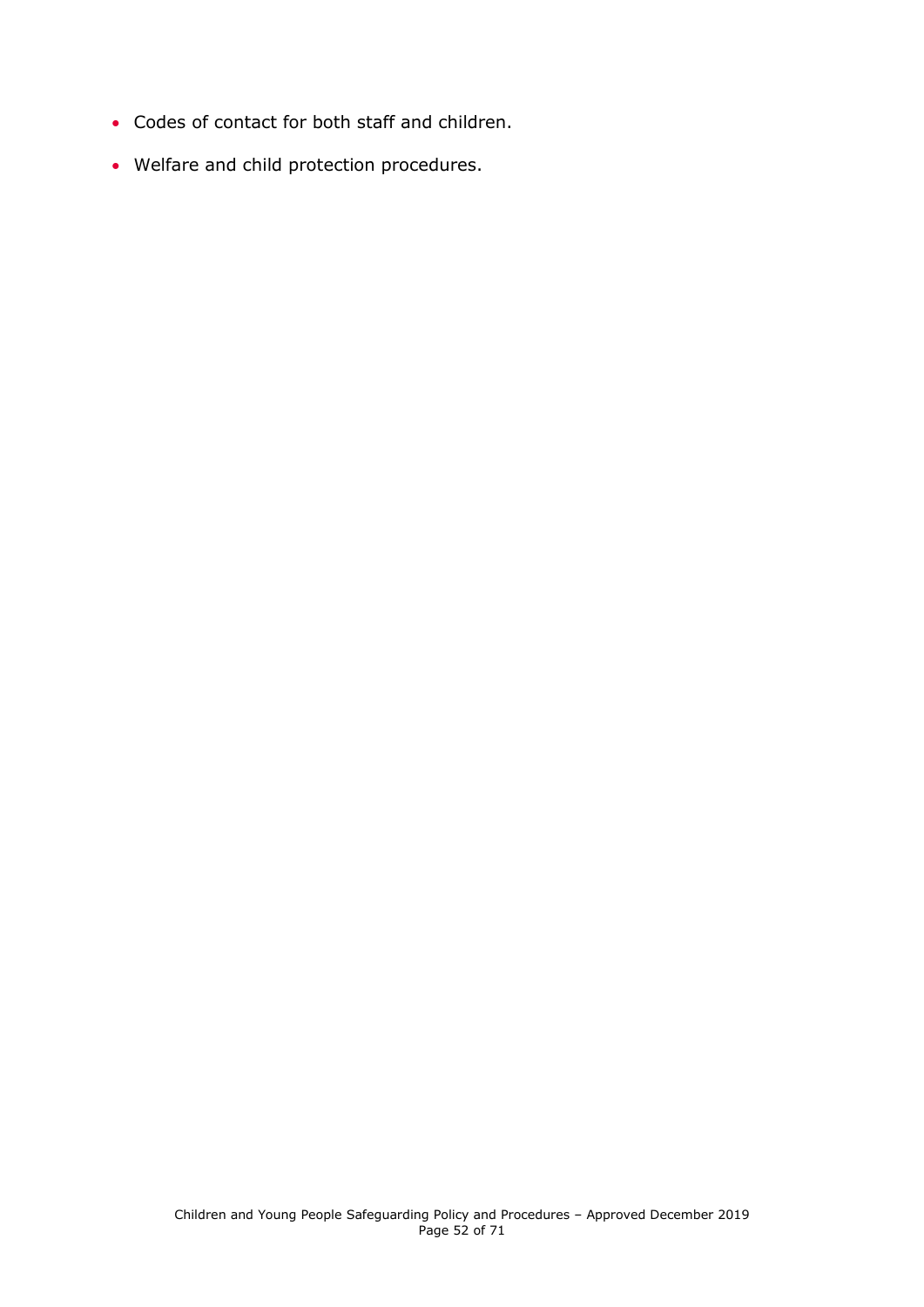### **Social Media Guidance -** Cherwell Edge Golf Club

This guidance gives procedures that will support and underpin the use of social networking and other online services within cherwell Edge Golf Club. It is important that all members, staff, volunteers, coaches, officials/referees, board members, or anyone working on behalf of Cherwell Edge Golf Club are aware of this policy and agree to the following terms.

### **Advice for Individual**

- Do not accept children as contacts on social networking sites if you hold a position of trust with children/young people.
- Where contact through social networking sites is used for professional reasons, restrict the communication to professional content and obtain written consent from parents prior to establishing contact.
- Include a third party in any communications to children, e.g. copy parents into communications.
- Use the privacy settings on the various sites to ensure that your content will only be viewed by appropriate people.
- Ensure that any content you place on a social networking site is ageappropriate. Do not use the site to criticise or abuse others.
- Know where to direct junior members and their parents for information.
- Know how to report concerns.
- Know how to keep data safe and secure. This should include the personal contact data of individuals, such as mobile numbers, email addresses and social networking profiles.

### **Advice for Children**

 Consider carefully who you invite to be your friend online and make sure they are who you actually think they are.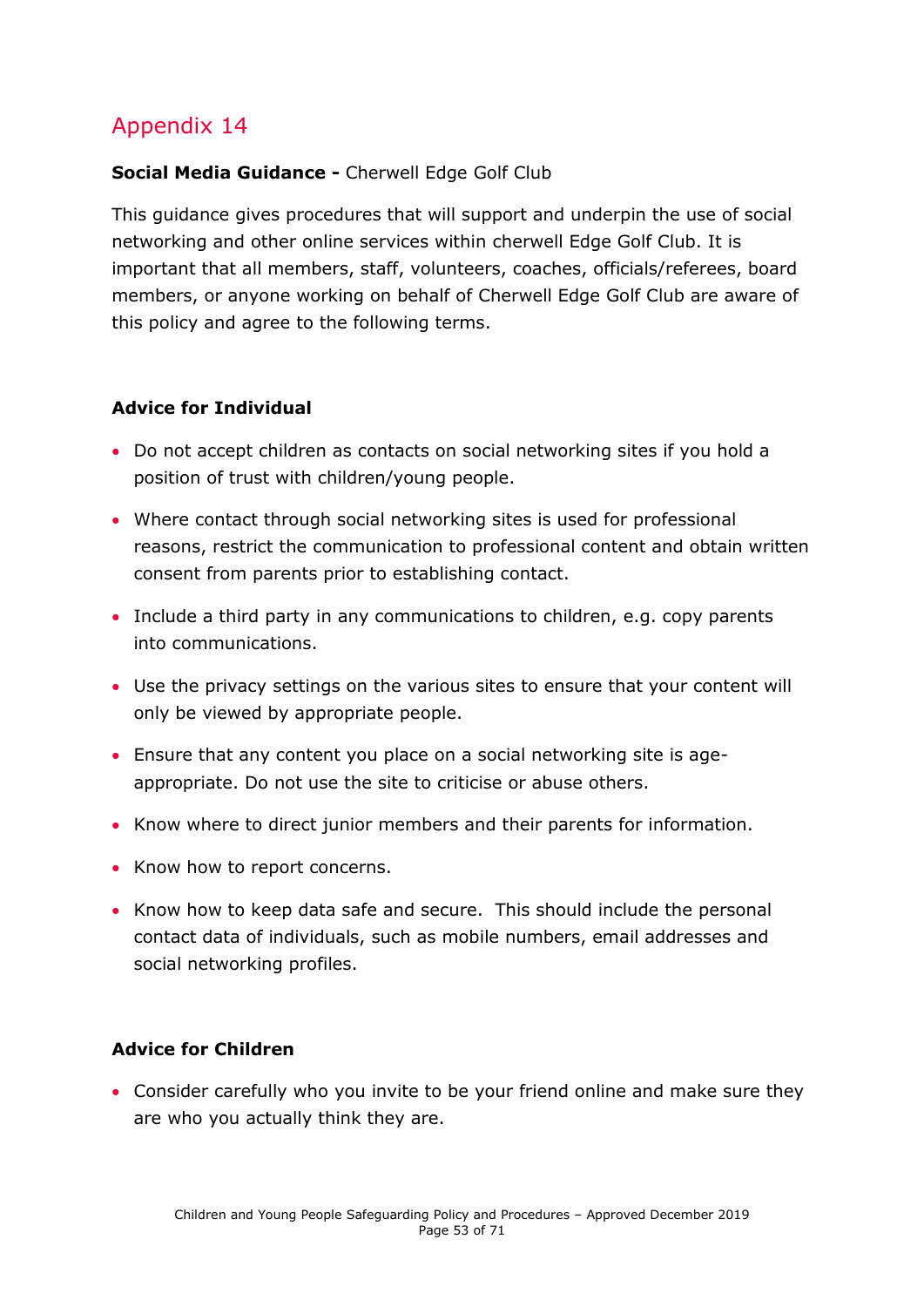- There are websites that offer advice about protecting yourself online, such as [www.ceop.gov.uk](http://www.ceop.gov.uk/) and [www.childnet.com](http://www.childnet.com/)
- Make sure you use privacy settings so that only friends can view your profile.
- Remember that anything you post on websites may be shared with people you don't know.
- Never post comments, photos, videos, etc., that may upset someone, that are untrue or that are hurtful. Think about whether you may regret posting the content at a later date.
- If you are worried or upset about something that's been posted about you, or by texts you receive from other juniors or adults involved with the club, raise this with your Club Welfare Officer. Alternatively contact your National Governing Body Lead Safeguarding Officer (England Golf 01526 351824). Do not suffer alone. You will be listened to and your concerns will be taken seriously.
- If you want to talk to someone anonymously, call Childline on 0800 1111, or contact them on the web at [www.childline.org.uk.](http://www.childline.org.uk/) You can also call the NSPCC on 0808 800 5000.

### **Advice for Parents**

- Make yourself knowledgeable about social networking platforms and how they work.
- Go on the internet with your child and agree what sites are acceptable to visit. Regularly check that they are staying within the agreed limits.
- Encourage your child to talk to you about what they have been doing on the internet.
- Make sure they feel able to speak to you if they ever feel uncomfortable, upset or threatened by anything they see online.
- Encourage children to look out for each other when they're online. Explain that it's all part of staying safe and having fun together.
- Explain to children that it's not safe to reveal personal information, such as their name, address or phone number on the internet. Encourage them to use a cool nickname rather than their own name.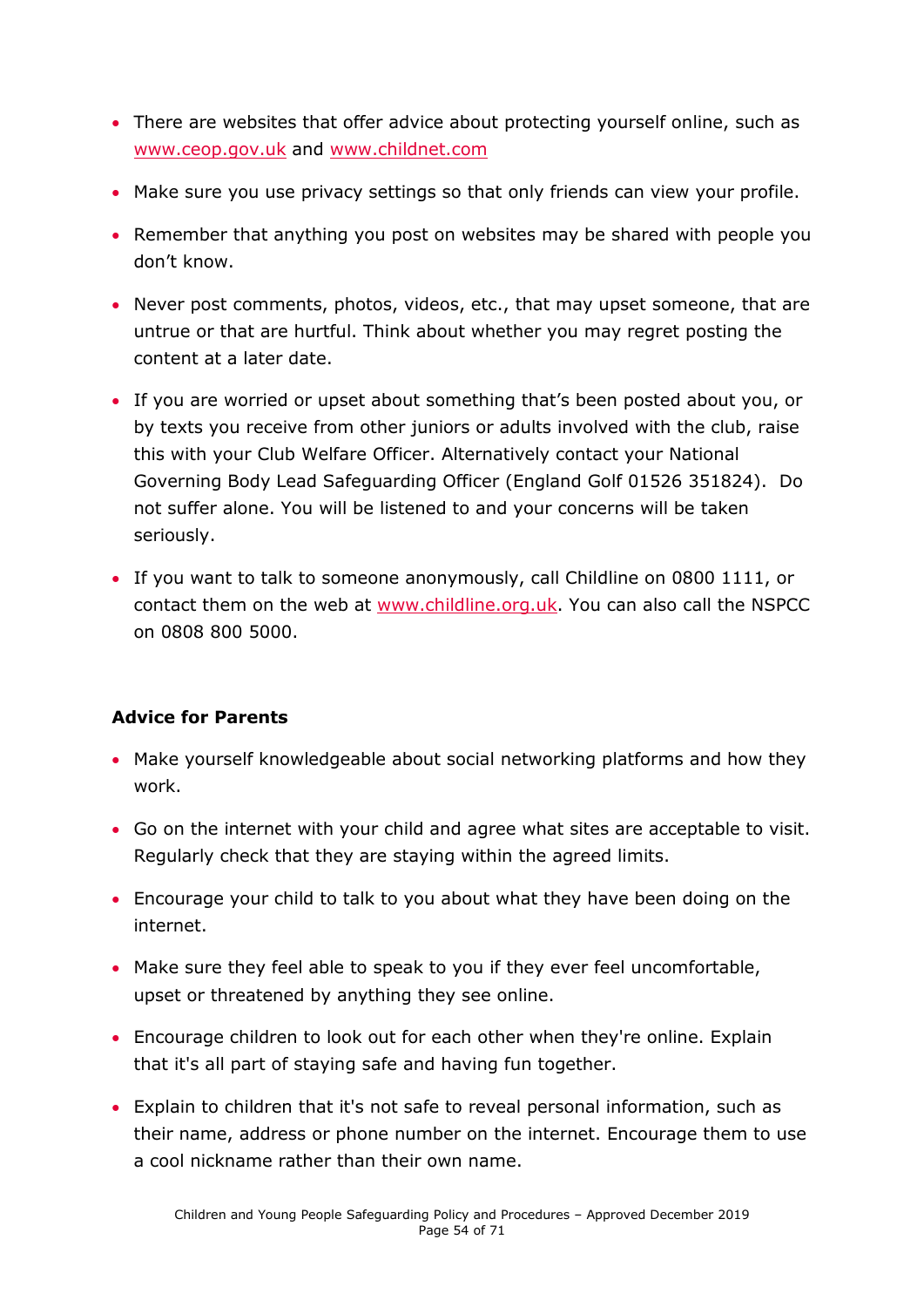Attachments and links in emails can contain viruses and may expose children and young people to inappropriate material. Teach children to only open attachments or click on links from people they know.

#### **Further Advice for Parents of Young Golfers**

- If you are concerned about any texts, social networking posts or any other use of communication technology by members of the golf club, volunteers or members of staff, raise this with the Club Welfare Officer. They will look into the matter and take appropriate action. Alternatively contact England Golf Lead Safeguarding Officer Tel 01526 351824.
- In addition to reporting concerns to England Golf (National Governing Body), you should immediately report possible online abuse to the Child Exploitation and Online Protection Centre (CEOP) or the police. Law enforcement agencies and the internet service provider may need to take urgent steps to locate a child and/or remove the content from the internet. Where a young person may be in immediate danger, dial 999.
- Do not post/send negative or critical comments or messages about other children in the club, staff or volunteers. If you have concerns about a person, these should be raised using appropriate channels within the club and not using social media.
- <span id="page-54-0"></span> If you wish to speak to an external organisation for advice, you can contact the NSPCC helpline on 0808 800 5000.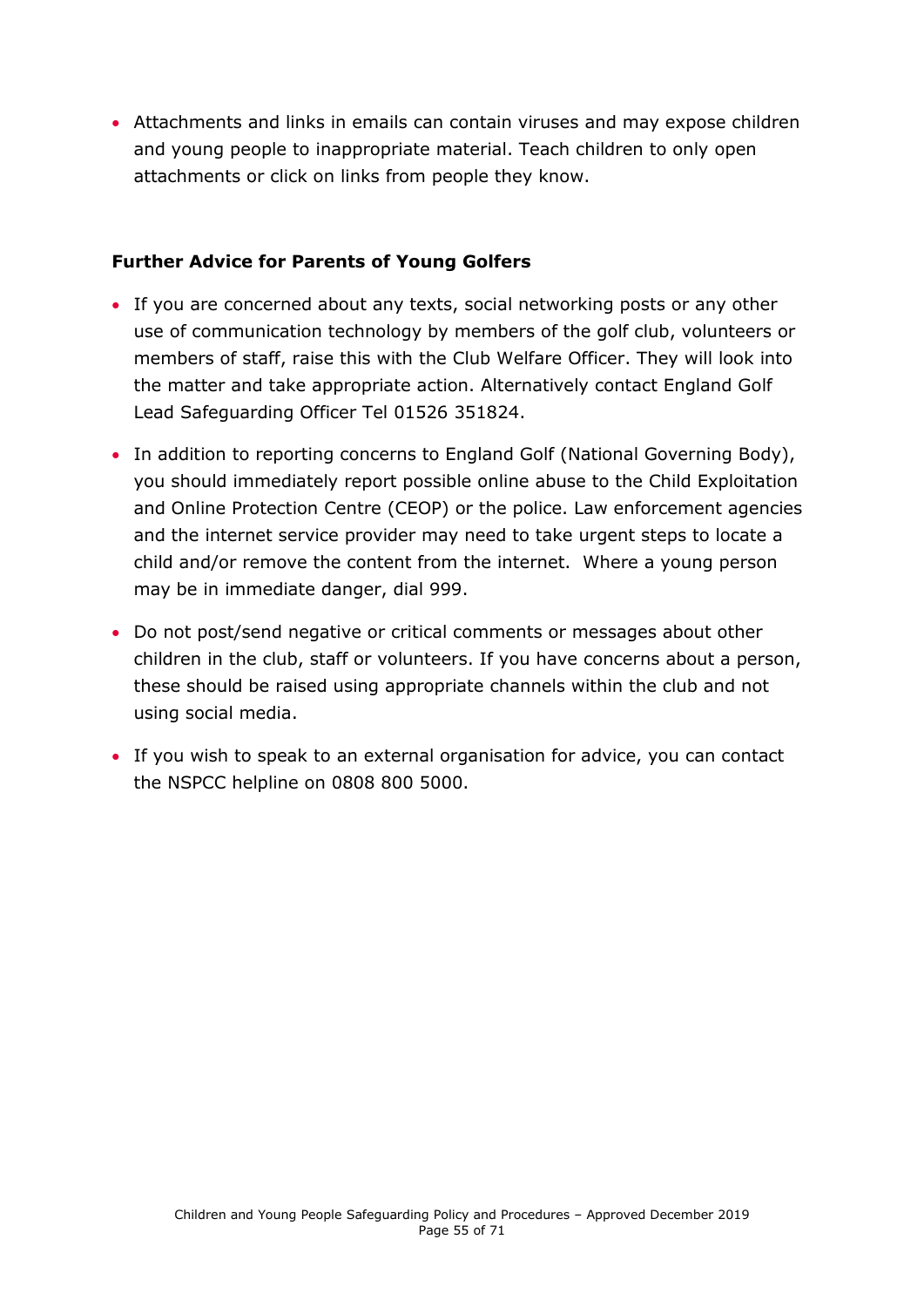### **Whistleblowing Policy -** Cherwell Edge Golf Club

Safeguarding children, young people and adults at risk requires everyone to be committed to the highest possible standards of openness, integrity and accountability.

As a club, we are committed to encouraging and maintaining a culture where people feel able to raise a genuine safeguarding concern and are confident that it will be taken seriously.

You may be the first to recognise that something is wrong but feel that you cannot express your concerns as this may be disloyal to your colleagues or you may that you will be the victim of harassment or victimisation as a result.

Children, Young People and Adults at risk need someone like you to safeguard their welfare.

### **What is whistle blowing?**

In the context of safeguarding, "whistle blowing" is when someone raises a concern about the well-being of a child or an adult at risk.

A whistle blower may be:

- a player;
- a volunteer;
- a coach;
- other member of staff;
- an official;
- a parent;
- a member of the public.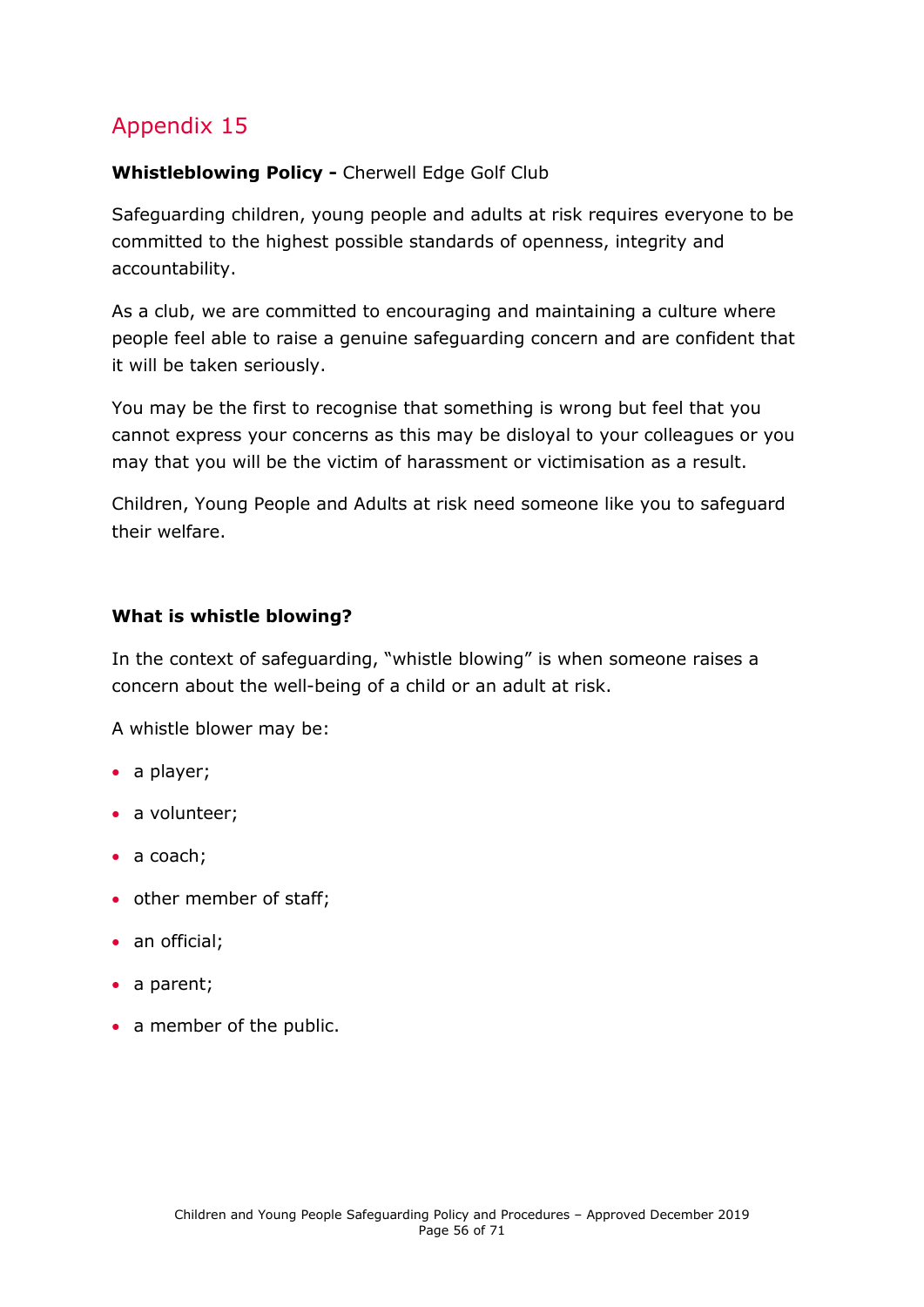### **Reasons for whistle blowing:**

Those involved in sport must acknowledge their individual responsibilities and bring matters of concern to the attention of the relevant people and/or agencies. Although this can be difficult it is particularly important where the welfare of children may be at risk.

Each individual has a responsibility for raising concerns about unacceptable practice or behaviour:

- To protect or reduce risk to others
- To prevent a problem from becoming worse or more widespread
- To prevent becoming implicated yourself

### **What prevents those individuals from whistle blowing:**

- Starting a chain of events that they have no control of
- Disrupting work or training
- Fear of getting it wrong or making a mistake
- Fear of repercussions
- Fear of damaging careers
- Fear of not being believed.

If a child or an adult at risk is in immediate danger or risk of harm, the police should be contacted by calling 999.

Where a child or an adult at risk is not in immediate danger the first person you should report your suspicion or allegation to is your Club Welfare Officer. If for any reason you cannot, or do not wish to report the matter to your Club Welfare Officer please contact Brendan Tonks England Golf Lead Safeguarding Officer on 01526 351856 or email [safeguarding@englandgolf.org](mailto:safeguarding@englandgolf.org)

Alternatively you can contact the Local Authority Designated Officer (LADO) or the NSPCC on 0808 800 5000.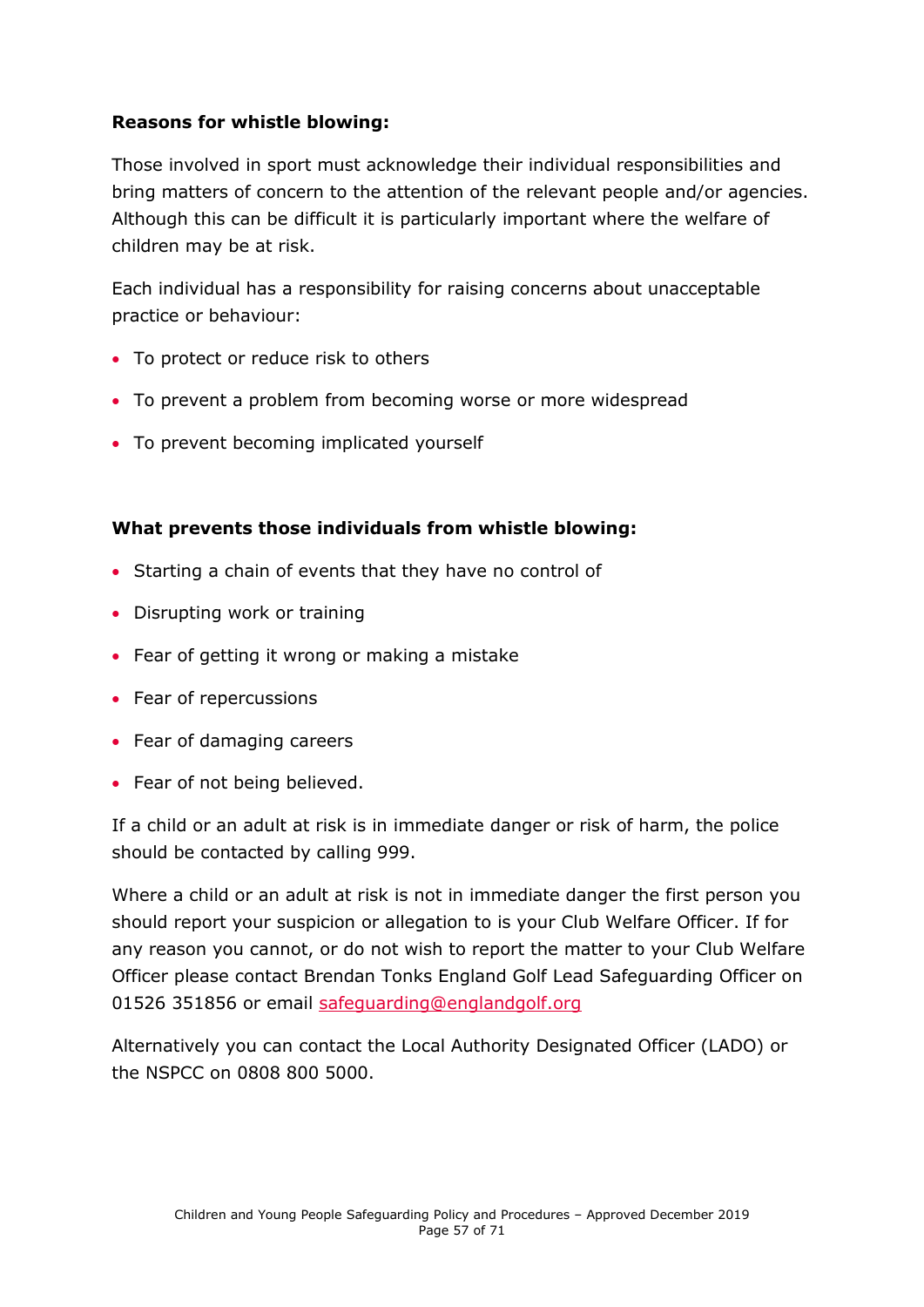### **Information to include when raising a concern**

The whistle blower should provide as much information as possible regarding the incident or circumstance which has given rise to the concern, including:

- their name and contact details (unless they wish to remain anonymous);
- names of individuals involved;
- date, time and location of incident/circumstance; and
- whether any witnesses were present.

Cherwell Edge Golf Club assures that all involved will be treated fairly and that all concerns will be properly considered. In cases where suspicions prove to be unfounded, no action will be taken against those who report their concerns, provided they acted in good faith and without malicious intent.

### **What happens next?**

- You should be given information on the nature and progress of any enquiries – this may vary depending on the nature and result of the investigations.
- All concerns will be treated in confidence. During the process of investigating the matter, every effort will be made to keep the identity of those raising the concern to the minimum number of individuals practicable.
- Your Club has a responsibility to protect you from harassment or victimisation
- No action will be taken against you if the concern proves to be unfounded and was raised in good faith
- Malicious allegations may be considered a disciplinary offence

The Public Interest Disclosure Act 1998 protects whistle blowers from victimisation, discipline or dismissal where they raise genuine concerns of misconduct or malpractice.

If the whistle blower does not believe that the concern has been dealt with appropriately and wishes to speak to someone outside the club or the England Golf Governance Department the NSPCC Whistleblowing advice line should be contacted on 0800 028 0285 or by emailing [help@nspcc.org.uk.](mailto:help@nspcc.org.uk)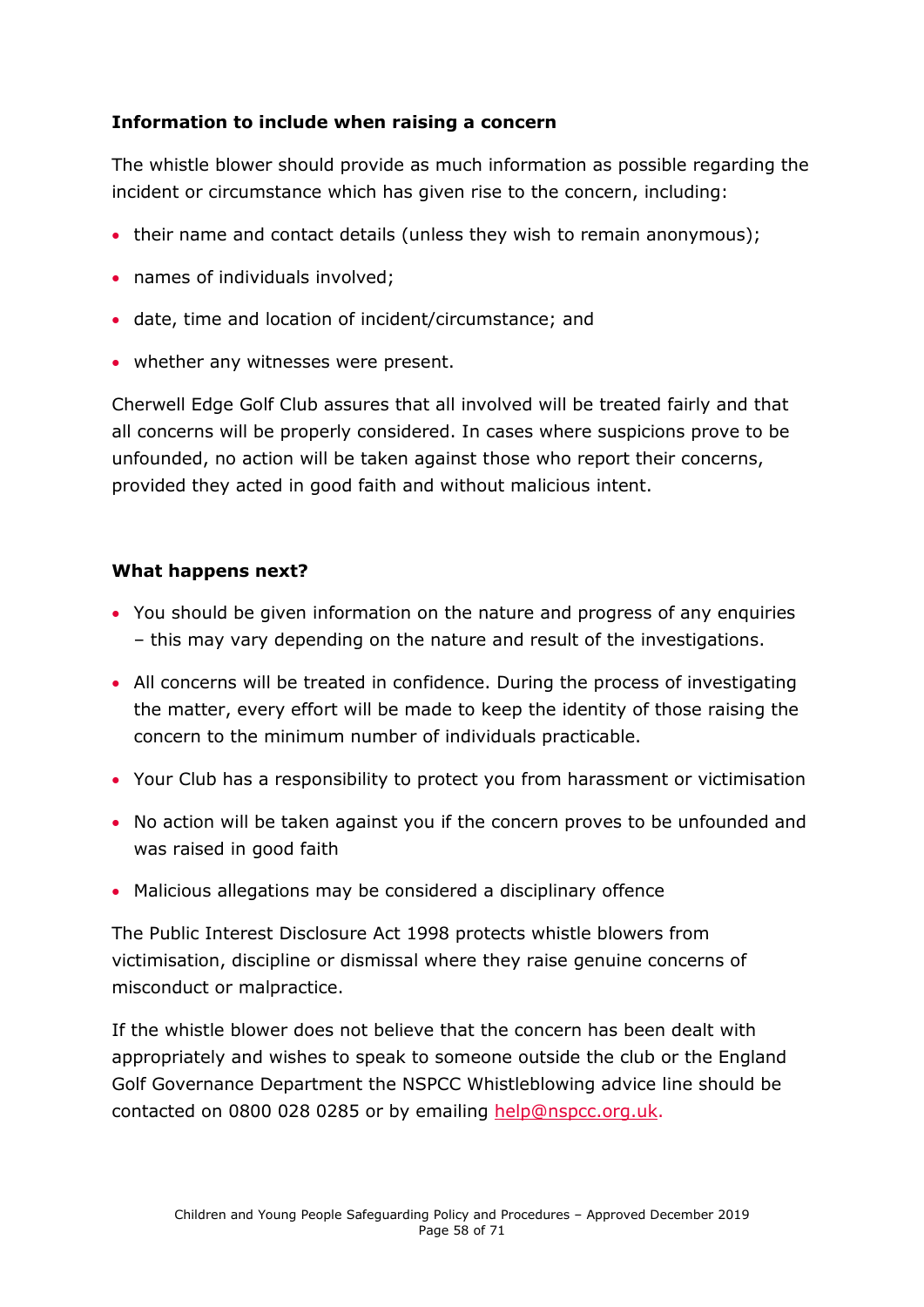### <span id="page-58-0"></span>England Golf DBS Flowchart



\* Regular is open to definition - it is suggested that annually would be insufficient but an argument for eligibility could be made if the individual does an acitivity once a month or a number of times over the summer period, for example.

\*\*Supervision must be 'reasonable in all the circumstances to ensure the protection of children'. It must be 'regular and day to day' (supervision must not be concentrated in first few weeks and then tail off). Supervision must be undertaken by someone who is in Regulated Activity themselves.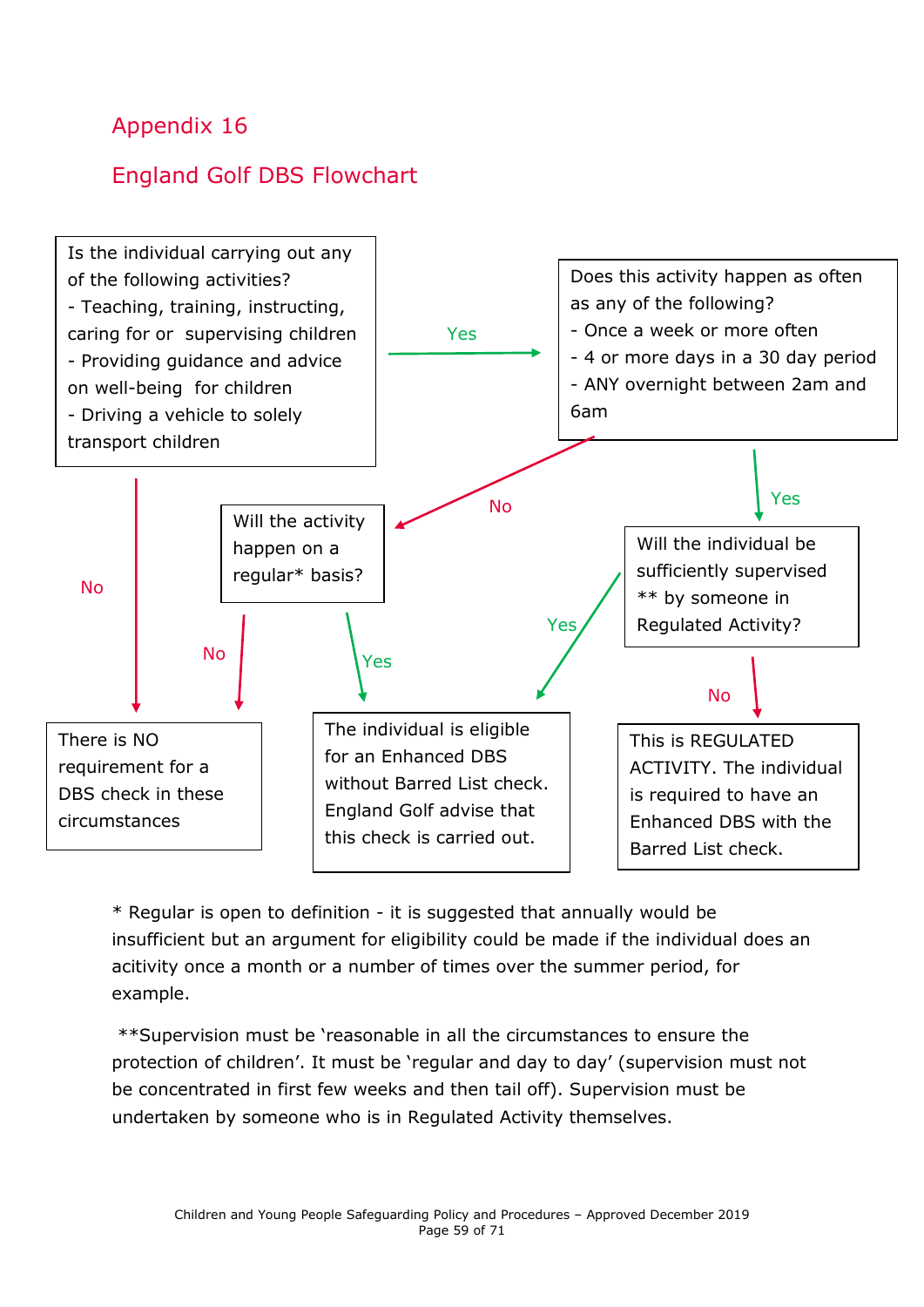### **Categories of child abuse**

### **Abuse can happen on any occasion or in any place where children and young people are present.**

Child abuse is any form of physical, emotional or sexual mistreatment or lack of care that leads to injury or harm. Children may be abused in a family or in an institutional or community setting by those known to them or, more rarely, by a stranger. Children can be abused by adults, either male or female, or by other children.

Safeguarding is defined as:

- Protecting children from maltreatment;
- Preventing impairment of children's health or development;
- Ensuring that children are growing up in circumstances consistent with the provision of safe and effective care; and
- Taking action to enable all children to have the best life chances.

Child Protection is the activity that is undertaken to protect specific children who are suffering or are likely to suffer significant harm.

There are 4 main types of abuse: neglect, physical abuse, sexual abuse and emotional abuse. Children and young people can also be harmed through poor practice and bullying within a sport setting.

**Neglect** is when adults consistently or repeatedly fail to meet a child's basic physical and/or psychological needs which could result in the serious impairment of the child's health or development e.g. failure to provide adequate food, shelter and clothing; failing to protect a child from physical harm or danger; or the failure to ensure access to appropriate medical care or treatment. It may also include refusal to give love, affection and attention.

Examples in sport could include a coach or supervisor repeatedly failing to ensure children are safe, exposing them to undue cold, heat or extreme weather conditions without ensuring adequate clothing or hydration; exposing them to unnecessary risk of injury e.g. by ignoring safe practice guidelines, failing to ensure the use of safety equipment, or by requiring young people to participate when injured or unwell.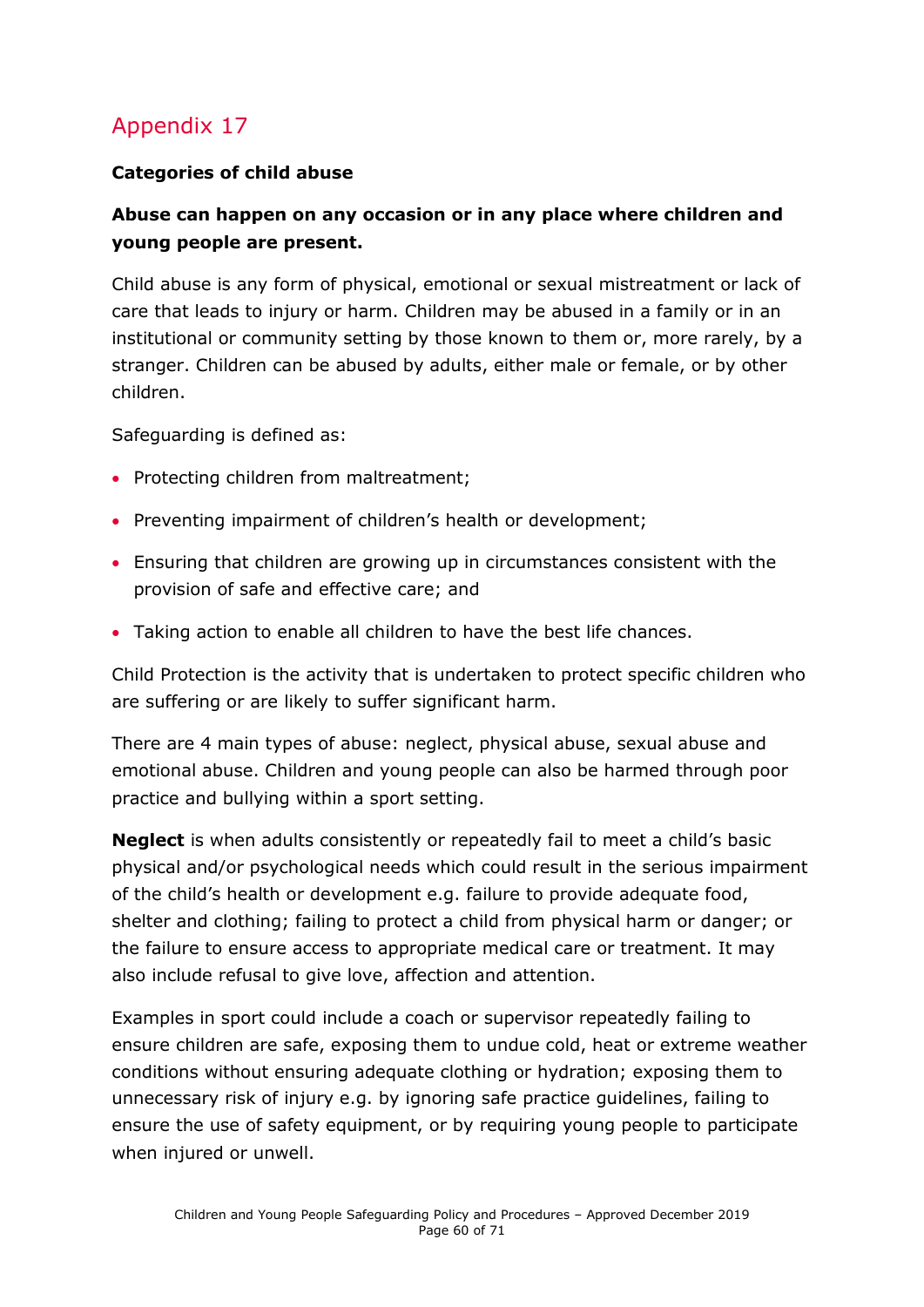**Physical abuse** is when someone physically hurts or injures children by hitting, shaking, throwing, poisoning, burning, biting, scalding, suffocating, drowning or otherwise causing harm. Physical harm may also be caused when a parent or carer feigns the symptoms of, or deliberately causes, ill health to a child whom they are looking after.

Examples in sport may be when the nature and intensity of training or competition exceeds the capacity of the child's immature and growing body; where coaches encourage the use of drugs or harmful substances to enhance performance or delay puberty; if athletes are required to participate when injured; or when sanctions used by coaches imposed involve inflicting pain.

**Sexual abuse** is where children and young people are abused by adults (both male and female) or other children who use them to meet their own sexual needs. This could include full sexual intercourse, masturbation, oral sex, anal intercourse, kissing and sexual fondling. Showing children pornographic material (books, videos, pictures) or taking pornographic images of them are also forms of sexual abuse.

Sexual abusers groom children, protective adults and clubs/organisations in order to create opportunities to abuse and reduce the likelihood of being reported.

Examples in sport may include coaching techniques involving physical contact with children creating situations where sexual abuse can be disguised and may therefore go unnoticed. The power and authority of, or dependence on, the coach if misused, may also lead to abusive situations developing. Contacts made within sport and pursued e.g. through texts, Facebook or Twitter have been used to groom children for abuse.

**Child Sexual Exploitation** is a form of child sexual abuse. It occurs where an individual or group takes advantage of an imbalance of power to coerce, manipulate or deceive a child or young person under the age of 18 into sexual activity

(a) in exchange for something the victim needs or wants, and/or

(b) for the financial advantage or increased status of the perpetrator or facilitator.

The victim may have been sexually exploited even if the sexual activity appears consensual. Child sexual exploitation does not always involve physical contact; it can also occur through the use of technology.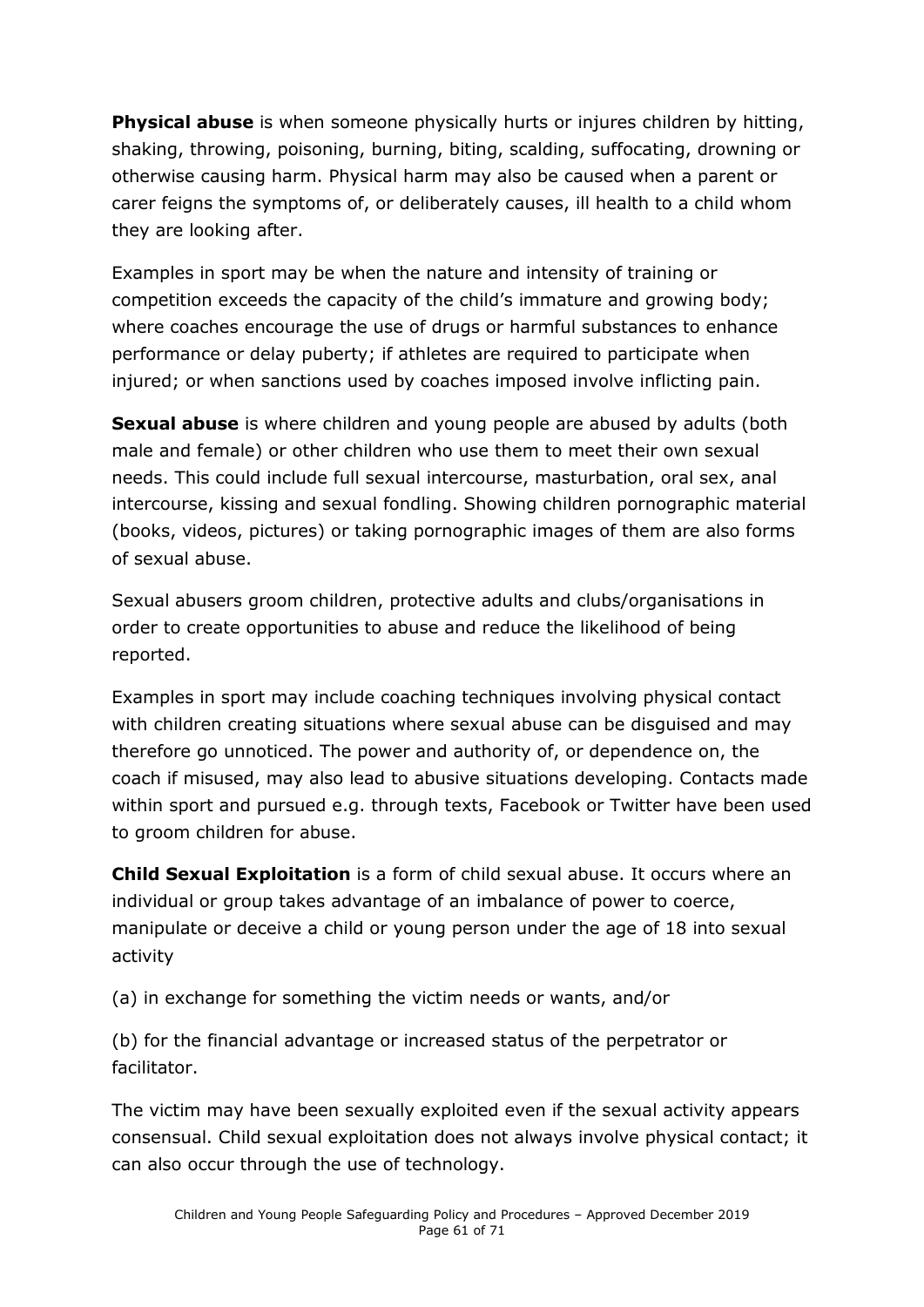**Emotional abuse** is the persistent emotional ill-treatment of a child so as to cause severe and persistent adverse effects on the child's emotional development. It may involve conveying to children that they are worthless or unloved, inadequate, or valued only insofar as they meet the needs of another person.

It may feature age or developmentally inappropriate expectations being imposed on children or even the over protection of a child. It may involve causing children to feel frightened or in danger by being constantly shouted at, threatened or taunted which may make the child very nervous and withdrawn. Some level of emotional abuse is involved in all types of ill-treatment of a child.

Examples in sport may include children who are subjected to constant criticism, name-calling, sarcasm, bullying, racism or pressure to perform to unrealistically high expectations; or when their value or worth is dependent on sporting success or achievement.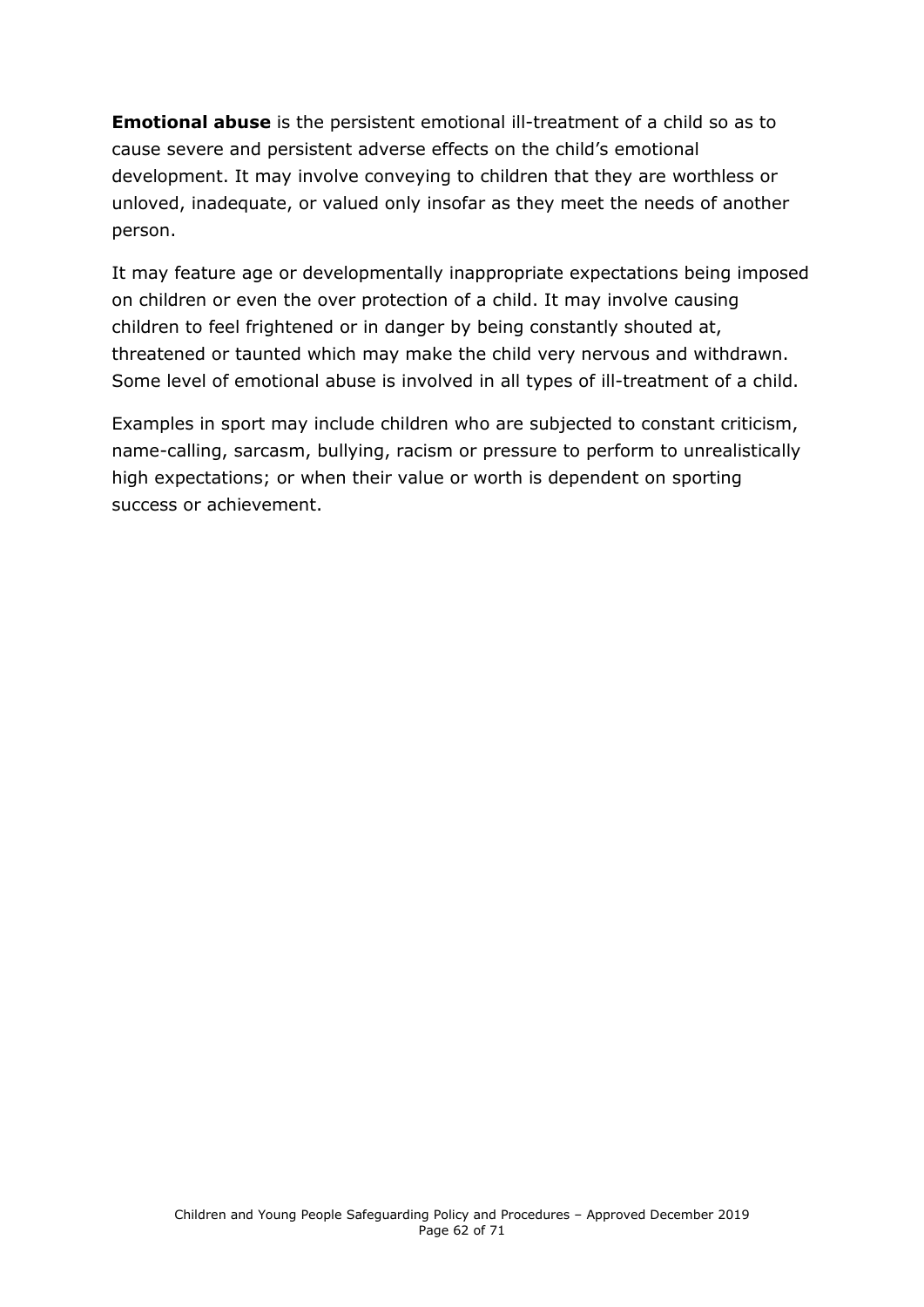<span id="page-62-0"></span>

*The purpose of this document is to make all Club members aware of their safeguarding responsibility, identify particular areas of the Safeguarding Policy that they should be aware of and give some guidance on reporting procedures if a concern is identified. A club may choose to display this on a notice board or give a copy to all new/existing members.* 

### **Safeguarding Children and Young People – A Short Guide for Club Members**

Cherwell Edge Golf Club is committed to ensure that the sport of golf is one within which children and young people involved can thrive and flourish in a safe environment and that all children, young people and adults at risk have a fun, safe and positive experience when playing golf.

Cherwell Edge Golf Club is an affiliated member of England Golf and follows the England Golf Safeguarding Children and Young People Policy and procedures.

You might be thinking "**What has safeguarding got to do with me?"**

Government guidance makes it clear that 'Safeguarding is everyone's responsibility'.

Anyone who has a negative experience of sport at a young age is less likely to become a regular long-term participant. It's important for the future of your club and the sport as a whole that children and young people have an enjoyable experience.

### **All club members have a part to play in making that happen.**

All adults should contribute to the club meeting its overall duty of care, be aware of our club's safeguarding policy, and know what to do if they are concerned about a young person.

Cherwell Edge Golf Club asks our members to

 **Familiarise yourself with the** Cherwell Edge Golf Club **Safeguarding Policy.**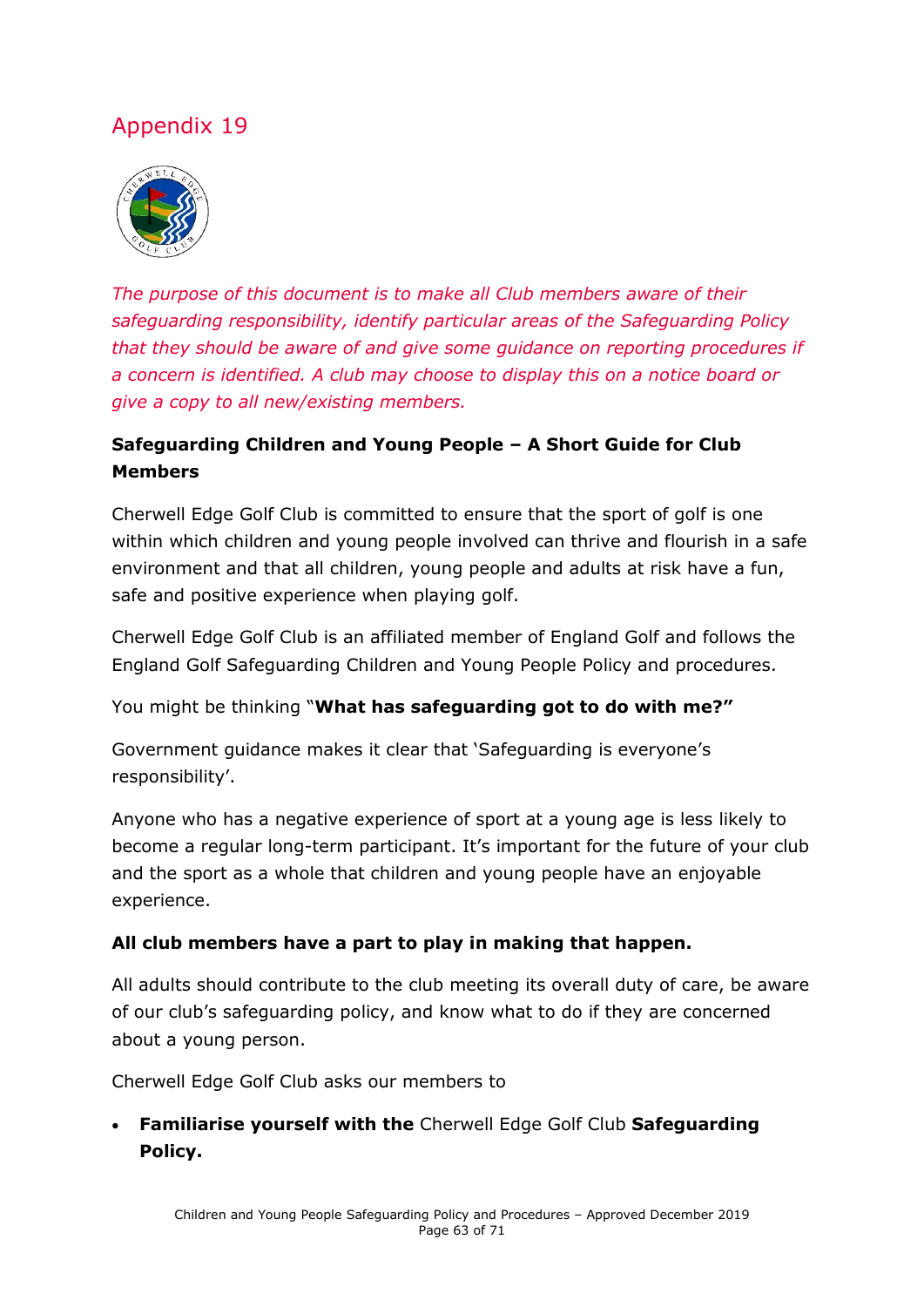*The full copy of the* Cherwell Edge Golf Club *Safeguarding Children and Young People Policy is available on our website <https://www.cherwelledgegolfclub.co.uk/>*

 In particular familiarise yourself with: *(Golf Clubs can add relevant info Cherwell Edge Golf Club* **Codes of Conduct** 

*Adults should always be aware that age related differences exist and conduct themselves in a manner that both recognises this and prioritises the welfare of children and young people.*

### **1. Anti-Bullying Policy**

*Cherwell Edge golf club believes that every effort must be made to eradicate bullying in all its forms. The Club will not tolerate bullying in any of its forms during club matches, competitions, coaching or at any other time while at the club.*

### **2. Transport Policy**

*The club believes it is primarily the responsibility of parents/carers to transport their child/children to and from events.*

### **3. Changing Room Policy**

*The changing rooms are used by all members & visitors. Wherever possible adults will avoid changing or showering at the same time as children but parents will be made aware that with limited changing room space there will be occasions when adults and children may need to share the facilities. Where a parent/carer does not consent to their child accessing the changing rooms, it is their responsibility to either supervise the child while in the changing rooms or ensure that they do not use them.* 

### **4. Photography, Videoing and the use of Social Media Policies**

*Think very carefully before contacting a young person via mobile phone, e-mail or social media.* 

*Do not accept children as contacts on social networking sites if you hold a position of trust with children/young people.*

*In general stick to group communications, copy the communication to a parent and only communicate about organisational matters.*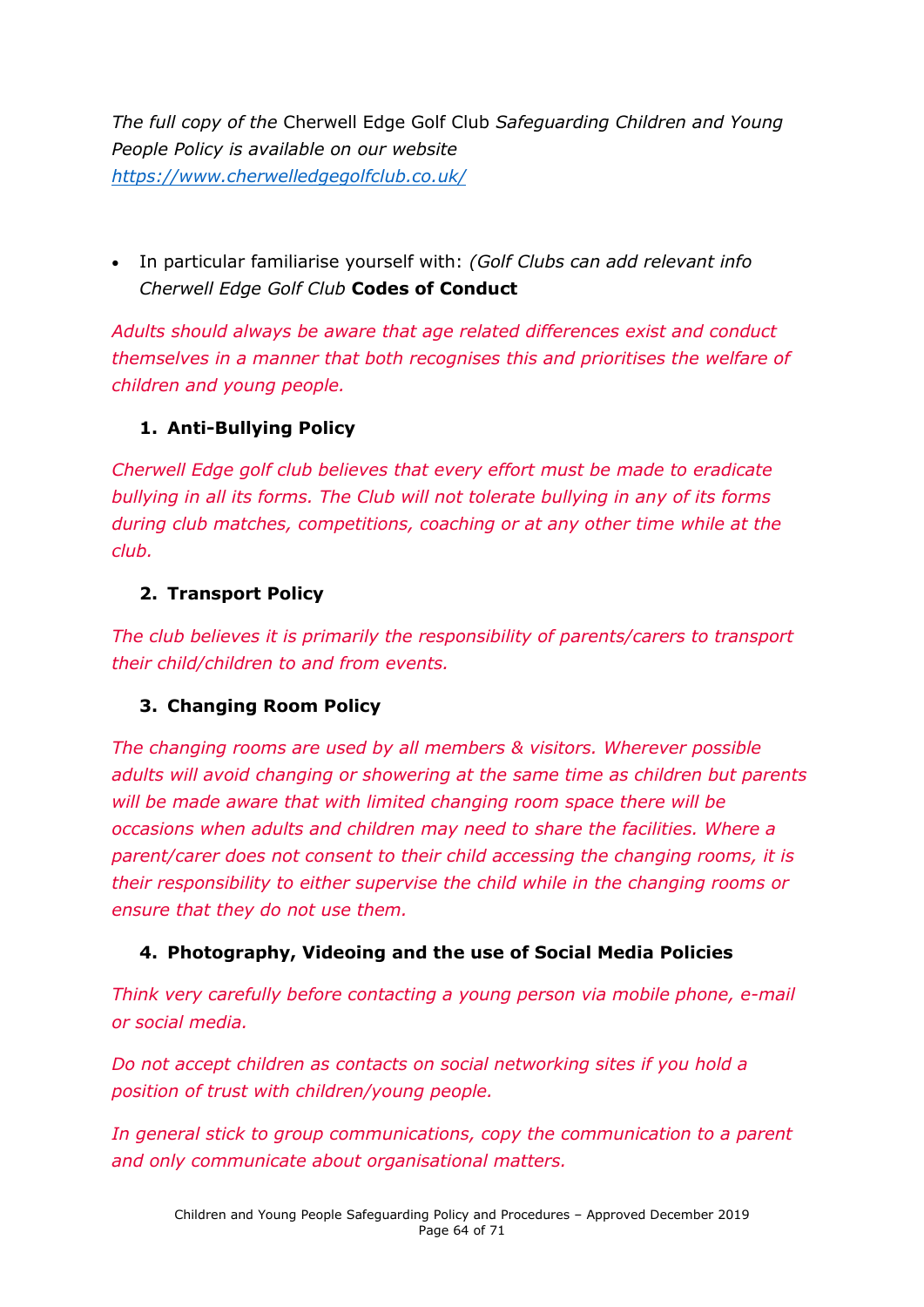### **What should I do if I'm concerned about a child or young person?**

A concern may involve the behaviour of an adult towards a child at the club, or something that has happened to the child outside the club.

Children and young people may confide in adults they trust, in a place where they feel comfortable.

An allegation may range from verbal bullying, to inappropriate contact online, to neglect or emotional abuse, to physical or sexual abuse.

If you are concerned about a child, it is not your responsibility to investigate further, but it is your responsibility to act on your concerns and share them.

Pass the information to Cherwell Edge Golf Club's Welfare Officer who will follow the club's Safeguarding procedures.

Name: Mr. Philip Hassell

Email Address: members@cherwelledgegolfclub.co.uk

Telephone Number: 07801465462

If you believe the child is at immediate risk of harm, call the Police.

Other useful contacts:

NSPCC 24-hour helpline Tel: 0808 800 5000 | England Golf Lead Safeguarding Officer 01526 351824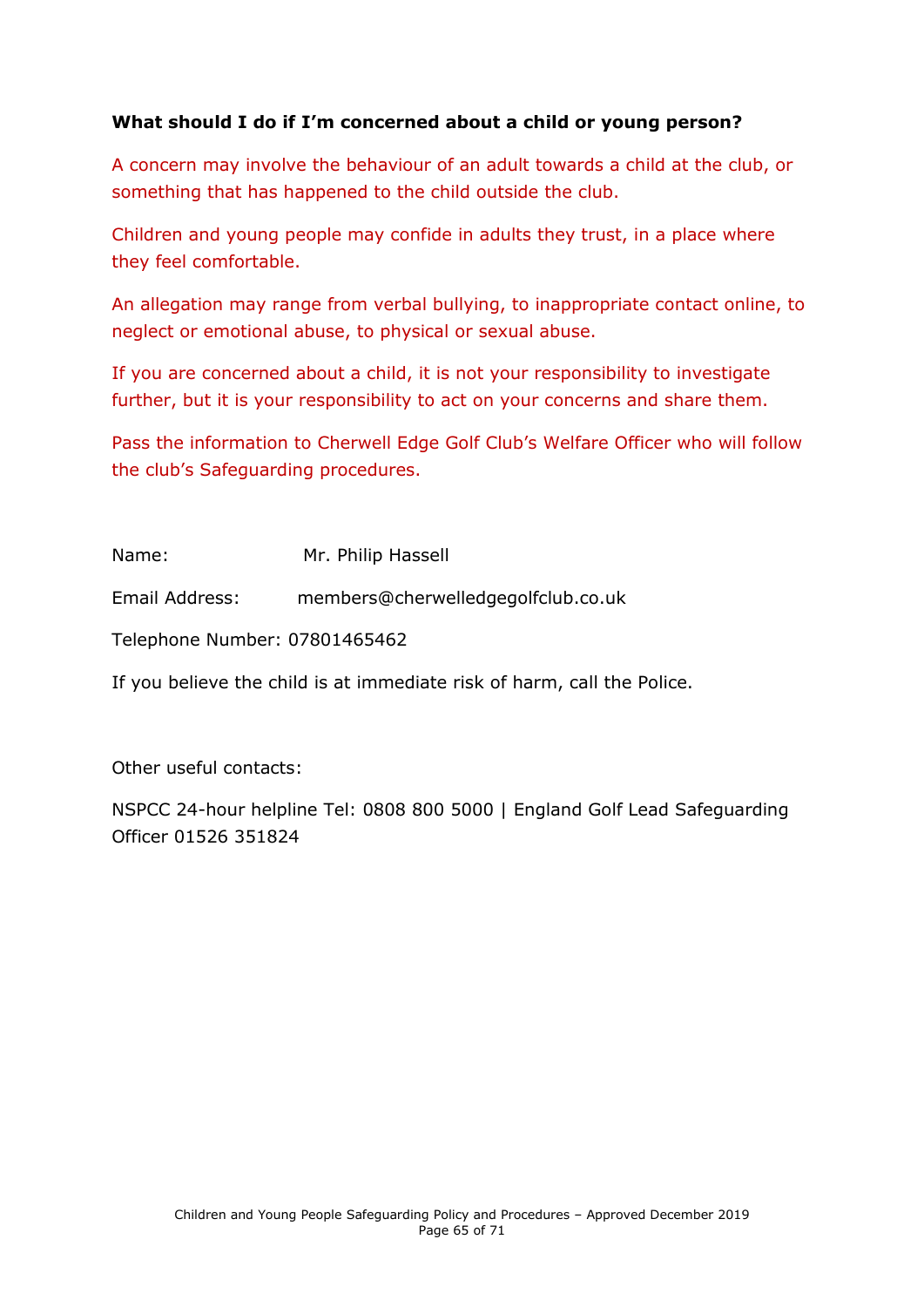### <span id="page-65-0"></span>**Photography Policy – Cherwell Edge Golf Club**

Whilst the Cherwell Edge Golf Club does not seek to prohibit those with a legitimate interest in filming or photographing children participating in sporting activities it recognises that such activity should take place within an appropriate policy framework.

This policy applies at any Cherwell Edge Golf Club event at which children under the age of 18 are participating.

### **Policy**

The Cherwell Edge Golf Club policy is as follows;

The welfare of children taking part in golf is paramount.

Children and their parents/carers and/or the Cherwell Edge Golf Club should have control over the images taken of children at Cherwell Edge Golf Club events.

The golfing activity should not be misused purely for the purpose of obtaining images of children.

Images should not be sexual or exploitative in nature or open to misinterpretation and misuse.

The identity of children in a published image should be protected so as not to make the children vulnerable. (If the name of an individual golfer is published with their photograph to celebrate an achievement other personal contact details should never accompany the picture).

### **Procedure**

### **Official/professional photographers and those using 'professional' equipment**

The Cherwell Edge Golf Club requires that anyone wishing to take photographic or video images, at any Cherwell Edge Golf Club event at which children under the age of 18 are participating, in an official or professional capacity or using 'professional' camera or video equipment registers their details with the Cherwell Edge Golf Club Office. This must be done before carrying out any such activity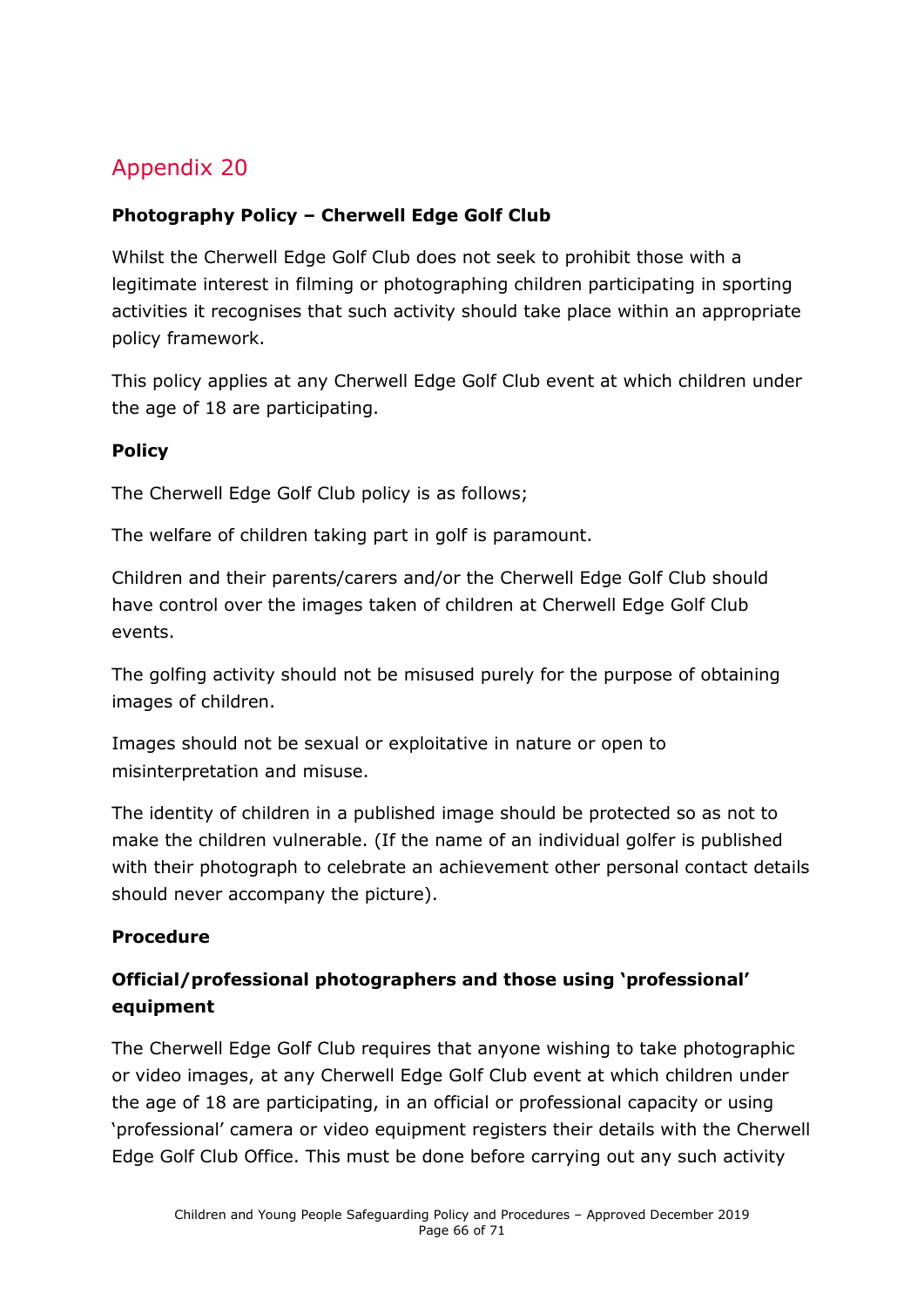on the golf course (including the practice ground) or surrounding area or in the clubhouse.

Once registered an identification label will be issued as confirmation of registration. Anyone found using photographic or video equipment without an appropriate identification label will be questioned.

The Cherwell Edge Golf Club reserves the right to refuse to grant permission to take photographic or video images if it sees fit.

Photographers must obtain consent from parents to take and use their child's image.

### **Parents/carers/family members of competitors**

Parents, carers and family members taking occasional informal photographs with mobile devices of their own child, ward or family member at a Cherwell Edge Golf Club event do not need to register their details with Cherwell Edge Golf Club

If such photographs include other children (eg at a prize presentation) they should not be publicly displayed or published on social media unless the prior permission of the parents/carers of all the children in the photographs has been obtained.

### **Concerns**

If competitors or parents have any concerns they should raise them by contacting Cherwell Edge Golf Club Office immediately.

Cherwell Edge Golf Club will notify the relevant authorities should it have any doubts as to the authenticity of any individual taking photographs.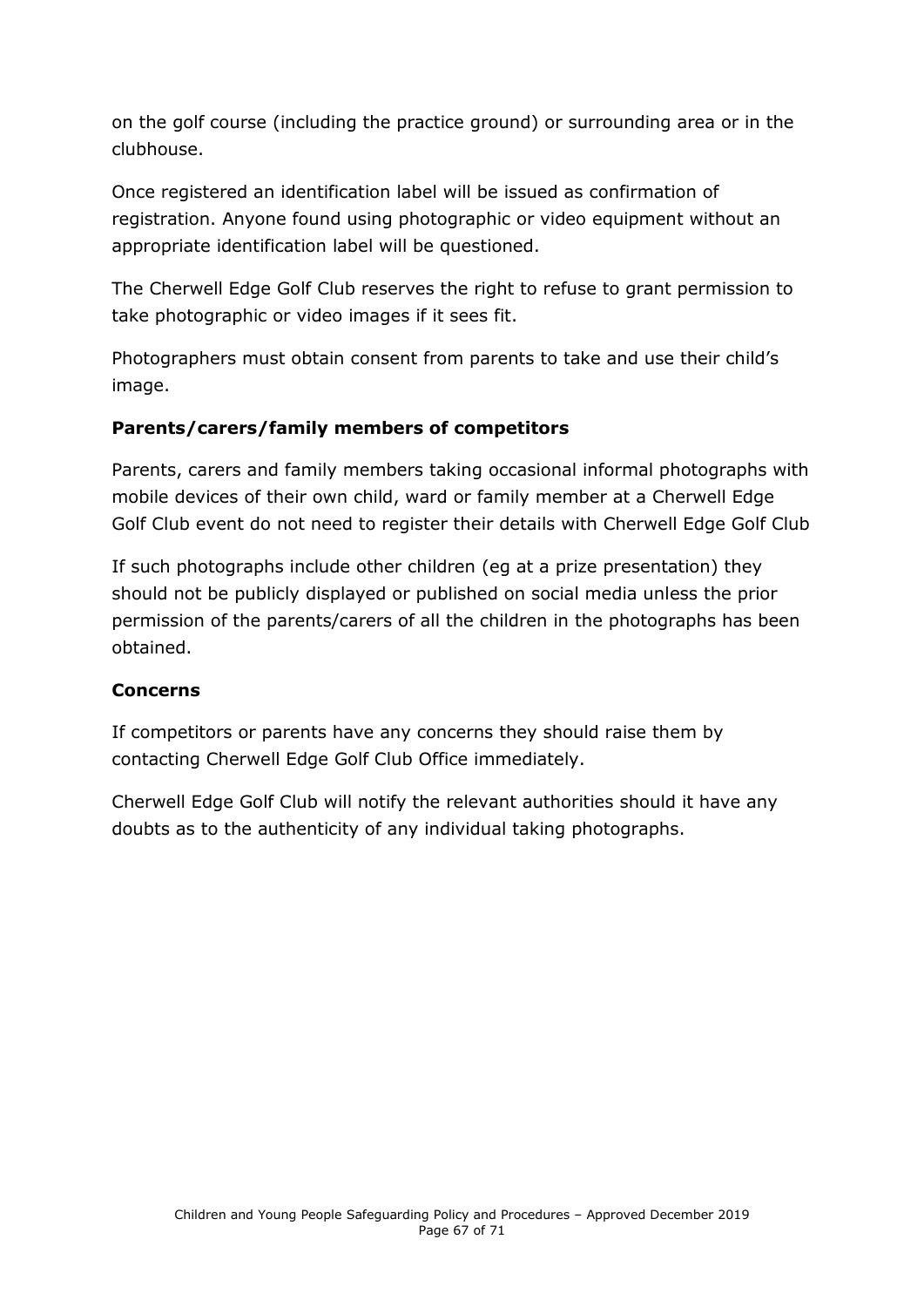### <span id="page-67-0"></span>**Anti-bullying policy –** Cherwell Edge Golf Club

### **Cherwell Edge Golf Club will:**

- recognise its duty of care and responsibility to safeguard all participants from harm
- promote and implement this anti-bullying policy in addition to our safeguarding policy and procedures
- seek to ensure that bullying behaviour is not accepted or condoned
- require all members of the Cherwell Edge Golf Club to be given information about, and sign up to, this policy
- take action to investigate and respond to any alleged incidents of bullying
- encourage and facilitate children and young people to play an active part in developing and adopting a code of conduct to address bullying
- ensure that staff, volunteers and coaches are given access to information, guidance and/or training on bullying.

### **Each participant, coach, volunteer or official will:**

- respect every child's need for, and rights to, a play environment where safety, security, praise, recognition and opportunity for taking responsibility are available
- respect the feelings and views of others
- recognise that everyone is important and that our differences make each of us special and should be valued
- show appreciation of others by acknowledging individual qualities, contributions and progress
- be committed to the early identification of bullying, and prompt and collective action to deal with it
- ensure safety by having rules and practices carefully explained and displayed for all to see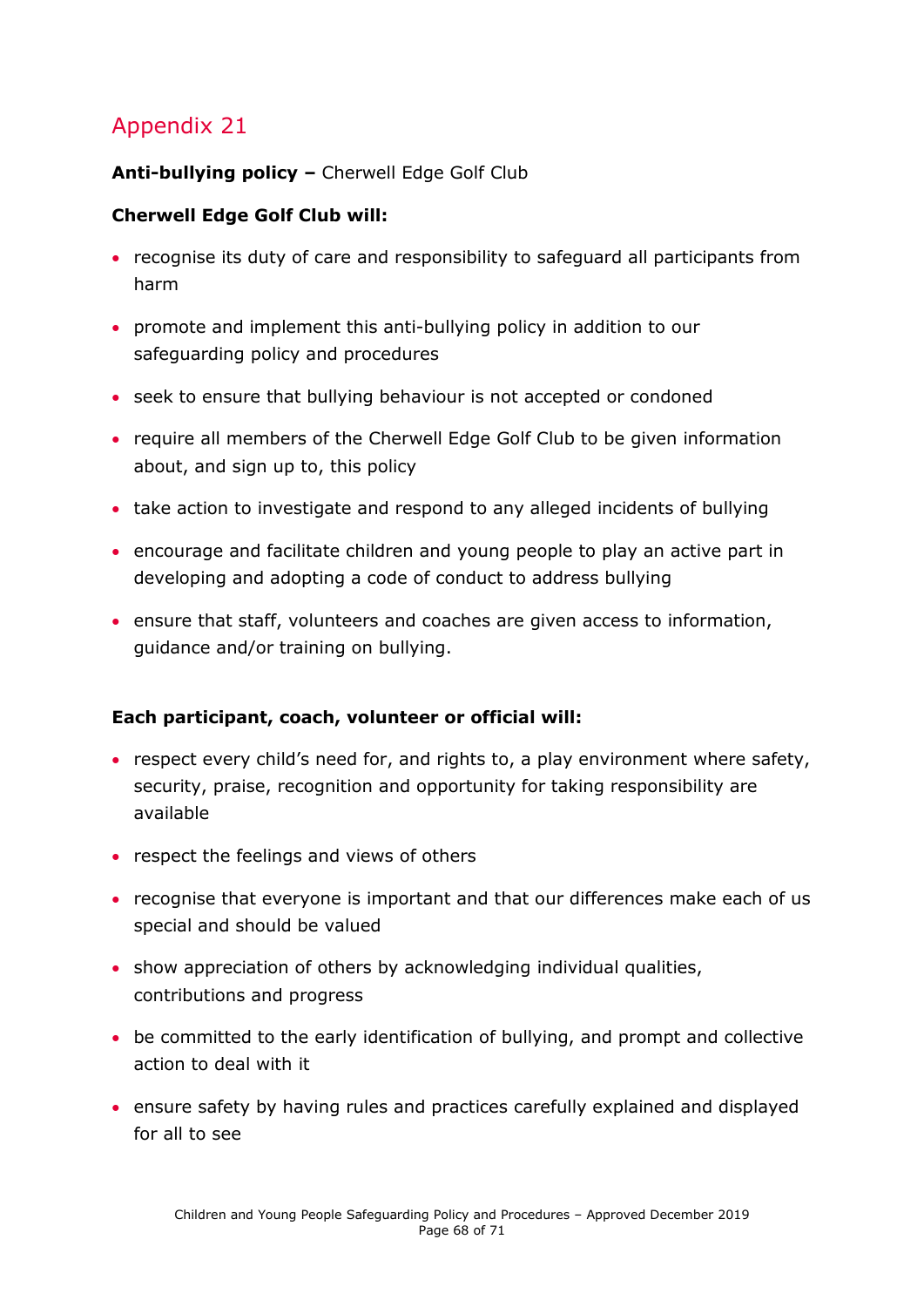• report incidents of bullying they see  $-$  by doing nothing you are condoning bullying.

### **Bullying**

- all forms of bullying will be addressed
- everybody in Cherwell Edge Golf Club has a responsibility to work together to stop bullying
- bullying can include online as well as offline behaviour
- bullying can include:
	- physical pushing, kicking, hitting, pinching etc.
	- name calling, sarcasm, spreading rumours, persistent teasing and emotional torment through ridicule, humiliation or the continual ignoring of individuals
	- posting of derogatory or abusive comments, videos or images on social network sites
	- racial taunts, graffiti, gestures, sectarianism sexual comments, suggestions or behaviour
	- unwanted physical contact
- children with a disability, from ethnic minorities, young people who are gay or lesbian, or those with learning difficulties are more vulnerable to this form of abuse and are more likely to be targeted.

### **Support to the child**

- children should know who will listen to and support them
- systems should be established to open the door to children wishing to talk about bullying or any other issue that affects them
- potential barriers to talking (including those associated with a child's disability or impairment) need to be identified and addressed at the outset to enable children to approach adults for help
- children should have access to helpline numbers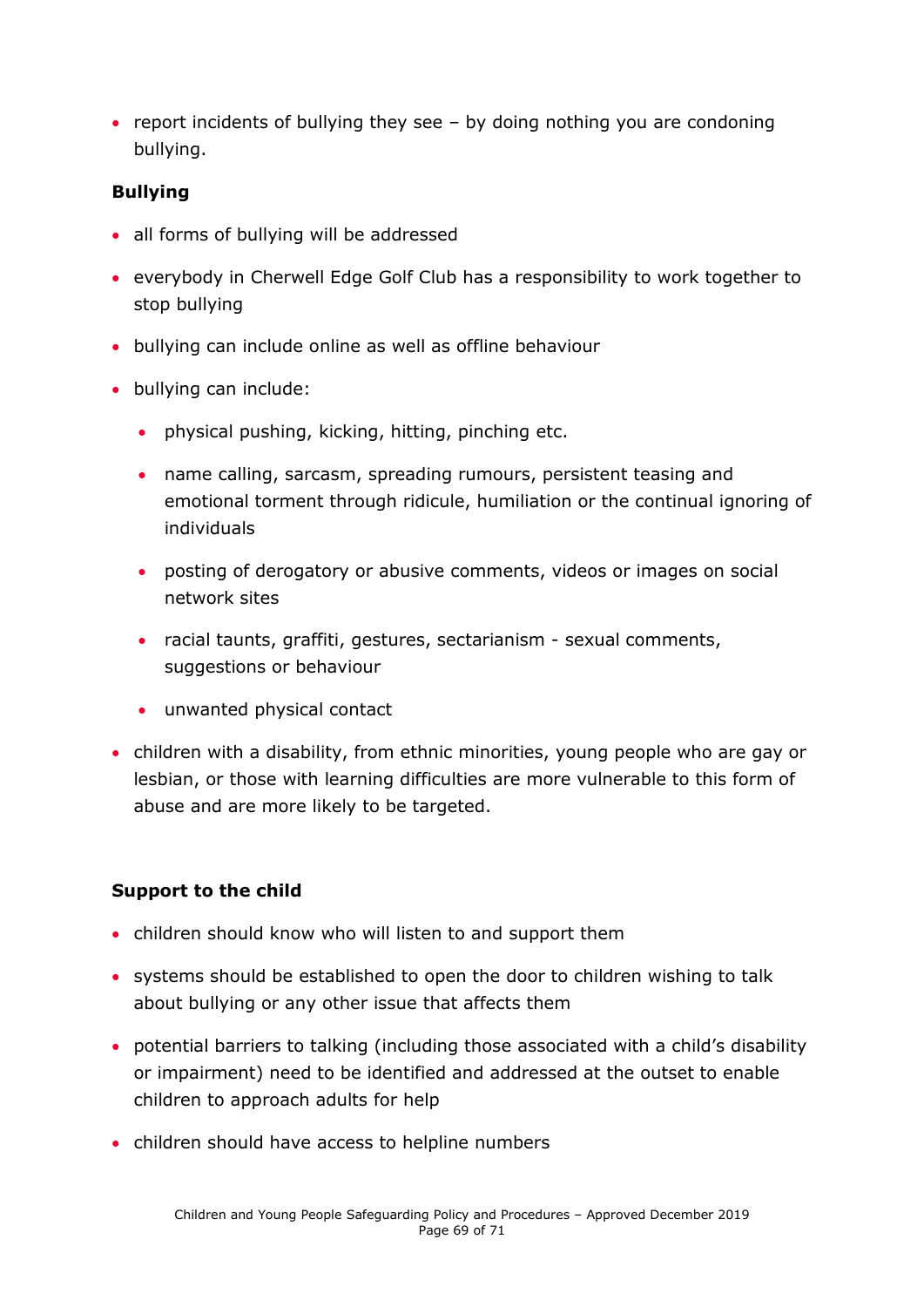- anyone who reports an incident of bullying will be listened to carefully and be supported
- any reported incident of bullying will be investigated objectively and will involve listening carefully to all those involved
- children being bullied will be supported and assistance given to uphold their right to play and live in a safe environment which allows their healthy development
- those who bully will be supported and encouraged to stop bullying
- sanctions for those bullying others that involve long periods of isolation, or which diminish and make individuals look or feel foolish in front of others, will be avoided.

#### **Support to the parents/carers**

- parents/carers to be advised on Cherwell Edge Golf Club bullying policy and practice
- any incident of bullying will be discussed with the child's parents/carers
- parents/carers will be consulted on action to be taken (for both victim and bully) and agreements made as to what action should be taken
- information and advice on coping with bullying will be made available
- support should be offered to the parents/carers including information on other agencies or support lines.

#### **Useful contacts**

Cherwell Edge Golf Club Welfare Officer,

Mr. Philip Hassell

07801465462

[members@cherwelledgegolfclub.co.uk](mailto:members@cherwelledgegolfclub.co.uk)

NSPCC Helpline 0808 800 5000